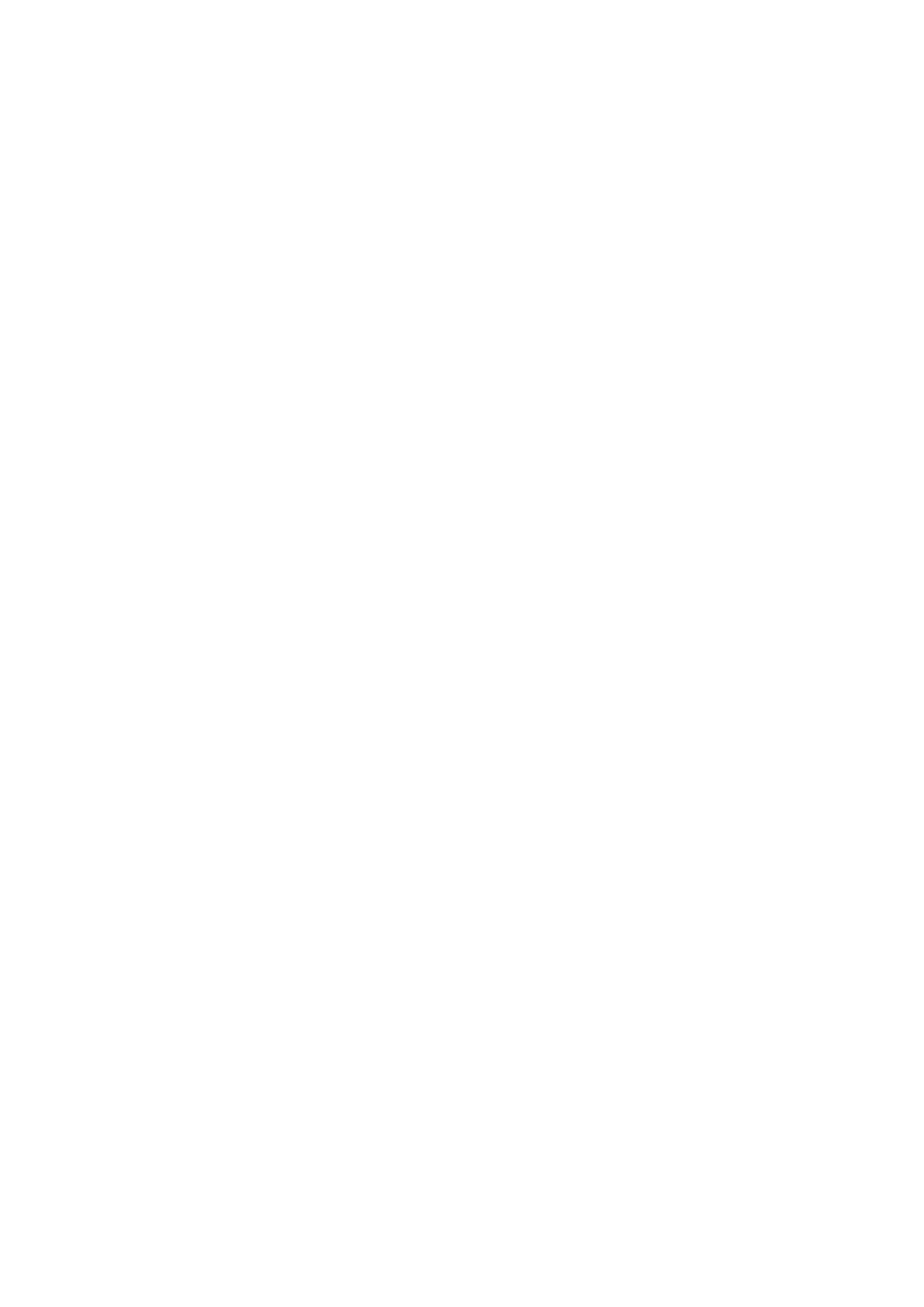# Rational Vaccination Policies - decision support

Review of International Literature for "Rational" Vaccination Policies



Vienna, January 2008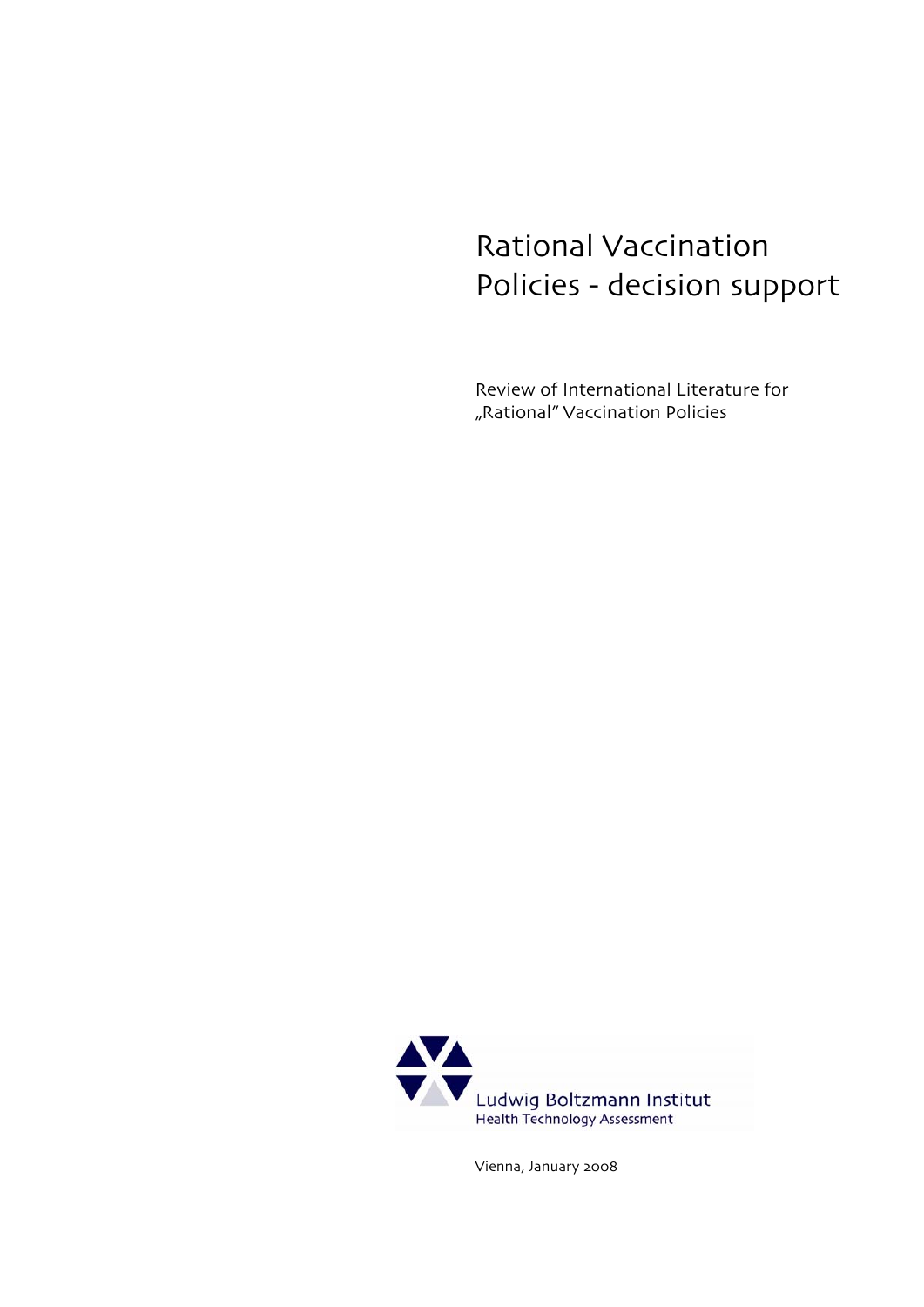Institut für Health Technology Assessment der Ludwig Boltzmann-Gesellschaft

Project Leader: Dr. Claudia Wild Author: Dr. Brigitte Piso, MPH Literature Search: Dr. Walter Geiger Review: Dr. Franz Piribauer, MPH

Vienna, January 2008

#### CONTACT INFORMATION

#### Publisher:

Ludwig Boltzmann Gesellschaft GmbH Operngasse 6/5. Stock, A-1010 Vienna http://www.lbg.ac.at/gesellschaft/impressum.php

#### Responsible for Contents:



Ludwig Boltzmann Institute for Health Technology Assessment (LBI-HTA) Garnisongasse 7/20, A-1090 Vienna http://hta.lbg.ac.at/

The rapid assessments of the LBI-HTA do not appear on a regular basis and serve to publicize the research results of the Ludwig Boltzmann Institute for Health Technology Assessments.

The rapid assessments of the LBI-HTA are available in a minimal amount in print and also accessible to the public via the Internet at "http://eprints.hta.lbg.ac.at":

Rapid Assessment LBI-HTA Nr. 003 ISSN: 1996-935X ISSN-online: 1996-9368 http://eprints.hta.lbg.ac.at/761/

© 2008 LBI-HTA – All rights reserved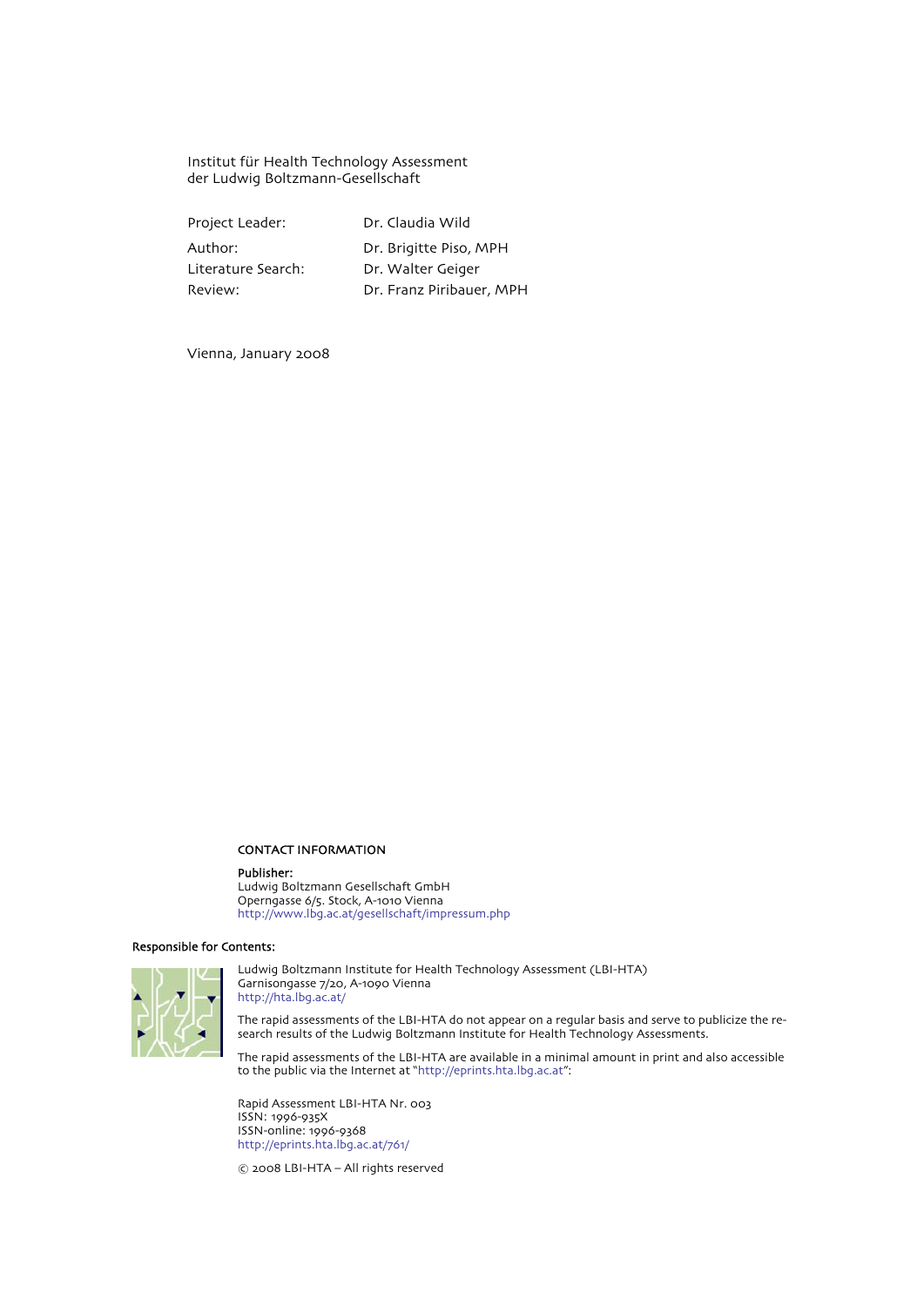# <span id="page-4-0"></span>Content

| 1              |                                                                                                   |  |  |  |  |  |
|----------------|---------------------------------------------------------------------------------------------------|--|--|--|--|--|
| 2              |                                                                                                   |  |  |  |  |  |
| $\overline{3}$ |                                                                                                   |  |  |  |  |  |
|                | 3.1                                                                                               |  |  |  |  |  |
|                | 3.2                                                                                               |  |  |  |  |  |
|                |                                                                                                   |  |  |  |  |  |
|                |                                                                                                   |  |  |  |  |  |
|                |                                                                                                   |  |  |  |  |  |
|                |                                                                                                   |  |  |  |  |  |
|                |                                                                                                   |  |  |  |  |  |
|                |                                                                                                   |  |  |  |  |  |
|                |                                                                                                   |  |  |  |  |  |
|                |                                                                                                   |  |  |  |  |  |
|                |                                                                                                   |  |  |  |  |  |
|                |                                                                                                   |  |  |  |  |  |
|                |                                                                                                   |  |  |  |  |  |
|                |                                                                                                   |  |  |  |  |  |
|                |                                                                                                   |  |  |  |  |  |
| $\overline{4}$ |                                                                                                   |  |  |  |  |  |
|                | Step 1: Public Health relevance, alternative measures, immunization strategy and<br>4.1           |  |  |  |  |  |
|                |                                                                                                   |  |  |  |  |  |
|                | 4.2                                                                                               |  |  |  |  |  |
|                | 4.3                                                                                               |  |  |  |  |  |
|                | Step 4: Acceptability, Feasibility, Equity and Ethical Considerations, Legal and Political<br>4.4 |  |  |  |  |  |
|                |                                                                                                   |  |  |  |  |  |
|                | 4.5                                                                                               |  |  |  |  |  |
|                | 4.6                                                                                               |  |  |  |  |  |
|                | 4.7                                                                                               |  |  |  |  |  |
| 5              |                                                                                                   |  |  |  |  |  |
| 6              |                                                                                                   |  |  |  |  |  |
| 7              |                                                                                                   |  |  |  |  |  |
| 8              |                                                                                                   |  |  |  |  |  |

## Figures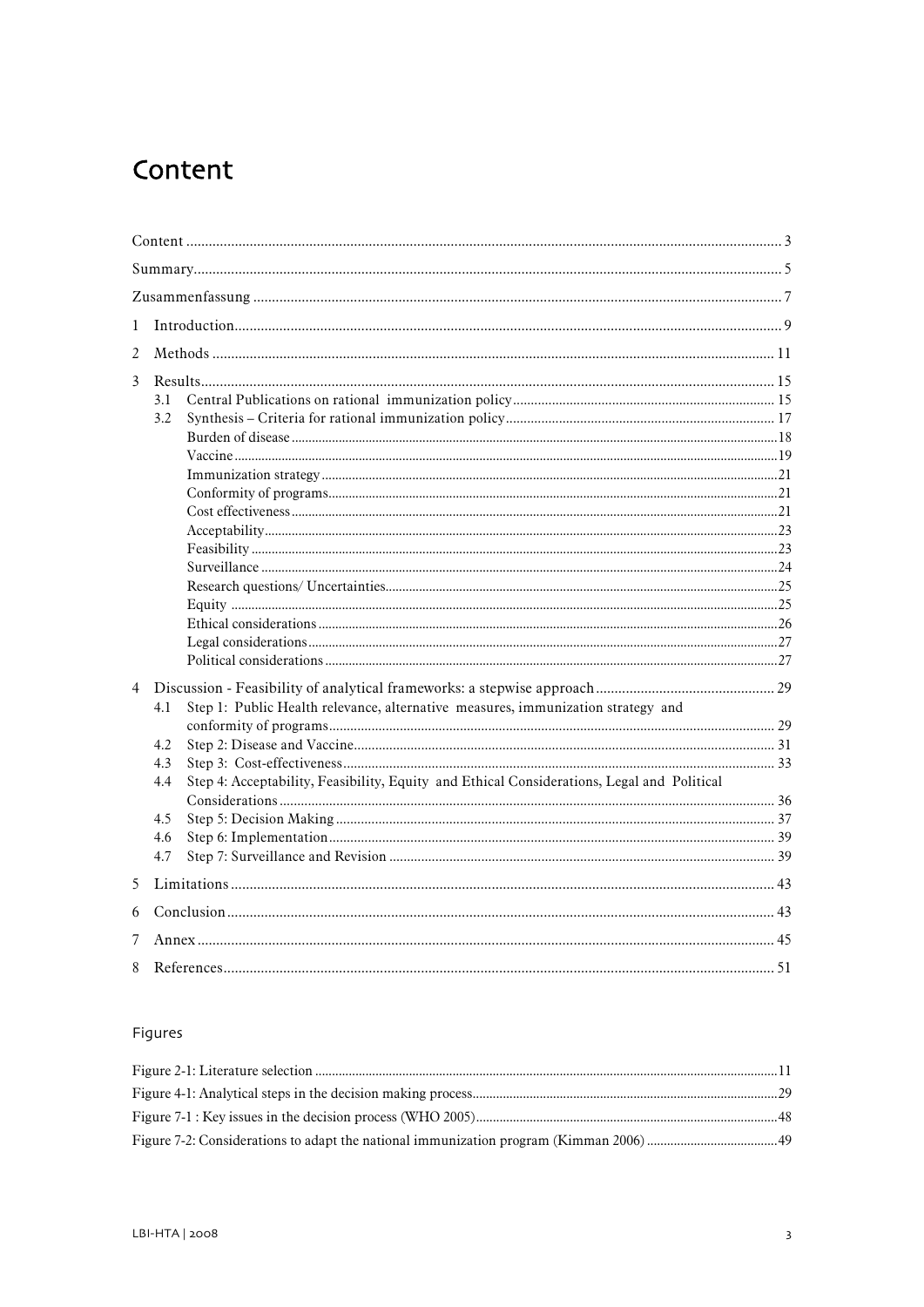### Tables

### Abbreviations

| AEFI adverse events followed by immunization                                         |
|--------------------------------------------------------------------------------------|
| DALY disability-adjusted life years                                                  |
| DDI Disability-Distress Index                                                        |
| ECDC European Centre for Disease Prevention and Control                              |
| EU European Union                                                                    |
| EUSAFEVAC European research program for improved vaccine safety surveillance         |
| EUVAC.NET Surveillance Community Network for Vaccine Preventable Infectious Diseases |
| GIVS Global Immunization Vision and Strategy                                         |
| HPV Human Papilloma Virus                                                            |
| HUI Health Utility Index                                                             |
| <b>IOM</b> Institute of Medicine                                                     |
| NIP national immunization program                                                    |
| NNT number needed to treat                                                           |
| NNV number needed to vaccinate                                                       |
| QALY quality-adjusted life years                                                     |
| QWB Quality of well-being scale                                                      |
| U.S. United States of America                                                        |
| VENICE Vaccine European New Integrated Collaboration Effort                          |
| WHO World Health Organization                                                        |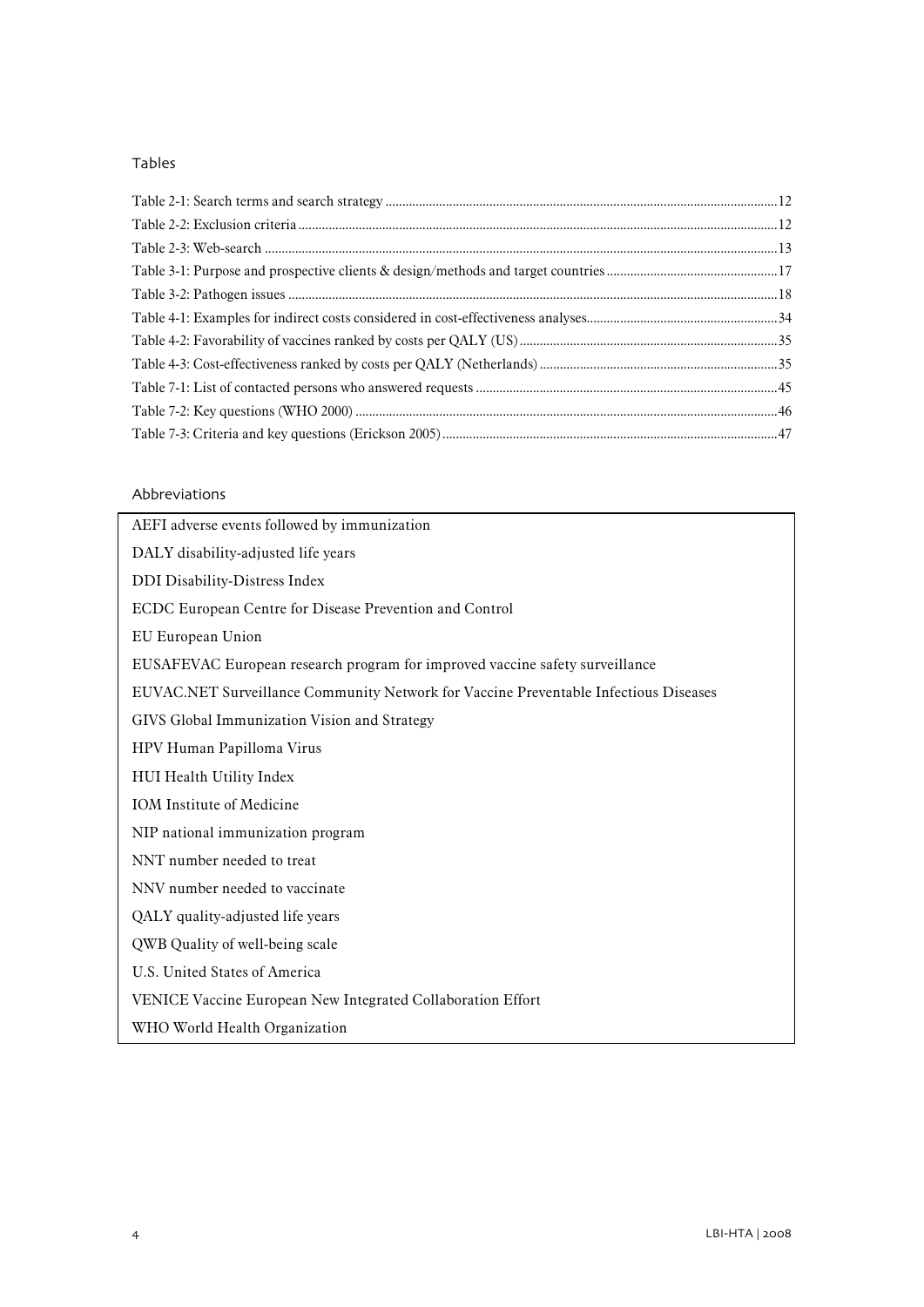# <span id="page-6-0"></span>Summary

Background: National immunization programs differ from country to country in their vaccination schedules and decisions regarding the implementation and funding of new vaccines.

Objective: To assess the availability of decision tools, providing a standardized basis for rational decision making on vaccine introduction.

Methods: Systematic literature review, supplemented by hand-search of references, further searches on institutional websites and contact with immunization experts. Comparison of key documents and discussion of relevant criteria.

Results: Five key documents providing an analytical framework or key questions aiming at rational decision making were found. A comparison of these documents revealed an overall similarity with some differences in the approach as well as the criteria. Burden of disease and vaccine characteristics play a key role in the decision making process. The cost-effectiveness analysis is influenced by various factors and has several limitations. Therefore, the authors vary in their views on its significance. Other relevant factors also should be considered before vaccine introduction. These include, the immunization program itself as well as its conformity with other programs, its feasibility and how easily it can be evaluated. Acceptability, equity as well as ethical, legal and political considerations are discussed to highly differing extents.

Conclusion: Assuming that the most comprehensive framework possible would not provide a feasible tool for decision makers, a stepwise procedure has been suggested. Comments, examples and caveats have been given for each step to provide a basis for further discussions. The observed lack of standardized measures, defined cut-off points and comparable weighing of included criteria currently hinder rational decision making.

objective of paper: providing tool for rational decisions on new vaccinations

5 documents analyzed: comparison of similarities and differences

stepwise approach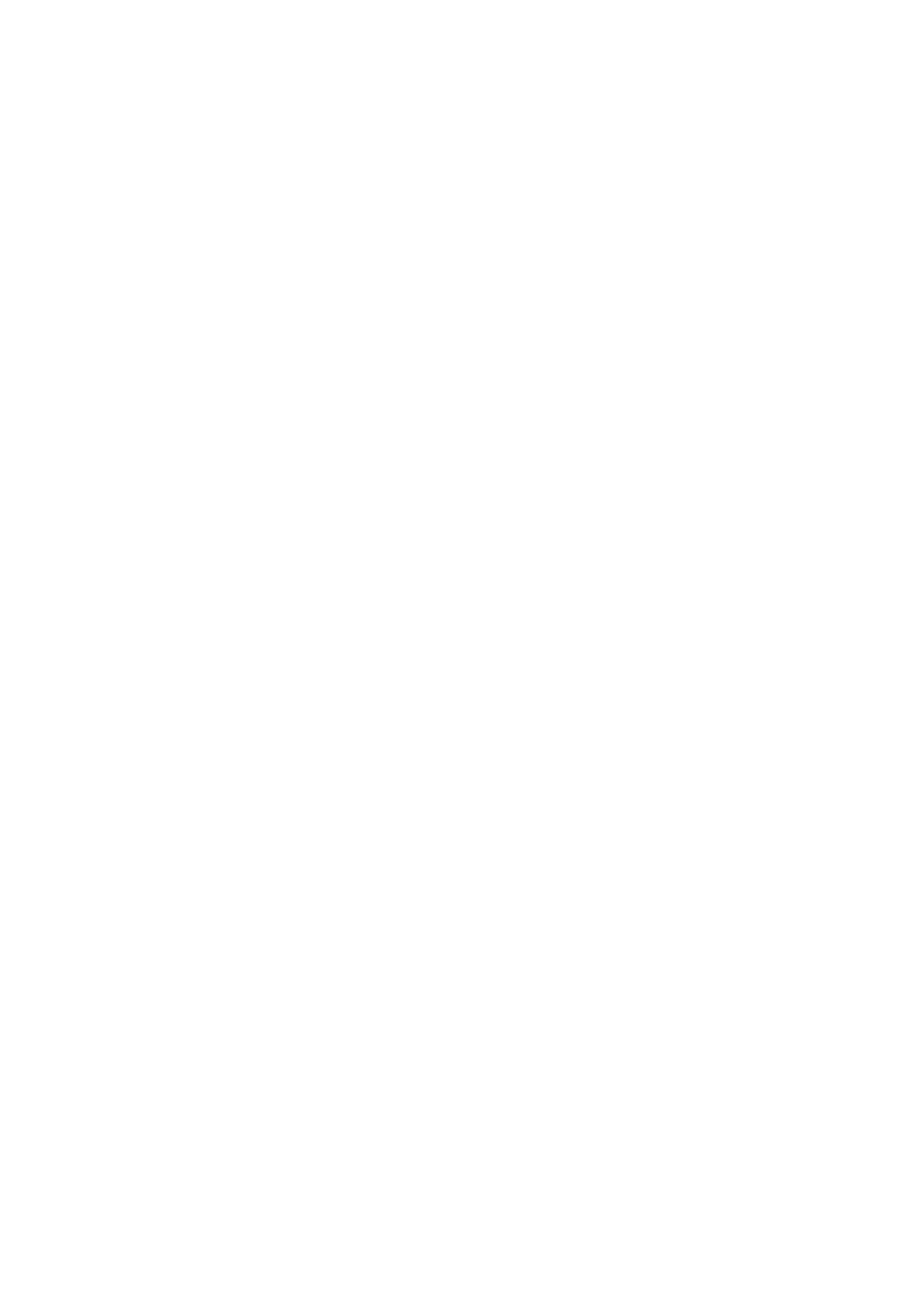# <span id="page-8-0"></span>Zusammenfassung

Hintergrund: Nationale Impfpläne sowie einzelne Entscheidungen, neue Impfungen in Programme aufzunehmen und diese zu finanzieren unterscheiden sich stark.

Studienziel: Die Erarbeitung einer Entscheidungshilfe, die als Basis für einen rationalen und standardisierten Entscheidungsprozess für die Aufnahme neuer Impfungen in nationale Impfprogramme dienen soll, war Ziel der Arbeit.

Methode: Systematische Literatursuche, unterstützt durch Handsuche in Referenzen und auf institutionellen Webseiten sowie durch Kontaktaufnahme mit ImpfexpertInnen. Vergleich von Schlüsseldokumenten und Diskussion der relevanten Kriterien.

Ergebnisse: Fünf internationale Publikationen, die Analyseraster oder Schlüsselfragen für rationale Impfentscheidungen bieten, wurden identifiziert. Ihr Vergleich zeigt Gemeinsamkeiten, aber auch Unterschiede sowohl im Zugang als auch den Entscheidungskriterien selbst und deren Gewichtung auf.

- b Die Analyse der Erkrankung, d.h. die Krankheitslast für Betroffene wie die klinische Manifestation und mögliche Ausprägungen, die Größenordung und Public Health Relevanz des Gesundheitsproblems und ihrer Folgen,
- b die Prüfung bestehender im Gesundheitssystem eingeführter Alternativen und deren Effekte,
- b die Eigenschaften der verfügbaren Impfstoffe wie prognostizierte Effektivität und bekannte Nebenwirkungen, Fragen der Bereitstellung, Lagerung, Eingliederung oder gar Kombination in bestehende Impfpläne, aber auch
- b die Kosten der Erkrankung durch Nutzung der Ressourcen (Hospitalisierung, Rehabilitation etc.)

nehmen in allen Arbeiten eine zentrale und prioritäre Rolle im Entscheidungsprozess ein.

 $\bullet$  Eine Kosten-Effektivitätsanalyse wird hingegen von diversen Faktoren beeinflusst: von den Kosten des Impfstoffes sowie des zusätzlichen Aufwands für das Impfprogramm einerseits, anderseits von der realen Effektivität der Impfung basierend auf Durchimpfungsraten der Risikopopulation, unerwarteten - die Akzeptanz beeinflussenden – Nebenwirkungen, etc.

Darüber hinaus fließen Kriterien wie die Finanzierbarkeit, die Umsetzbarkeit und/oder Adaptierbarkeit einer neuen Impfung in den bestehenden Impfplan, die Möglichkeit der Überwachung der Immunantwort und dynamiken sowie Gleichheitsgrundsätze und ethische, rechtliche und politische Überlegungen ein.

Schlussfolgerung: Zur Anwendung der Entscheidungshilfe wird ein Stufenmodell vorgeschlagen. Der aufgezeigte Mangel an standardisierten Kriterien, klar definierten Grenzen und einer vergleichbaren Gewichtung der eingeschlossenen Kriterien, erschweren aber derzeit rationale Impfentscheidungsprozesse. Eine internationale Diskussion vor aktuellen Entscheidungen unter Nachfragedruck ist notwendig und soll mit dem vorliegenden Bericht forciert werden.

rationale Entscheidungshilfe zur Aufnahme neuer Impfungen in Impfpläne

5 Publikationen: Analyse von Ähnlichkeiten und Unterschieden

Entscheidungskriterien: Krankheitslast, Alternativen, prognostizierte Effekte, reale Annahmen, Kosten

stufenweises Vorgehen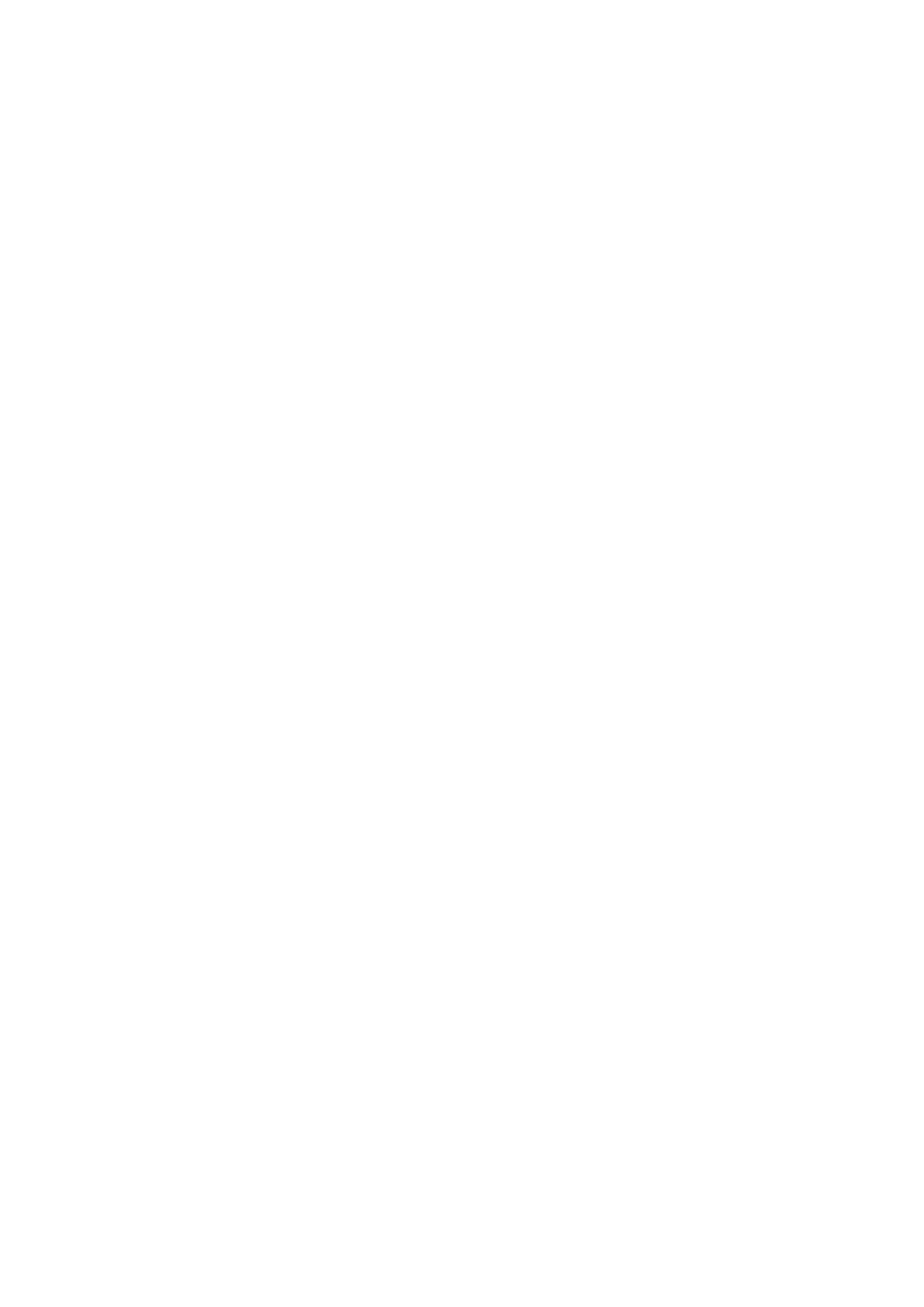# <span id="page-10-0"></span>1 Introduction

The national immunization programs of various countries differ in their vaccination schedules and decisions regarding the implementation and funding of new vaccines. One of the objectives of the Vaccine European New Integrated Collaboration Effort (VENICE) research project funded by the European public health action program is to encourage a rational approach in making decisions on vaccination policies. In one of its initial findings, VENICE discovered variations throughout Europe in the case of Human Papilloma Virus and Rotavirus vaccine recommendations<sup>[1](#page-32-1)</sup>. This, in turn, raises questions about rational decision making processes.

Vaccines are a potential preventive measure to support and increase the health status of a population. Many objectives have already been achieved. The ongoing development and commercialization of new vaccines which, on the one hand, target less severe or less widespread diseases and on the other hand are more expensive than commonly used vaccines, will challenge national health authorities worldwide. Whereas developing countries already struggle with problems involving the funding of vaccines and the extent of coverage of standard immunization programs, industrialized nations face problems involving the financing of expanded programs. From a public health perspective, limited financial resources should be distributed in a fair and effective manner that aims at achieving the best possible outcomes.

Decisions on implementing new vaccines in national immunization programs should be unbiased, comprehensive and systematic and therefore based on deliberate, rational, comprehensible and evidence based criteria.

Due to the lack of standardized national approaches, the aim of this study is twofold. First, it attempts to determine whether support for decisions concerning rational vaccine introduction exists. Second, this study attempts to determine which criteria are crucial for a rational decision making process.

This paper aims at giving decision support on the criteria for assessing new vaccines and at highlighting the main issues that have to be addressed before a decision can be made.

heterogeneity of vaccination schedules

leads to question of rational decisionmaking

new vaccines are targeting less severe diseases, but more costly

public health perspective: fair & rational approach to use limited resources

decisions to implement new vaccines: based on unbiased, comprehensive, systematic criteria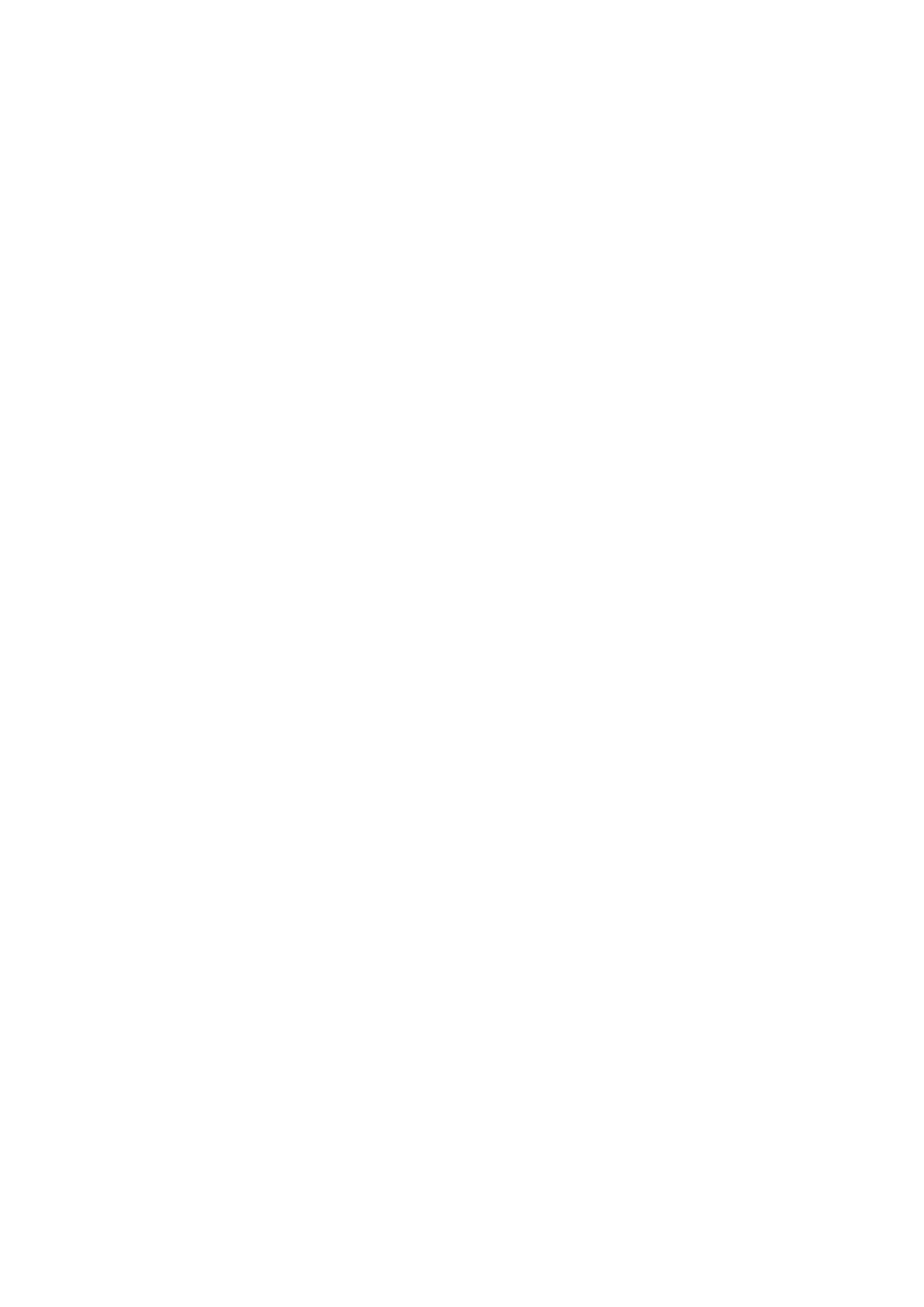# <span id="page-12-0"></span>2 Methods

The paper is based on a systematic review. The flowchart of literature selection is given in figure 2-1.

systematic review based on systematic literature search



Figure 2-1: Literature selection

To gather information about rational vaccination policies a database search for relevant literature was conducted in MEDLINE, EMBASE, CCRCT, CDSR, DARE and HTA. Search terms and search strategy can be seen in table 2-1.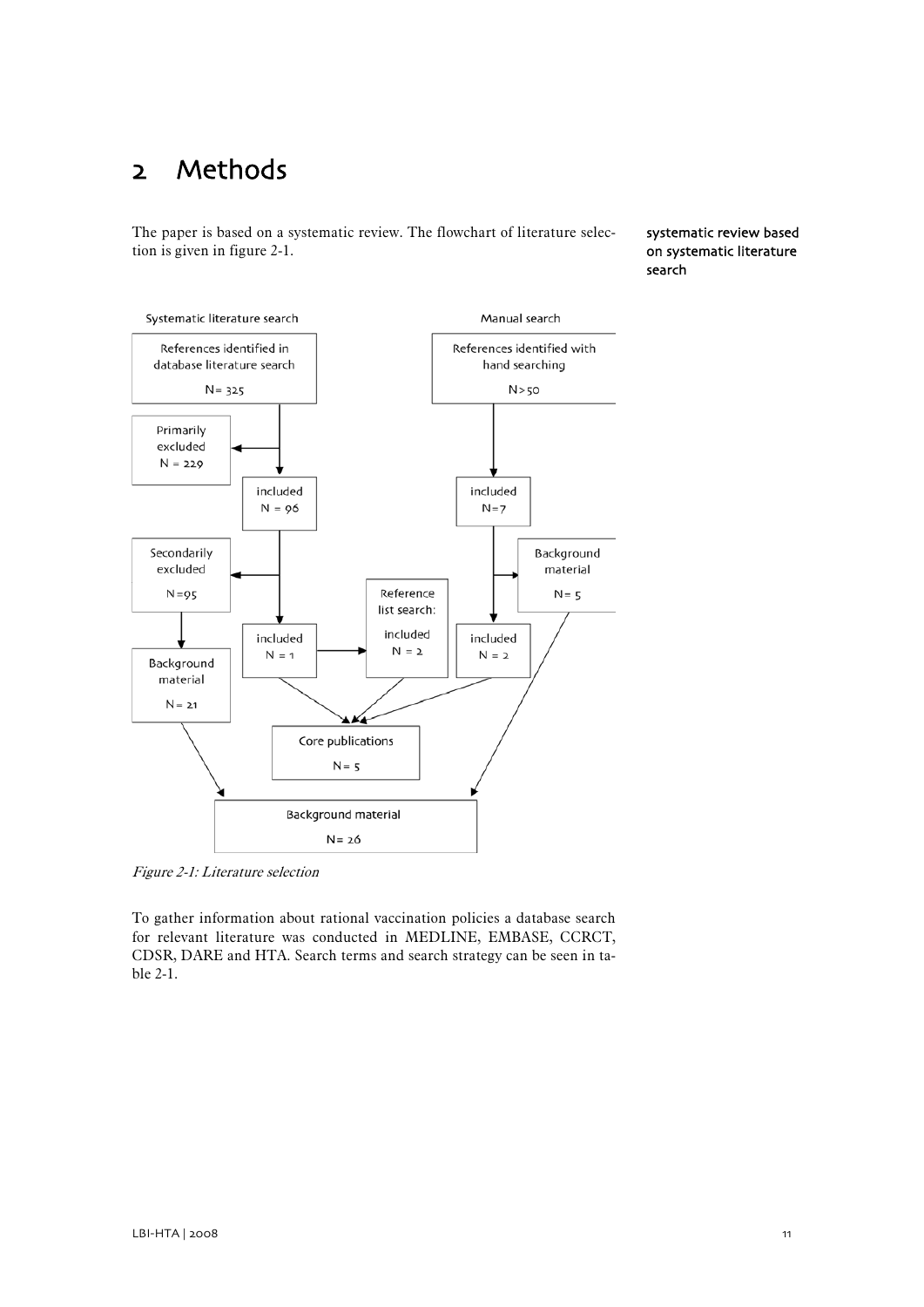#### <span id="page-13-0"></span>search terms & strategy

#### Table 2-1: Search terms and search strategy

|  |  | (vaccination and (polics or strategs or programs)).ti,ab. |  |
|--|--|-----------------------------------------------------------|--|
|--|--|-----------------------------------------------------------|--|

- 2 (immuni#ation and (polics or strategs or programs)).ti,ab.
- 3 decision making.ti,ab.
- 4 advisory structures.ti,ab.
- 5 formali#ation.ti,ab
- 6 design\$.ti,ab.
- 7 assess\$.ti,ab.
- 8 guidelines.ti,ab.
- 9 national immuni#ation program\$.ti,ab.
- 10 nnv.ti,ab.
- 11 qaly.ti,ab.
- 12 (development of vaccination and (polics or programs or strategs)).ti,ab.
- 13 1 or 2
- 14 or/4-8
- 15 13 and 14
- 16 13 and 3
- 17 11 and vaccination.ti,ab.
- 18 9 or 10 or 12 or 15 or 16 or 17
- 19 18
- 20 limit 19 to humans

exclusion criteria: developing countries, basic research, specific vaccines, national immunization programs

 This search resulted in 325 hits. 229 results could be excluded fulfilling primarily exclusion criteria (table 2-2). Of the remaining 96 documents only one dealt with decision making on national immunization programs in gen- $eral<sup>2</sup>$  $eral<sup>2</sup>$  $eral<sup>2</sup>$  (95 publications were excluded according to the secondarily exclusion criteria).

#### Table 2-2: Exclusion criteria

| Primarily exclusion criteria                                                                                        | Secondarily exclusion criteria                                      |  |
|---------------------------------------------------------------------------------------------------------------------|---------------------------------------------------------------------|--|
| Guidelines and other<br>recommendations for vaccine<br>introduction and program planning in<br>developing countries | recommendations for and studies<br>performed with specific vaccines |  |
| scientific basic research on vaccine<br>development                                                                 | Published before 2000                                               |  |
| description of national immunization<br>programs                                                                    | Full text in languages other than<br>English                        |  |
| other meanings of NNV                                                                                               |                                                                     |  |

manual search highly effective Manual search proved to be much more effective: hand search for this paper resulted in the second core document<sup>[3](#page-34-2)</sup>. In its reference list, the third deci-sion making tool was found<sup>[4](#page-34-3)</sup>. To identify papers not indexed in the databases, additional searches were conducted in Google and Google Scholar with search terms listed in table 2-1 and websites of relevant organizations were accessed (see table 2-3). Only in WHO library database search  $(http://dosei.who.int/)$  two additional main documents<sup>[5,](#page-36-1)[6](#page-54-0)</sup> were found. Some public health experts or expert institutions were contacted by email or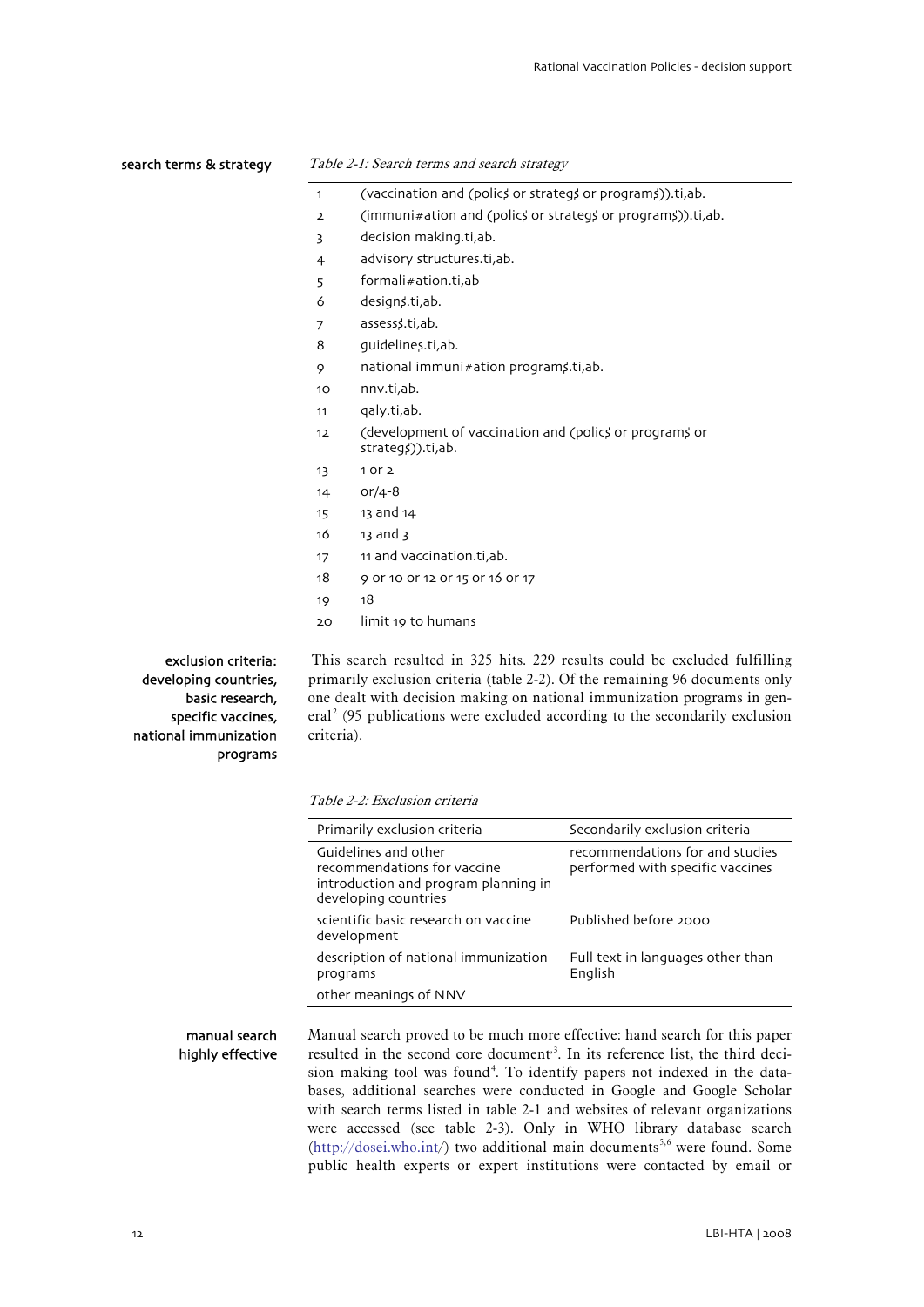Table 2-3: Web-search

<span id="page-14-0"></span>phone. A list of contact persons who assisted in further investigations or answered specific questions on rational immunization policies is given in the annex (Table 7-1).

> web-search: institutions concerned with immunisation

| Organizational websites accessed                                                               |                                                        |
|------------------------------------------------------------------------------------------------|--------------------------------------------------------|
| Australian Government,<br>Department of Health and Aging,<br>Immunise Australia Program        | http://www.immunise.health.gov.a<br>$u/$ ,             |
| Bundesministerium für Gesundheit,<br>Familie und Jugend (Austria),<br>Impfen                   | http://www.bmgfj.gv.at/                                |
| Centers for Disease Control and<br>Prevention (U.S.), Vaccines and<br>Immunization             | http://www.cdc.gov/vaccines/                           |
| European Centre for Disease<br>Prevention and Control, Vaccines&<br>Immunisation               | http://ecdc.europa.eu/Health_topic<br>s/VI/VI.html     |
| European Union, Directorate<br><b>General Health and Consumer</b><br>Protection, Public Health | http://ec.europa.eu/health/index_e<br>n.htm            |
| Ministry of Health New Zealand,<br>Immunisation                                                | http://www.moh.govt.nz/immunisa<br>tion                |
| National Centre for Immunisation<br>Research and Surveillance, Australia                       | http://www.ncirs.usyd.edu.au/                          |
| National Health Service (Great<br>Britain)                                                     | http://www.nhs.uk/,<br>http://www.immunisation.nhs.uk/ |
| Public Health Agency of Canada,<br><b>Immunization and Vaccines</b>                            | http://www.phac-<br>aspc.gc.ca/im/index-eng.php        |
| Robert Koch Institut (Germany),<br>Infektionsschutz, Impfen                                    | www.rki.de                                             |

Swedish Institute for Infectious Diseases Control http://www.smittskyddsinstitutet.s e/in-english/ The Netherlands Vaccine Institute http://www.minvws.nl/en/organiza tion/chart/diensten\_en\_instellingen /NVI/ World Health Organization http://www.who.int/ ,

(International, Regional Office for Europe and the Western Pacific Region, Pan American Health Organization ,WHO library database,) http://www.euro.who.int/ , http://www.wpro.who.int/ , http://www.paho.org/ , http://dosei.who.int/

> identification of 5 key documents

Based on the most comprehensive framework, a comparison of the five key documents was performed. All relevant criteria to be taken into consideration during a decision making process on vaccine introduction were reviewed and compiled to propose a more comprehensive framework.

Other relevant background literature aiming only at parts of the decision making process were introduced in the discussion to give explanatory examples.

 $LBI+HTA \mid 2008$  13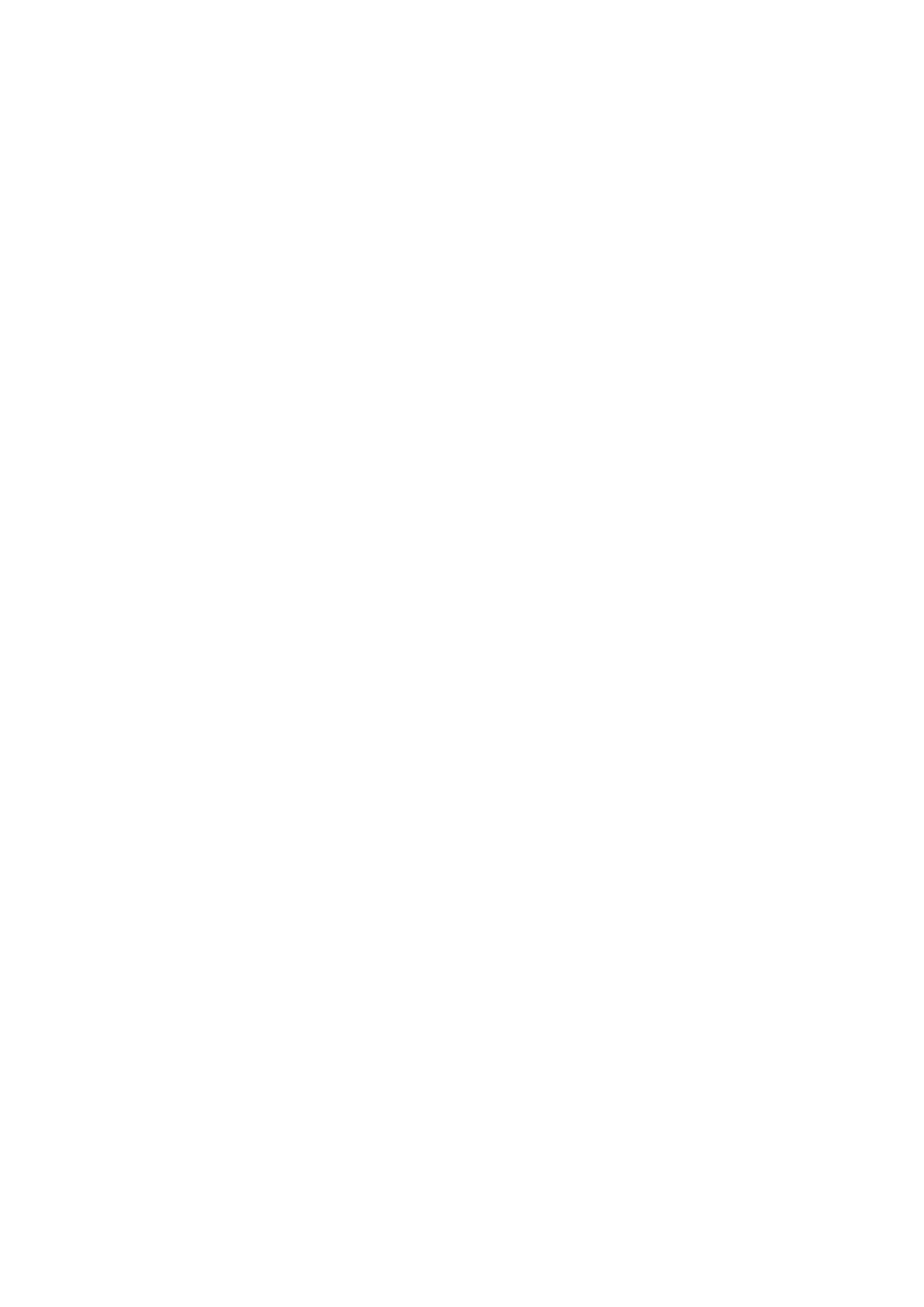# <span id="page-16-0"></span>3 Results

## 3.1 Central Publications on rational immunization policy

The following five key publications were included in the analysis (in order of their publication date):

### 1. Stratton KR, Durch JS, Lawrence S, Editors Committee to Study Priorities for Vaccine Development. Division of Health Promotion and Disease Prevention, Institute of Medicine (2000). Vaccines for the 21st Century: A Tool for Decision making<sup>4</sup>

The Institute of Medicine released reports on "New vaccine development: Establishing priorities" for the first time in 1985. In the first part of their current publication, the authors reassess the progress and advances made as well as the barriers encountered in vaccine development. The main objective of the work is to analyze the setting of priorities for 26 preventive and therapeutic vaccines against diseases of domestic public health importance and likely to be approved within the next two decades. For vaccine ranking they chose a cost-effectiveness approach. Reasons for choosing this method as well as its limitations are outlined. Examples for hypothetical vaccines are given. Information on how the analyses have been performed is provided in great detail and issues to be addressed concerning vaccine introduction are "operationalized". In the 300 pages appendix results of analyses of each of the 26 vaccines are presented. The model used can be accessed and used free of charge on www.iom.edu/vaccinepriorities.

### 2. Mansoor O, Shin S, Maher C and the Immunization Focus, World Health Organization, Regional Office for the Western Pacific (2000). Assessing new vaccines for national immunization programmes- A framework to assist decision makers $\delta$

The authors provide a set of seven questions as suggested basis of their framework (Table 7-2 in the Annex). Working through these key questions should facilitate the decision making process by providing more detailed ongoing questions for each issue.

The detailed Asian Vaccination Initiative assessment framework is presented in an Annex. It is used to assist in initial assessments on financing issues of a NIP/national Immunization Program. It identifies key information to facilitate the analysis of current costs and cost projections. It provides a step-bystep manual on this process. Using this assessment, decision makers should be able to draw conclusions about the program and its priority needs.

### 3. World Health Organization. Immunization, Vaccines and Biologicals (2005). Introduction Guideline- Adding a vaccine to a national immunization programme: decision and implementation $^6$

By way of a flowchart (figure 7-1 in the Annex) the authors present key issues that have to be considered before making decisions on the introduction of new vaccines. What is needed to implement the decision and monitor the impact are discussed separately.

IOM 2000:

tool for priority setting based on costeffectiveness

WHO 2000:

framework to facilitate decisions on the implementation of new vaccines

#### WHO 2005:

key issues to be addressed before decisions of new vaccines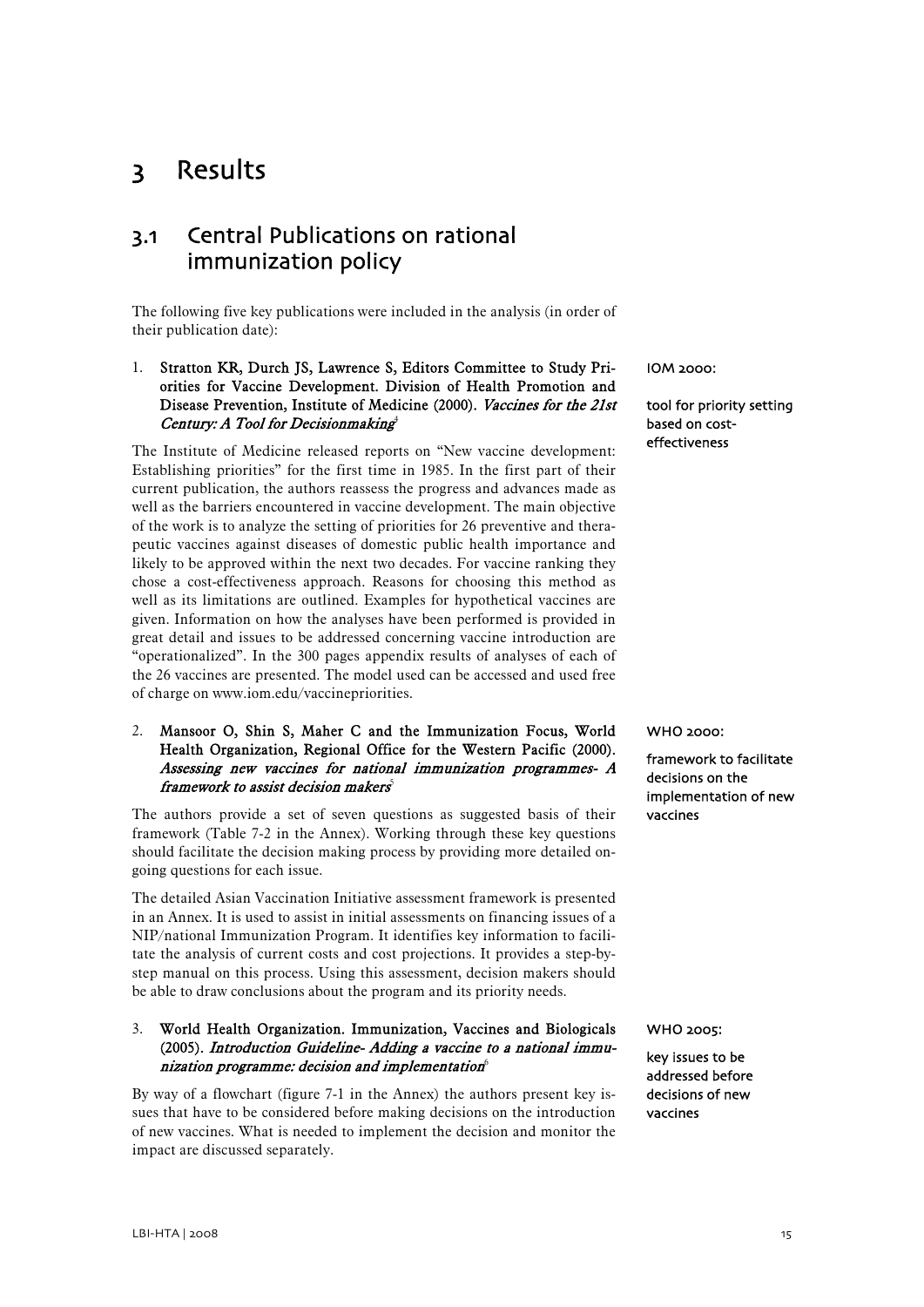Erickson et al. 2005:

#### 4. Erickson LJ, De Wals P, Farand L (2005). An analytical framework for immunization programs in Canada<sup>3</sup>

categories to be considered

The framework consists of 13 categories and explanatory notes are given. Key questions that should be considered before making decisions on vaccination programs are listed (Table 7-3 in the Annex). The Appendix of this paper provides a complete list of all of the 58 criteria that had been grouped into the 13 categories.

Kimman et al. 2006:

relevant issues & costeffectiveness analysis

policy makers

design/ methods: framework, checklists, relevant issues

### 5. Kimman TG, Boot HJ, Berbers GA, Vermeer-de Bondt PE, Ardine de Wit G, de Melker HE (2006). Developing a vaccination evaluation model to support evidence-based decision making on national immunization  $programs<sup>2</sup>$

Relevant issues of consideration were grouped into three fields (Figure 7-2 in the Annex), giving the input for following cost-effectiveness analyses. Details that should be provided for each of the fields are listed in tables and further discussed.

All publications aim at assisting in the making of decisions on vaccine introduction and to strengthen national immunization programs<sup>2-6</sup>. Additionally they might act as a common tool and language in analyzing and discussing priorities for vaccine development and implementation<sup>4</sup>, be used as a tool for consensus building or public education<sup>3</sup> or support vaccine manufacturers in vaccine development and presentation<sup>4</sup>. purpose of publications: to analyse & discuss priorities for vaccine implementation prospective audience:

Two analytical frameworks<sup>3,4</sup>, two checklists<sup>2,5</sup> and one list of key issues<sup>6</sup> are presented in the analyzed papers. To collect and synthesize relevant information for the development of the decision aids, questionnaires were sent to immunization experts<sup>3</sup> and discussions with multidisciplinary health experts on immunization were arranged<sup>2</sup>. A committee to study priorities for vaccine development had been established. This group held meetings and workshops, heard presentations from NIP/National immunization program managers and contacted other experts with targeted questions<sup>4</sup>. The authors of two documents<sup>5,6</sup> did not provide a description on the methods that led to the final approach (see table 3-1).

All decision aids included might be used at national levels all over the world. One was originally designed for international use<sup>6</sup> and therefore is the most general. The others were developed in different regions/ countries (western pacific region<sup>5</sup>, Netherlands<sup>2</sup>, Canada<sup>3</sup>, U.S.<sup>4</sup>), potentially influencing their transferability due to specific domestic considerations. The extensiveness and depth of the five key publications vary widely between  $7<sup>3</sup>$  and up to  $500<sup>4</sup>$ pages. The reference lists contain at least  $14<sup>5</sup>$  and up to  $150<sup>4</sup>$  references. target countries: industrialised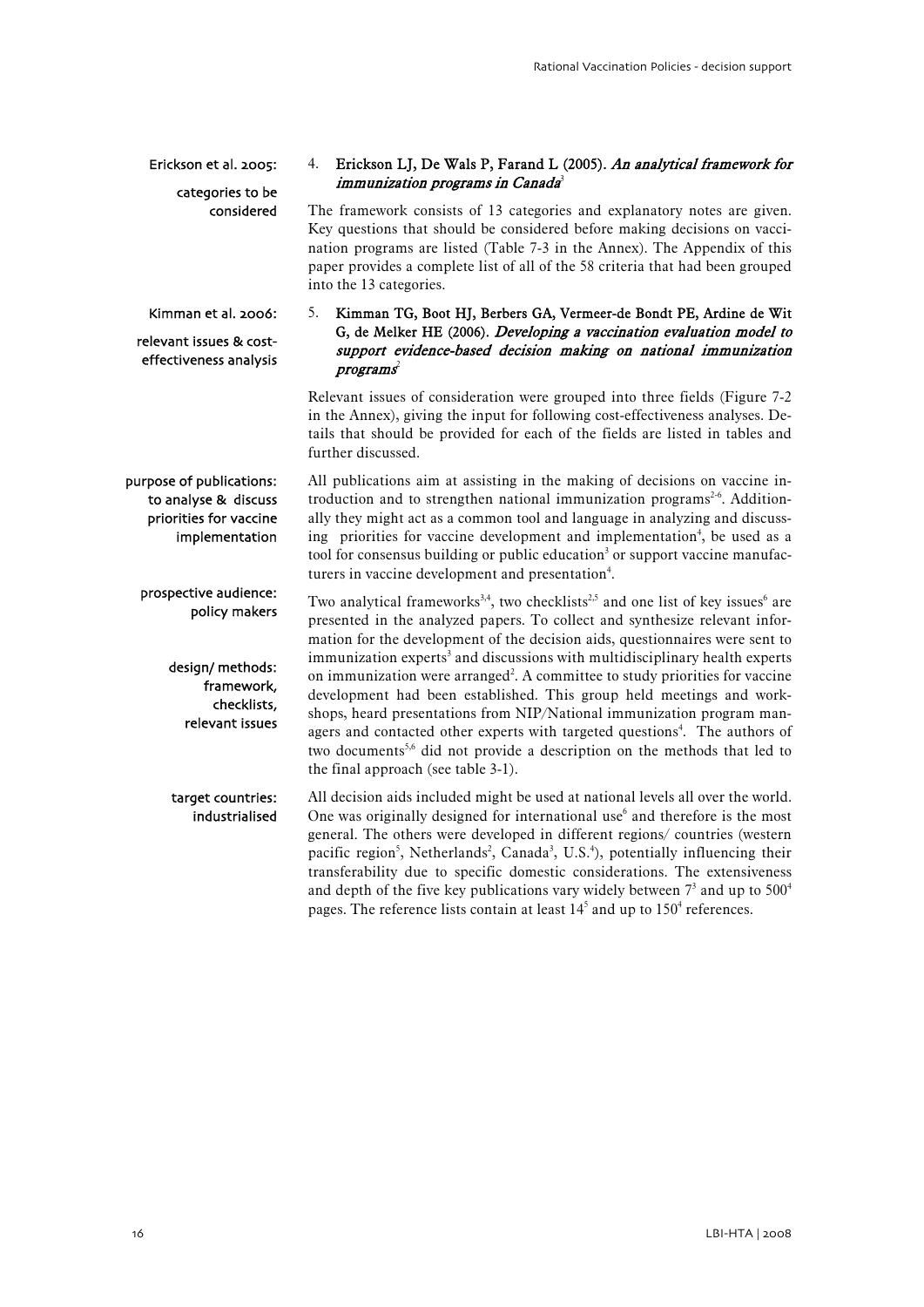|                         | Stratton 2000                                                                                                                                                                                                                                             | <b>WHO 2000</b>                                                                                                                                                                             | <b>WHO 2005</b>                                                                                                                                                                                                            | Erickson 2005                                                                                                                                                                                                                                           | Kimman 2006                                                                                                                                                                                                                                                                                                          |
|-------------------------|-----------------------------------------------------------------------------------------------------------------------------------------------------------------------------------------------------------------------------------------------------------|---------------------------------------------------------------------------------------------------------------------------------------------------------------------------------------------|----------------------------------------------------------------------------------------------------------------------------------------------------------------------------------------------------------------------------|---------------------------------------------------------------------------------------------------------------------------------------------------------------------------------------------------------------------------------------------------------|----------------------------------------------------------------------------------------------------------------------------------------------------------------------------------------------------------------------------------------------------------------------------------------------------------------------|
| purpose                 | to develop a model<br>for prioritizing<br>vaccine<br>development, that<br>is quantitative and<br>relatively unbiased<br>toward a specific<br>vaccine candidate                                                                                            | To support<br>rational, logical and<br>consistent<br>decisions on new<br>vaccines by<br>clarifying the<br>technical and<br>operational issues<br>through a series of<br>technical questions | to assist an<br>informed decision<br>making process to<br>add a vaccine, to<br>ensure smooth<br>introduction of the<br>new vaccine, to<br>promote further<br>strenghtening of<br>the immunization<br>program               | for structuring<br>program report<br>presentation; for<br>structuring<br>discussion and<br>consensus building<br>in expert<br>committees, for<br>teaching and public<br>education                                                                       | to present an<br>evaluation model<br>in the form of a<br>checklist, that<br>may support<br>decision making<br>on a national<br>immunization<br>programs                                                                                                                                                              |
| prospective<br>audience | vaccine science<br>community,<br>vaccine<br>manufacturers,<br>research and<br>program<br>policymakers                                                                                                                                                     | policy makers                                                                                                                                                                               | country level<br>decision-makers,<br>national<br>immunization<br>program managers,<br>consultants<br>working on<br>immunization                                                                                            | decision-makers.<br>public education                                                                                                                                                                                                                    | decision-makers                                                                                                                                                                                                                                                                                                      |
| design/ methods         | analytical<br>framework and<br>quantitative model<br>(and evaluation of<br>26 specific vaccines<br>for the U.S. health<br>system) produced<br>by an committee of<br>the Institute of<br>Medicine on behalf<br>of the National<br>Institutes of<br>Health; | checklist, methods<br>not described                                                                                                                                                         | list of key issues to<br>be considered<br>before deciding to<br>introduce a<br>vaccine, criteria for<br>assessing the NIP<br>readiness for new<br>vaccine<br>introduction;<br>giving examples;<br>methods not<br>described | analytical<br>framework (58<br>different criteria,<br>grouped into 13<br>categories) based<br>on questionnaire<br>sent to key<br>scientific and public<br>health experts<br>involved in the<br>planning of<br>immunization<br>programs across<br>Canada | checklist<br>assembled after<br>discussions by a<br>multidisciplinary<br>team consisting<br>οf<br>microbiologists,<br>immunologists,<br>epidemiologists,<br>experts on<br>vaccine safety<br>and health<br>economists:<br>information<br>assigned to one<br>of the three<br>fields (vaccine,<br>disease,<br>pathogen) |
| target countries        | domestic US (focus<br>on conditions of<br>domestic public<br>health<br>importance);<br>special analysis of<br>vaccines that could<br>be developed<br>within the next<br>two decades,<br>including<br>therapeutic<br>vaccines)                             | international:<br>Focus on Western<br>Pacific countries                                                                                                                                     | international                                                                                                                                                                                                              | domestic (Canada)                                                                                                                                                                                                                                       | International?<br>(Europe?)                                                                                                                                                                                                                                                                                          |

<span id="page-18-0"></span>Table 3-1: Purpose and prospective clients & design/methods and target countries

# 3.2 Synthesis – Criteria for rational immunization policy

Though issues to be considered before vaccine introduction are quite similar at a first glance, comparison of the frameworks and checklists is difficult. The grouping of relevant factors varies, as does their predicted weight and detailed analysis. This might be explained by different development backgrounds, methods and aims of the works.

Ericksons framework<sup>3</sup> has been chosen as the basis for direct comparison due to its comprehensive structure of the 13 categories. To point out similarities and highlight additional concerns, issues that should be taken into consideration during the decision making process were added by informacriteria to consider quite similar, but weight & relevancy assigned to criteria varying

basis for synthesis here: Erickson 2005 framework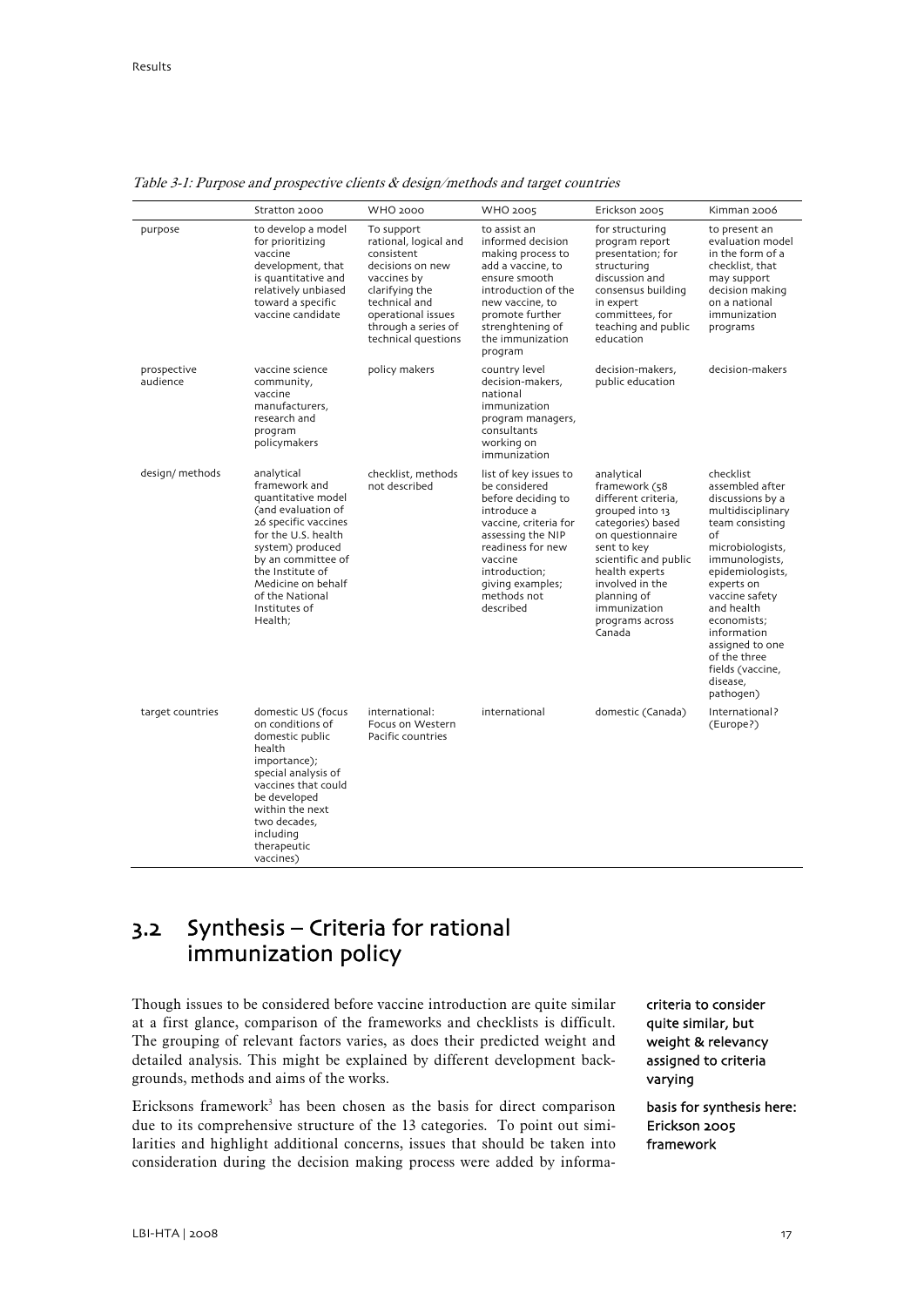tion provided by the other publications<sup>2,4-6</sup>, assigning them to these 13 categories.

### Burden of disease

<span id="page-19-0"></span>main criterion: burden of disease described by characteristics of infective agent:

pathogenicity, transmission properties, antigenic variation All authors agree that the burden of disease is the main or one of the most crucial concerns driving vaccine development and vaccine introduction. While there is agreement on the weight given to burden of disease, the analysis of details varies:

 $\ddot{\bullet}$  Infective Agent<sup>3</sup>: the characteristics of the infective agent can be described by their pathogenicity, transmission properties and antigenic variation<sup>2</sup> (table 3-2).

Table 3-2: Pathogen issues

| Pathogenicity                                                                                                                                                 | Transmission<br>properties                                                   | Antigenic variation                                                                                                                   |
|---------------------------------------------------------------------------------------------------------------------------------------------------------------|------------------------------------------------------------------------------|---------------------------------------------------------------------------------------------------------------------------------------|
| part of population in<br>contact with<br>pathogen, incidence in<br>(sub-) population(s),                                                                      | infectiveness during<br>various stages of<br>infection                       | occurrence of<br>variation                                                                                                            |
| variations in<br>pathogenicity,<br>interactions with other<br>pathogens, ecological<br>consequences after<br>vaccine<br>implementation<br>(ecological niche?) | routes of transmission,<br>importance of<br>different transmission<br>routes | evolutionary pressure<br>leading to emergence<br>of antigenic or<br>virulence variants-<br>consequences on<br>vaccine's effectiveness |

#### clinical manifestations of disease

epidemiology of disease:

incidence, mortality

- G Clinical Manifestations<sup>3</sup> can be characterized by symptomatic or asymptomatic infections or carrier ship<sup>2</sup>. Designing additional morbidity scenarios<sup>4</sup> requires information about typical patterns of disease as well as information about variations in disease presentation, patterns or severity. The duration of each phase as well as the proportion of infected people who will experience each pattern must be considered. The consequences of infection<sup>4</sup> can be outlined through complications, case fatality, relapses and sequalae as well as their duration ("short and long term")<sup>2</sup> and proportion. Due to variation in clinical morbidity patterns several morbidity scenarios for each pathogen are required<sup>4</sup>.
- $\ddot{\bullet}$  Epidemiology: Epidemiology addresses incidence and mortality of a disease. Incidence can be characterized in more detail by overall and age specific incidence  $(=$  rate of cases per year) of clinical/sub clinical/ latent and chronic infections<sup>4</sup>. Attention should also be paid to changes in disease incidence including their reasons<sup>4</sup> and time trends, as well as geographical or seasonal variations<sup>3</sup>. Epidemiologic assessment depends on reliable data<sup>2</sup>. In absence of reliable surveillance data estimates have to be used based on available literature or clinical medicine and epidemiology experts´ estimation<sup>4</sup>.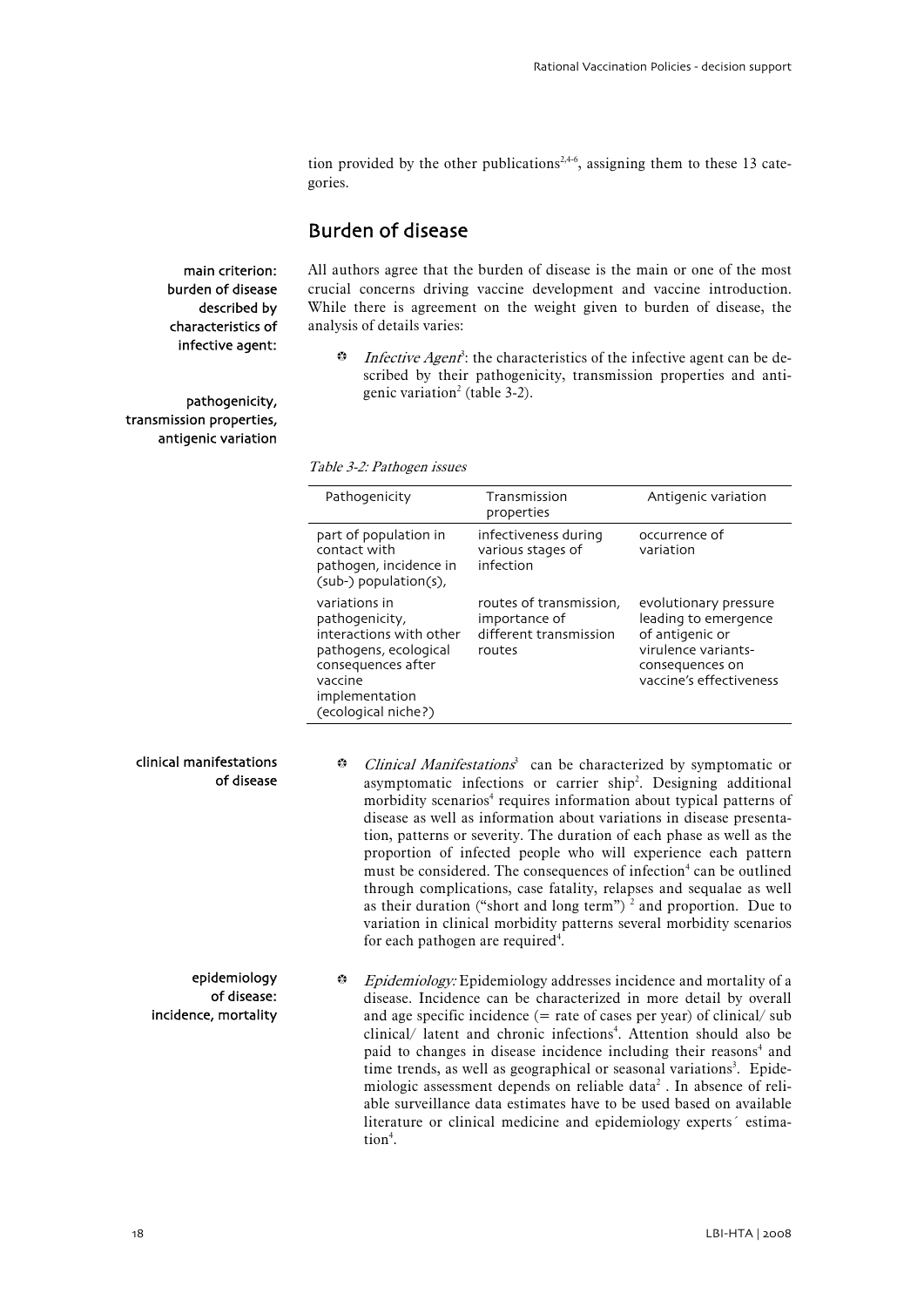- <span id="page-20-0"></span>**B** Risk groups/ Risk factors: Groups at greatest risk for infection (or one of the patterns of disease, e.g. more severe forms of disease) must be highlighted<sup>23,4</sup>. Age, sex, ethnicity, socioeconomic status, immunologic competence, geographical areas or other specific risk factors should be taken into account<sup>4</sup>.
- Alternative measures. Besides the current treatment<sup>3</sup> the availability of other preventive measures that might be in favor of vaccination should be assessed<sup>2,3,5</sup>. Appropriate prevention interventions could be available for nosocomial infections (minimizing contamination risks), waterborne infections (water supply), vector-borne microbial agents infections (vector control) or infections occurring in immunecompromized hosts (e.g. minimizing behavioral risks)<sup>4</sup>. The "new" vaccine should also be compared with other currently available vaccines<sup>6</sup>. All alternative measures should be compared with a vaccination strategy in terms of effectiveness, costs and practicality<sup>2,4</sup>.
- $b^*$  *Disease as public health problem*<sup>5</sup>: The health impact of the disease in the population must be assessed<sup>3</sup> to decide if the disease is of domestic health importance<sup>4</sup>.
- $\ddot{\bullet}$  Social impact of disease. The social impact can, on the one hand, be seen as the influence of intensity of suffering (quality of life reduction) and frequency of survivors with sequalae or long term disability on disturbing social structures (e.g. impact on families, caregivers)<sup>2,3</sup>. The resulting stress on communities<sup>3</sup>, the public perception<sup>2</sup> ("fear of disease"3 ) and possible differences in real and presumed burden of disease<sup>2</sup> should be taken into account. On the other hand, the magnitude of absenteeism from school or work of infected individuals themselves and their caretakers as well as associated costs can be seen as part of the social impact of disease<sup>2</sup>.
- $\ddot{\bullet}$  "Costs" of the disease: Health short- and long-term care utilization/ health system cost are the main part of the economic impact of the disease<sup>2-6</sup>. Additionally payments by patients and families and productivity losses should be considered. To calculate the overall costs caused by a pathogen costs of each terms (hospitalizations, procedures, medications, office visits, rehabilitation services, long-term institutional care) have to be multiplied with the proportion of patients receiving this care and finally summed  $up<sup>4</sup>$ . Due to the variation in health expenditures national data of "health care costs" for all services mentioned are therefore necessary<sup>4</sup>.

### Vaccine

All authors include vaccine considerations in their decision making process. Issues to be considered are:

 $\ddot{\bullet}$  Vaccine characteristics<sup>3</sup>/ presentation<sup>6</sup>: The nature and characteristics of the immunizing agent and the characteristics of the products (preparation, the stabilizing agents and preservatives, dosage, combination, storage, handling, conservation and product format) $3$  must be known. Vaccine availability and registration, as well as the target indication/ population of the vaccine should be examined<sup>2</sup>.

risk groups & risk factors

alternative preventive interventions

importance of public health problem

social impact of the disease to persons concerned, families, communities

costs of disease

vaccine-specifices

characteristics of immunizing agent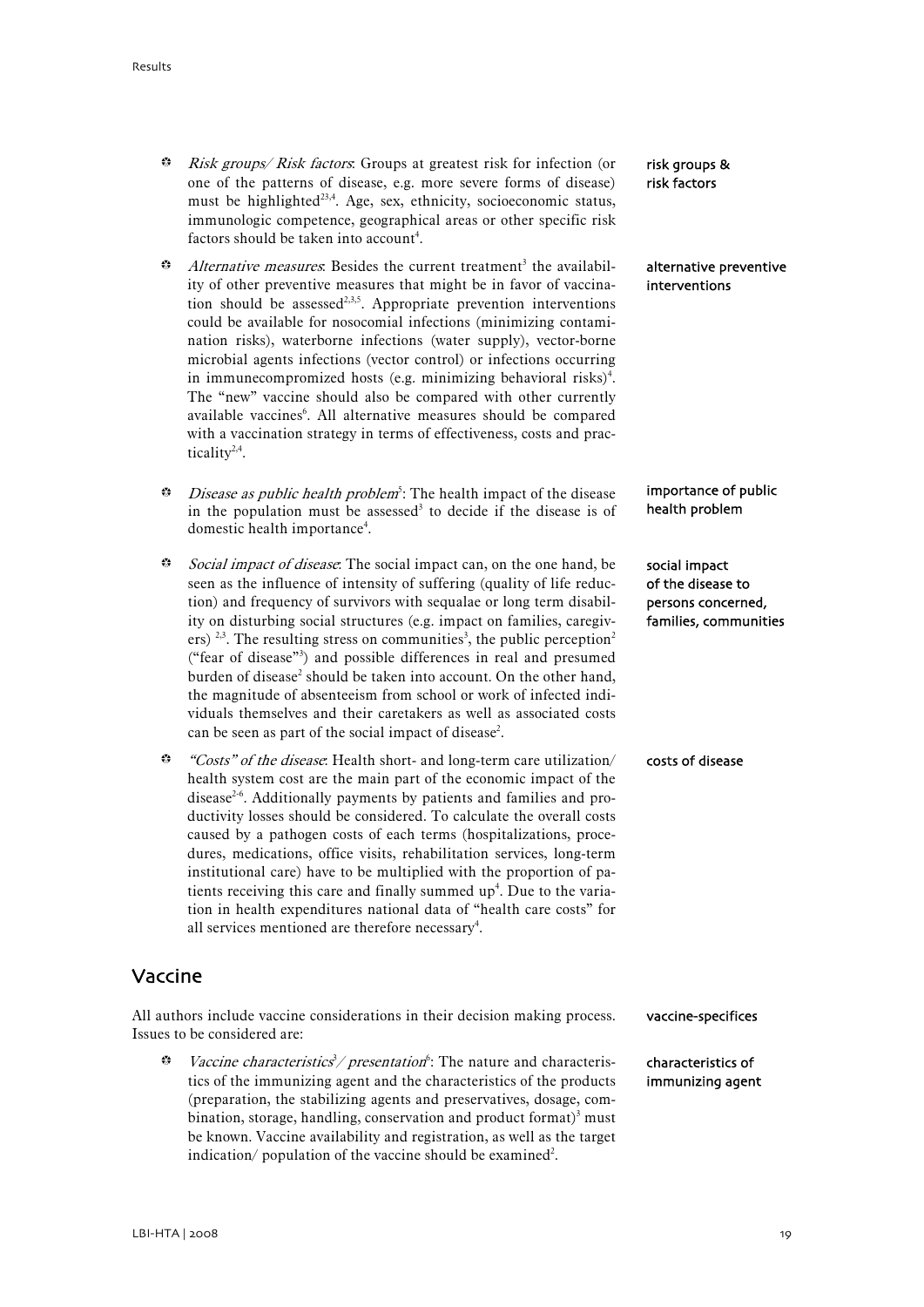| producer capacities<br>& quality                  | ₩ | Vaccine supply. Data of vaccine manufacturers and their produc-<br>tion capacity must be collected <sup>3</sup> . Potentially arising conflicts of in-<br>terest and differing quality criteria in case of national production<br>facilities <sup>4</sup> and the impact of vaccine introduction on any local vac-<br>cine producer <sup>5</sup> should also be stated.                                                                                                                                                                                                                                                                                                                                                                                                                                                                    |
|---------------------------------------------------|---|--------------------------------------------------------------------------------------------------------------------------------------------------------------------------------------------------------------------------------------------------------------------------------------------------------------------------------------------------------------------------------------------------------------------------------------------------------------------------------------------------------------------------------------------------------------------------------------------------------------------------------------------------------------------------------------------------------------------------------------------------------------------------------------------------------------------------------------------|
| schedules, doses<br>& combinations                | ₩ | Administration schedule, number of doses, combination. The ad-<br>ministration schedule <sup>3</sup> and possible alternatives to the optimal<br>schedule <sup>2</sup> should be assessed. The number of doses (number needed<br>for complete immunization (initial series) and frequency of boost-<br>$\text{ers})^4$ and possible combinations must be taken into consideration.                                                                                                                                                                                                                                                                                                                                                                                                                                                         |
| immune response &<br>duration of protection       | ₩ | Immune response. Issues to be assessed in this category are the na-<br>ture and characteristics of immune response <sup>3</sup> and (type- specific)<br>protection afforded, the critical determinants of immune response<br>associated with protection <sup>2</sup> as well as the expected duration of pro-<br>tection, the effects of waning immunity and consequences resulting<br>in the necessity of possible repeated vaccinations (also regarding<br>their expected coverage) $^{2}$ .                                                                                                                                                                                                                                                                                                                                             |
| immunogenicity &<br>failure within<br>risk groups | ₩ | Immunogenicity and failure. The immunogenicity in different<br>population groups <sup>3</sup> and the frequency of and risk groups for vaccine<br>failure (despite optimal vaccination or when using alternative<br>schedules) <sup>2</sup> should be considered.                                                                                                                                                                                                                                                                                                                                                                                                                                                                                                                                                                          |
| efficacy<br>based on actual<br>utilization        | ₩ | Efficacy and utilization: Efficacy can be seen as short and long-term<br>reduction of disease and death by the vaccine <sup>3</sup> or in other words as<br>the capability to prevent a disease in immunized populations <sup>6</sup> .<br>Availability of data has to be considered, especially if the study<br>population is comparable with the target population and if the<br>studies were performed in countries with similar disease epidemi-<br>ology <sup>6</sup> . Efficacy could also include assumptions on licensure ap-<br>proval and patient acceptance <sup>4</sup> . Utilization (coverage <sup>5</sup> ) can be de-<br>fined as the proportion of the target population that will use the<br>vaccine <sup>2,4</sup> . The data of population that has already been vaccinated<br>should also be collected <sup>2</sup> . |
| effectiveness<br>based on performance             | ₩ | Population effectiveness: Vaccine effectiveness reflects the per-<br>formance of the vaccine in the actual target population under pro-<br>grammatic implementation <sup>6</sup> and therefore stand for "the net impact<br>of the vaccine" <sup>5</sup> . Vaccine effectiveness is therefore usually lower<br>than vaccine efficacy <sup>6</sup> . Effects can be seen as reduction of burden of<br>disease <sup>3</sup> and the reaching of a level of herd immunity by a sufficient<br>vaccination rate <sup>2,3</sup> .                                                                                                                                                                                                                                                                                                                |
| adverse events                                    | ₩ | Safety. Precautions <sup>3</sup> and contraindications for vaccination and<br>their proportion in the target population <sup>2</sup> as well as the nature and<br>frequency and consequences of short- and long term (severe <sup>3</sup> ) ad-<br>verse events <sup>2</sup> are major safety issues. Risk groups or risk factors for<br>adverse events and differences in true and presumed burden of dis-<br>ease due to adverse events (perception of population) should also be<br>considered <sup>2</sup> . For live attenuated vaccines the chance of reversion to<br>virulence can be added <sup>2</sup> . Summing up, frequency, nature, severity,<br>care required and public reaction should be assessed when safety is-                                                                                                         |

sues are included in calculations<sup>4</sup>.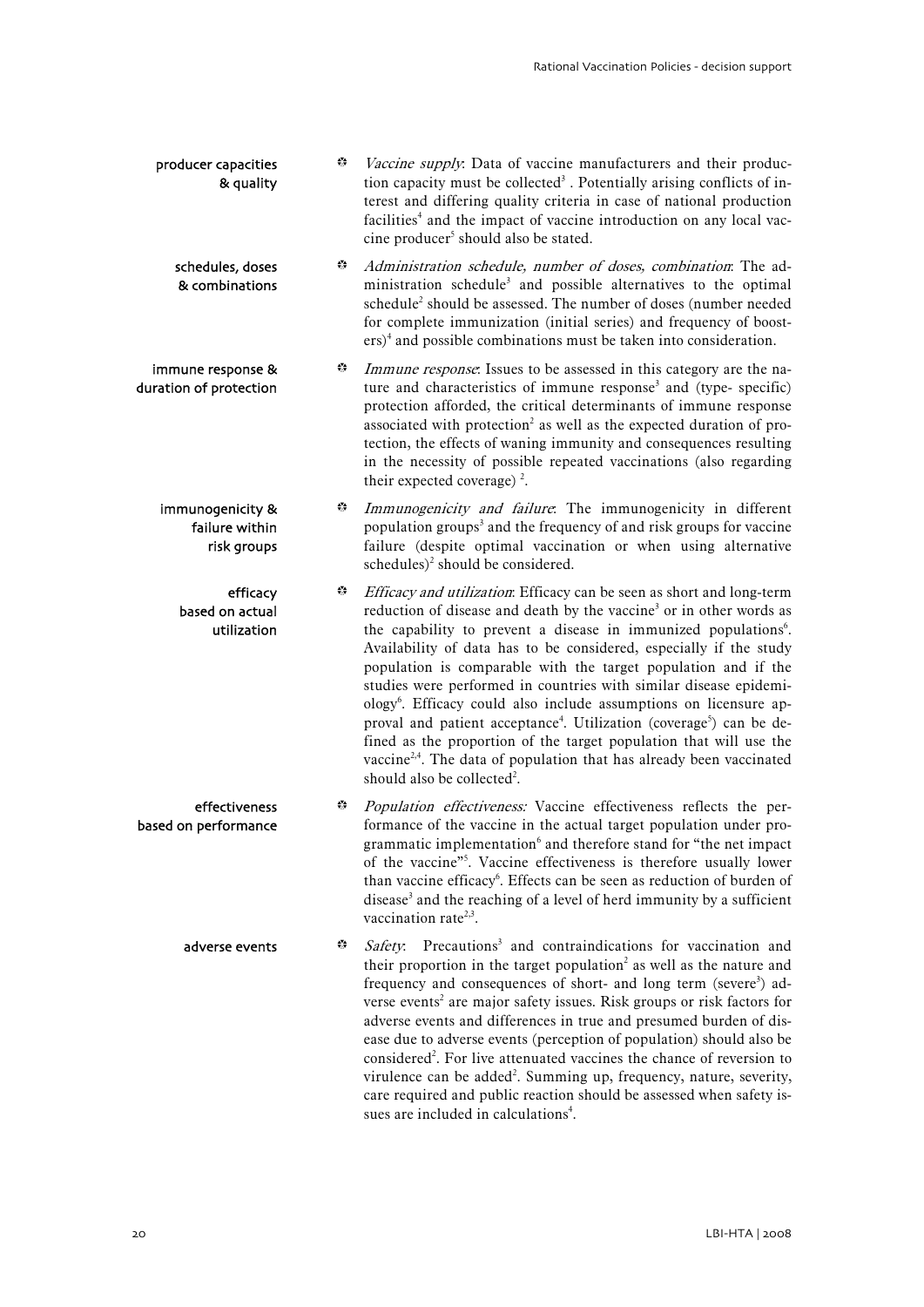<span id="page-22-0"></span>Side-Effects": Effects of antigen transmission of the targeted antigen (e.g. on reduction in carriage<sup>3</sup>; changes in antigenic composition, changes in virulence and transmissibility<sup>2</sup> and therefore indirect effects on reducing disease transmission<sup>5</sup>) and also of related antigens (e.g. replacement by other antigens<sup>3</sup>; emerge of new ecological niches<sup>2</sup>) should be considered as possible long-term effects. Shifts in age-distribution of the disease might occur and the reduced pathogen transmission under vaccine pressure might lead to enhanced vulnerability of specific sub-populations<sup>2</sup>. Possible interactions/ interference with other vaccines<sup>2,3</sup> should also be considered as well as the impact of the new vaccine on resistance to antibiotics/ $antivirals<sup>3</sup>$ .

### Immunization strategy

Goals of the new vaccine implementation should be expressed precisely in the decision making process.

- $B$  Existing recommendations/ guidelines. To assess the immunization strategy, availability of existing recommendations or guidelines to be searched for and taken into account<sup>3</sup>.
- Goal of prevention/ specific program objectives. Different goals (disease control, elimination or eradication) as well as specific program objectives (e.g. reduction of incidence or complications) should be defined<sup>3</sup>.
- **Alternative strategies/ specific operational objectives: Selective vac**cination versus universal or catch-up vaccination and specific operational objectives (e.g. coverage for different target groups) should be weighted<sup>3</sup>.
- **B** Different program delivery strategies and systems. Public versus private vaccine delivery or vaccination in schools versus in primary care settings should be discussed for example<sup>3</sup>.

## Conformity of programs

The planned program should be compared with other existing or planned programs in other countries<sup>3</sup>.

### Cost effectiveness

The cost effectiveness category is the most difficult to compare because all authors chose different approaches. It can be seen as one step beyond others<sup>3,5,6</sup>, an intermediate result (after assessing other main factors)<sup>2</sup> or a central approach respective to the outcome<sup>4</sup> of the analysis.

- **b** Vaccine costs: Costs to be considered are:
	- Costs of research and development<sup>4</sup>: Assessing vaccines already available on the market for implementation in national immunization programs, will allow neglecting the pre-licensure expenditures.

long-term unintended effects

clear defintion of goals of implementation & strategies to achieve these goals

comparison of conformity with other national health programs

different approaches: central criterion or one among others

cost categories:

R & D costs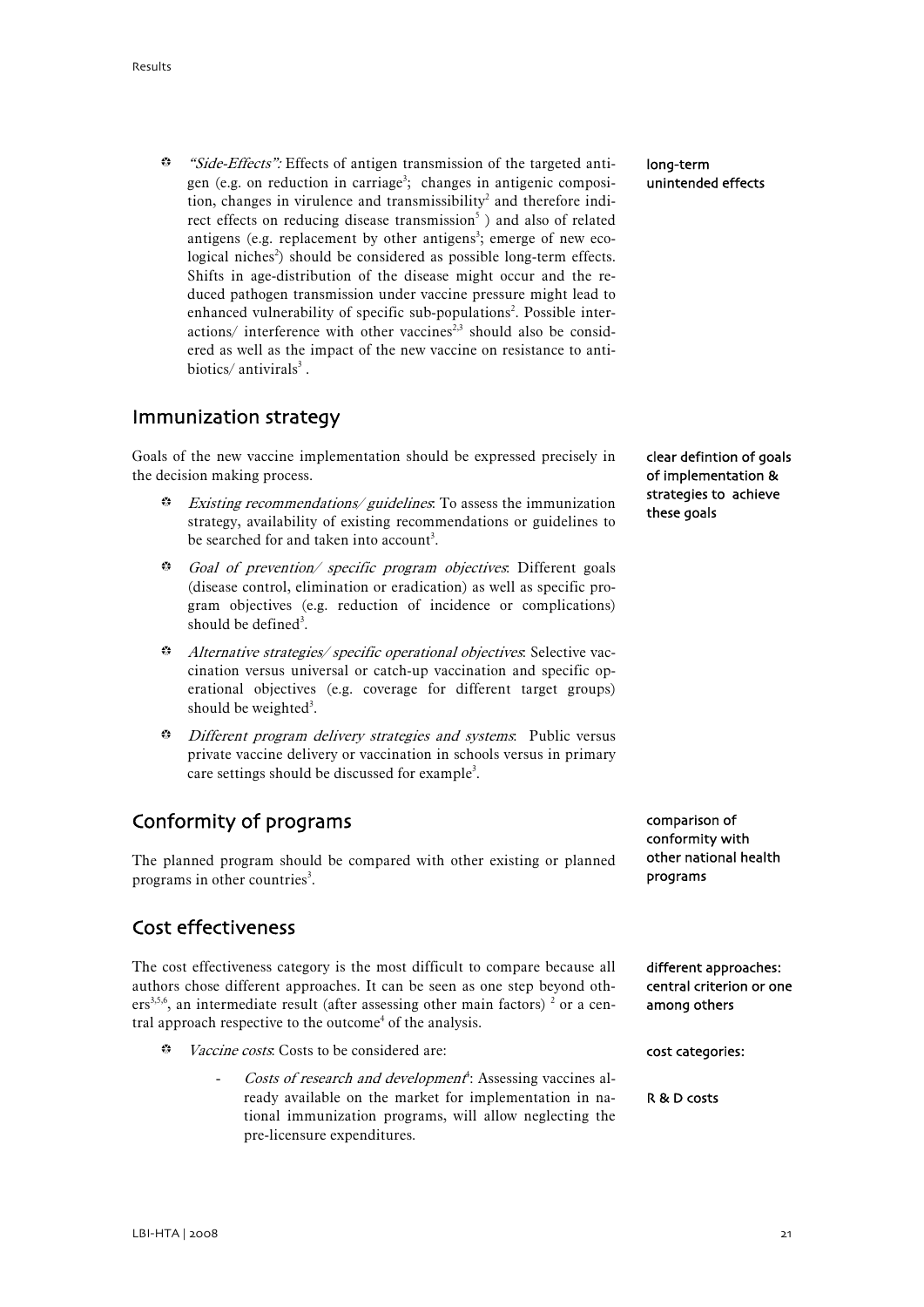| costs of vaccine                                                                |   | Costs of the vaccine. The cost per dose of the vaccine has<br>to be given. It should be noted that these costs depend on<br>the number of companies distributing the vaccine and<br>their marketing strategies <sup>3</sup> .                                                                                                                                                                                                                                                                                                                                                                                                                                                                                                                                                                                                                                                                                                                                                                                                                                                                               |
|---------------------------------------------------------------------------------|---|-------------------------------------------------------------------------------------------------------------------------------------------------------------------------------------------------------------------------------------------------------------------------------------------------------------------------------------------------------------------------------------------------------------------------------------------------------------------------------------------------------------------------------------------------------------------------------------------------------------------------------------------------------------------------------------------------------------------------------------------------------------------------------------------------------------------------------------------------------------------------------------------------------------------------------------------------------------------------------------------------------------------------------------------------------------------------------------------------------------|
| costs of<br>vaccination program                                                 |   | Costs of the vaccination program: In addition to the vac-<br>cine cost itself, the cost to administer the vaccine has to be<br>added and then multiplied with the number of doses<br>needed and the size of the target population <sup>4</sup> . This will re-<br>flect the annual vaccine use costs, if the "steady state" is<br>already reached. Costs during initial use might differ<br>(once-only versus yearly costs <sup>2</sup> ): decreased costs might oc-<br>cur because the usage depends on how familiar a health<br>care system and the target population are with the new<br>vaccine. Increased costs also might result from "catch-up"<br>usage of the new vaccine beyond the target population <sup>4</sup> .<br>Additionally costs from a "societal perspective" including<br>direct and indirect costs for families and the health system<br>should be considered <sup>3</sup> . Further costs for implementation<br>and running of the program <sup>3</sup> and for monitoring safety and<br>effectiveness of the vaccine and the program <sup>2</sup> should be<br>taken into account. |
| benefits:<br>health impact<br>benefits:                                         | ₩ | Effectiveness of the program: Evidence of short and long-term ef-<br>fectiveness of the program (incl. the reduction in disease incidence,<br>complications, sequalae and mortality) has to be analyzed <sup>3</sup>                                                                                                                                                                                                                                                                                                                                                                                                                                                                                                                                                                                                                                                                                                                                                                                                                                                                                        |
| economic & social<br>impact                                                     | ₩ | Economic, social and other ("non-health") benefits are.<br>savings on health care costs <sup>2-6</sup><br>improvement of life expectancy and quality of life for indi-<br>viduals ("QALYs gained") $2-6$<br>possible (positive) impacts on caregivers and communities,<br>productivity gains and other indirect benefits (like re-                                                                                                                                                                                                                                                                                                                                                                                                                                                                                                                                                                                                                                                                                                                                                                          |
|                                                                                 |   | duced microbiological resistance or reduced emergency<br>room overcrowding) <sup>3</sup> .                                                                                                                                                                                                                                                                                                                                                                                                                                                                                                                                                                                                                                                                                                                                                                                                                                                                                                                                                                                                                  |
| costs of<br>alternative<br>interventions                                        | ₩ | Economic evaluation of alternative measures, the cost effectiveness<br>ratio of vaccination has to be compared with alternative preventive<br>measures (how many infections could be prevented by other vac-<br>cines/ health care interventions and what would be the savings on<br>costs of health care?) <sup>2-6</sup> . For this comparison costs and health ef-<br>fects using current forms of prevention and treatment or vaccines<br>have to be known <sup>4</sup> .                                                                                                                                                                                                                                                                                                                                                                                                                                                                                                                                                                                                                               |
| Influence of different                                                          | ₩ | Testing underlying/alternative assumptions.                                                                                                                                                                                                                                                                                                                                                                                                                                                                                                                                                                                                                                                                                                                                                                                                                                                                                                                                                                                                                                                                 |
| factors on cost-<br>effectiveness<br>(utilization, coverage,<br>schedules etc.) |   | Sensitivity analyses testing alternative assumptions (dif-<br>ferent morbidity/ clinical scenarios, quality adjustment<br>weights, costs of care, vaccine development, utilization,)<br>have to be carried out to show the robustness of the eco-<br>nomic model <sup>3,4</sup> .                                                                                                                                                                                                                                                                                                                                                                                                                                                                                                                                                                                                                                                                                                                                                                                                                           |
|                                                                                 |   | Using different schedules or different strategies (e.g. high<br>risk immunization) will influence cost-effectiveness analy-<br>ses and therefore must not be neglected <sup>2</sup> .                                                                                                                                                                                                                                                                                                                                                                                                                                                                                                                                                                                                                                                                                                                                                                                                                                                                                                                       |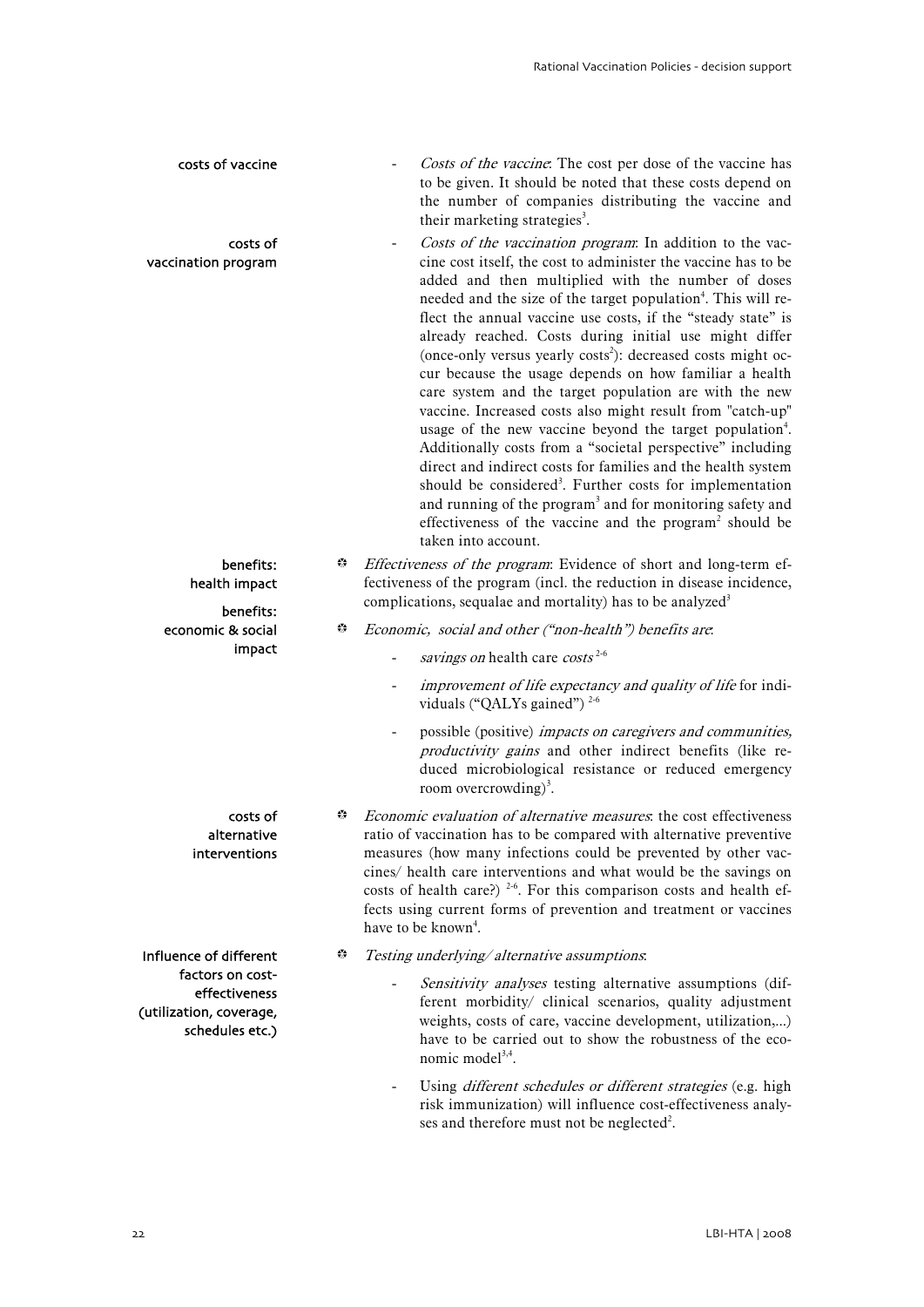- <span id="page-24-0"></span>The *maximum impact* of a new vaccine is the ideal vaccine benefit calculated under the assumption, that the vaccine is fully efficacious and utilized (optimal conditions)<sup>4</sup>. It should be compared with the cost-effectiveness for incomplete use and efficacy<sup>4</sup>. In case of vaccines under development the impact of developing time and resources has additionally being taken into account<sup>4</sup>.
- The results of all analyzes should be *compared with simi*lar studies and their pertinence for local settings should be considered<sup>3</sup>.
- $\ddot{\bullet}$  Time interval: Time intervals between the age of vaccine use and the age at which health effects and related costs are experienced have to be regarded<sup>2,3</sup>. Reasons for and possible ethical consequences of discounting for costs and health benefits should be discussed<sup>4</sup>.

Acceptability

The acceptability of the new vaccine or a whole new program can be evaluated by assessing the

- **Dublic's perception of disease risk and severity as well as the de**mand for the immunization program at target group and population at large level<sup>3</sup>, concerns about rapidly enough changing NIPs (modernization) in public's opinion<sup>2</sup>
- $\ddot{\bullet}$  *Demand and acceptability* by health professionals and political authorities<sup>3</sup>
- $\ddot{\bullet}$  Time effects. Adding a new vaccine to a NIP could increase or decrease the overall perception of the value of immunization<sup>5</sup>. During a vaccination program the balance between presumed adverse events and beneficial effects may shift in time<sup>2</sup>.

## Feasibility

Feasibility addresses practical consequences of the planned vaccine implementation and reflects the opportunity of implementing the new program<sup>3</sup>. Differences in the approach can be observed. Some authors completely neglect issues of implementation during the decision making process<sup>4</sup> or first consider them after the fact<sup>5,6</sup>.

Issues to be considered are the

 $\ddot{\bullet}$  Assessment of the *overall NIP performance*<sup>5,6</sup> and the effectiveness of the primary care system<sup>2</sup> ahead of introduction of any new vaccine

best & worst case scenarios: assumptions for effectiveness of vaccination

time of effects & discounting

public acceptance is influenced

by perception of severity of disease

by demand

changes of perception over time: adverse events

implementation is influenced by

overall performance of national immunization programs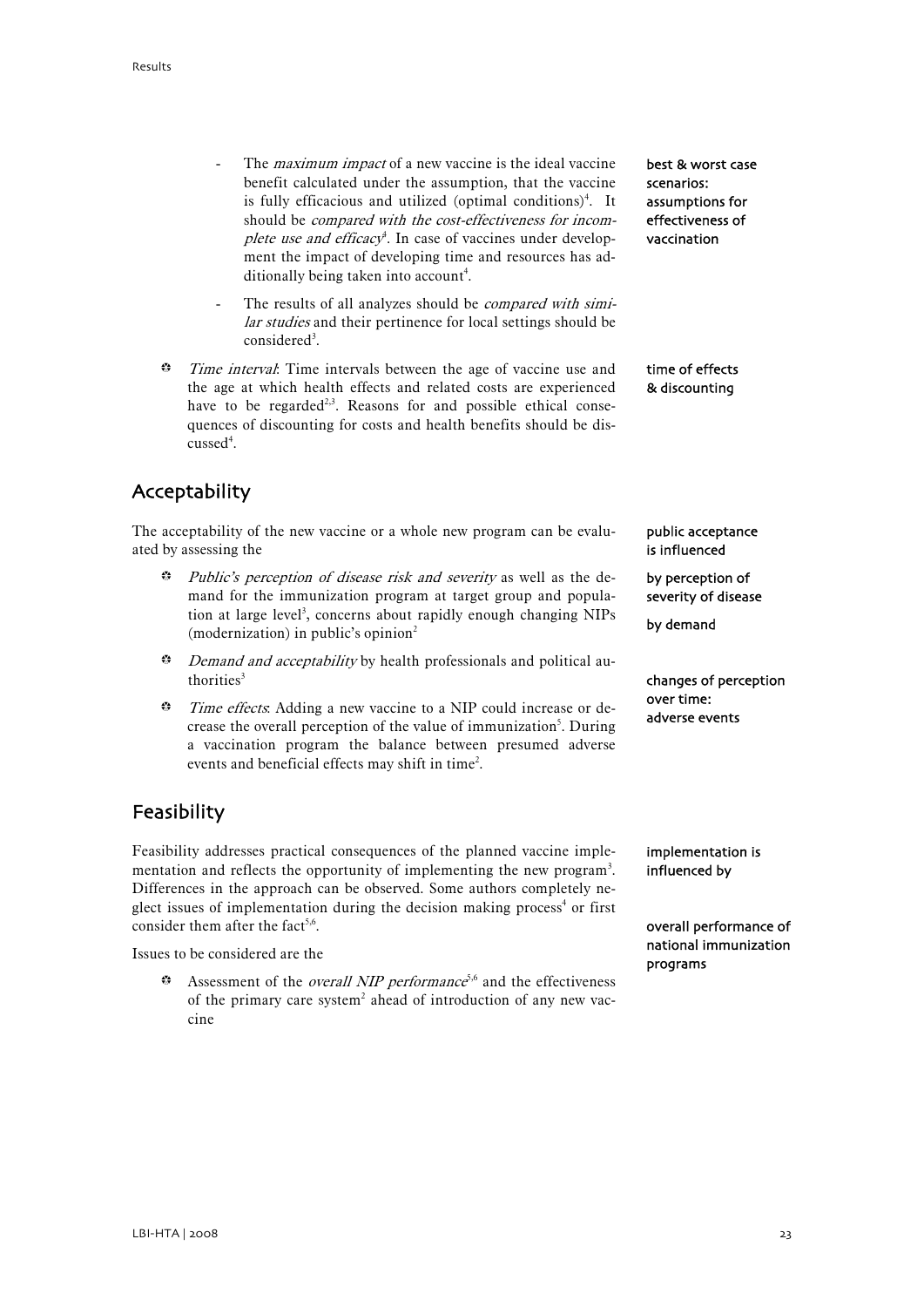<span id="page-25-0"></span>

| by supply,                                                                                                 | ₩                                                                                                                                                    | Availability of <i>long term supply</i> <sup>3</sup> (see vaccine)                                                                                                                                                                                                                                                                                                                                                                                                                                                                                                                                                                                                                           |  |
|------------------------------------------------------------------------------------------------------------|------------------------------------------------------------------------------------------------------------------------------------------------------|----------------------------------------------------------------------------------------------------------------------------------------------------------------------------------------------------------------------------------------------------------------------------------------------------------------------------------------------------------------------------------------------------------------------------------------------------------------------------------------------------------------------------------------------------------------------------------------------------------------------------------------------------------------------------------------------|--|
| funding/coverage,                                                                                          | ₩                                                                                                                                                    | Availability of funding for vaccine purchase <sup>5,6</sup>                                                                                                                                                                                                                                                                                                                                                                                                                                                                                                                                                                                                                                  |  |
| by integration in<br>existing programs &<br>schedules                                                      | ₩                                                                                                                                                    | Chance of integrating the new vaccine in existing immunization<br>programs and schedules <sup>3</sup> : Often average schedules for combined<br>administration have to be chosen for practical and economic rea-<br>sons (NIP is likely and perhaps necessarily a compromise) <sup>2</sup> . Reduc-<br>ing the number of vaccines delivered to children by combination<br>vaccines can increase the level of acceptance and utilization <sup>4</sup> , while<br>the complexity of the vaccination schedule or multiple injections<br>administered at a single visit might lower compliance <sup>2</sup> .                                                                                    |  |
|                                                                                                            | ₩                                                                                                                                                    | Impact of the new program on existing services <sup>3</sup> is influenced by fi-<br>nancial concerns about sustainability, concerns about potential in-<br>crease or complication of the workload for the staff and the risk of<br>reducing the credibility of the NIP <sup>5</sup> .                                                                                                                                                                                                                                                                                                                                                                                                        |  |
| by access & awareness<br>of target groups,<br>by compliance                                                | ₩                                                                                                                                                    | Accessibility. Whether or not the new vaccine is accessible for the<br>target population has to be considered <sup>3</sup> (access, waiting times, re-<br>$minders)^2$ and if the desired levels of coverage will therefore be<br>reached <sup>3</sup> .<br>Special attention should be paid to difficult-to-reach<br>groups <sup>2</sup> . Furthermore, other concerns regarding poor compliance<br>that hindered successful vaccine implementation in the past should<br>be considered (e.g.: lack of parental awareness, competing parental<br>priorities, parental complacency, inappropriate interpretation of<br>contraindications, concerns regarding adverse reactions) <sup>2</sup> |  |
| by issues of<br>operationalization:<br>resources for<br>administration,<br>documentation,<br>communication | ₩                                                                                                                                                    | Existence of operational planning and implementation commit-<br>tees <sup>3</sup> , the availability of human, technical and financial resources<br>for distribution, conservation and administration of the program <sup>3</sup> ,<br>the availability of documentation/consent forms <sup>3</sup> , the availability of<br>recording/ registering systems for vaccine administration <sup>3</sup> , because<br>poor records keeping also minimizes compliance <sup>2</sup> , and the <i>availabil</i> -<br>ity of resources for marketing/communication to the public and in-<br>formation and training of health professionals <sup>3</sup>                                               |  |
|                                                                                                            |                                                                                                                                                      | Surveillance                                                                                                                                                                                                                                                                                                                                                                                                                                                                                                                                                                                                                                                                                 |  |
| monitoring &<br>ovalustina                                                                                 | The desirability and necessity of monitoring and evaluation of the altered<br>program should be beyond all questions. Therefore most authors include |                                                                                                                                                                                                                                                                                                                                                                                                                                                                                                                                                                                                                                                                                              |  |

evaluating the program

microbiology

program should be beyond all questions. Therefore most authors include main issues of surveillance in their decision aids<sup>2,3,5</sup>, sometimes even providing a separate post-introduction evaluation checklist for the assessment of overall implementation<sup>6</sup>.

- Coverage: Vaccine coverage and utilization should measure general acceptance and identify regions or groups with lower coverage<sup>2</sup>. These could/ should be added by surveillance of quality of services<sup>3</sup> and trust in the NIP<sup>2</sup>. coverage, surveillance of epidemiology, adverse events,
	- $\ddot{\bullet}$  Epidemiology<sup>2-6</sup>: The reduction of burden of disease<sup>2</sup> can be determined by surveillance of reduction in disease incidence, complications, sequalae and mortality<sup>3</sup>. Simultaneously time trends can be detected and observed<sup>2</sup>.
	- Safety: The frequency and nature of adverse events has to be observed<sup>2-6</sup>.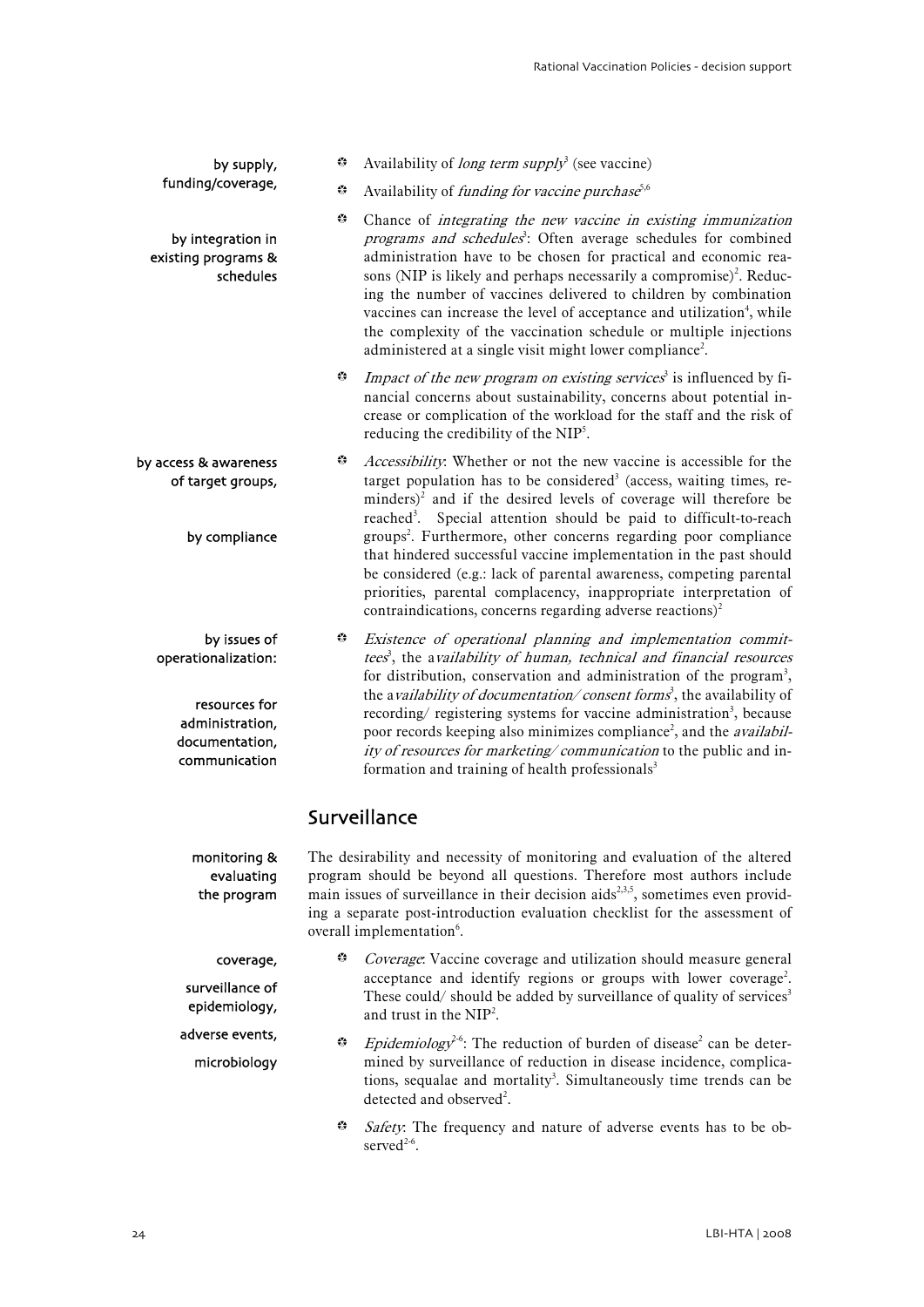- <span id="page-26-0"></span> $\ddot{\bullet}$  Immune surveillance and surveillance of microbial population dynamics<sup>2</sup>: markers of protection should be observed in the general population, subgroups with waning immunity and also altered circulation pathways should be identified. The microbial population dynamics must be monitored<sup>2</sup>.
- **\*** "*Linking systems*"<sup>3</sup>: information systems in general<sup>6</sup> and systems for linking health outcomes databases (immunization registries and population registries) must be available<sup>3</sup> instruments for surveillance: registries

### Research questions/ Uncertainties

Vaccines should be primarily excluded from analysis, if only insufficient basic scientific information is available<sup>4</sup>.

Issues to be considered are

- $\ddot{\bullet}$  uncertainties about the *nature of the infective antigen*, major contributors to a disease or other pathogenetic factors<sup>4</sup>
- $\bullet$  main uncertainties concerning the *effects of the vaccine* and the impacts of program<sup>3</sup>, need for a pilot immunization program<sup>3</sup>
- $\bullet$  ongoing/ planned *research projects* (e.g.: vaccine development, immunigenicity, efficacy, safety)<sup>3</sup>
- $\bullet$  need for *research to assist evaluation*, planning or decision-making<sup>3</sup>

Because the information gathered during the decision making process is not stable, evaluation and updating of the program will be necessary after implementation<sup>2</sup>. updating evaluation of vaccination program

### Equity

- $b$  Universality, accessibility and gratuity of services for the most vulnerable population groups<sup>3</sup> are political responsibilities<sup>4</sup> that cannot be addressed by cost-effectiveness approaches (e.g. allocation of resources- need for specific populations). Equal opportunities for vaccination and equal access to information are therefore challenges for governments<sup>2</sup>. ensuring equal access
- $b^*$  Introduction of expensive new vaccines<sup>2</sup>: The high costs of (new) vaccines that may prohibit universal vaccination even when the burden of disease is high will place wealthy and well-informed individuals at an advantage<sup>2</sup>. Therefore small NIPs plus voluntary packages that are offered in some countries inevitably lead to inequalities in comparison with comprehensive NIPs for the whole target population<sup>2</sup>.

major uncertainties: automatic exclusion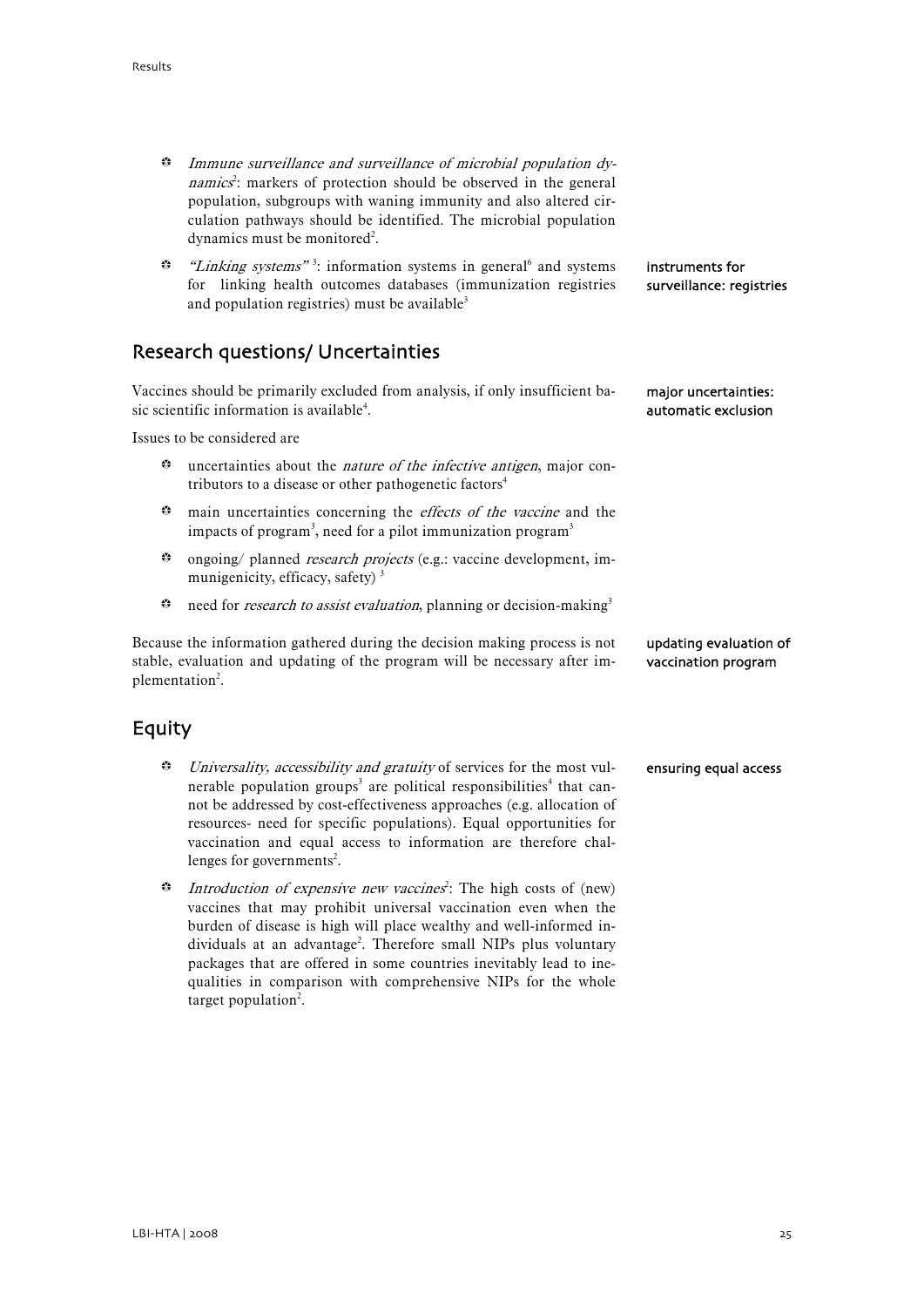### Ethical considerations

Ethical considerations include:

All decisions to implement or withhold a vaccine always must be taken as seriously and discussed from a scientific as well as from an ethical point of view<sup>2</sup>. Some ethical and value judgments can be built into analytical models, others have to be discussed separately<sup>4</sup>.

<span id="page-27-0"></span>ethical issues are:

informed consent & confidentiality

assigning value to individual´s life or only to productive individual´s life

discrimination: age & disabilities, chronic disease

discounting: the sooner the better

inclusion of non-health benefits discriminates low-income/ women

> maximizing health benefits vs. fairness

 $\ddot{\bullet}$  Appropriate informed consent forms and the protection of confi $density<sup>3</sup>$ : Particularly for vaccinations that are not mandatory, information is necessary to ensure that the population is capable of making informed choices<sup>3</sup>.

- $\odot$  *QALY versus DALY*: the question if an additional year of life should have the same value regardless of the receiver's age remains an ethical question<sup>2</sup>. Under QALYs, an additional year of life of the recipient has the same value regardless of the recipient's age. In comparison, the use of DALYs would assign greater value to years of life gained during the economically productive young adult years, assuming a greater social value because old and young depend on them. Choosing QALYs might therefore be judged more appropriate if the value of extending the individual's life seems more important than the value of the individuals' lives to others<sup>4</sup>.
- $\triangle$  Adjusting for differences in average health status of population at different ages, nevertheless may weigh years of life at different ages by quality<sup>4</sup>.
- $b^*$  Value of life extension with and without disabilities<sup>2,4</sup>: Vaccines used to prevent (opportunistic) infections in people with predisposing conditions or preexistent disabilities that initially caused a reduction of the quality of life (chronically ill or elderly people) will not achieve the same gain in health related quality of life as preventive vaccines given to healthy people<sup>4</sup>. Prioritizing vaccines preventing morbidities (not mortality) according to that method of valuing health benefits potentially discriminates persons with disabilities (if disability reduces benefits from treatment/prevention or makes the treatment/prevention more costly)<sup>4</sup>. The value of life extension on different levels of health related quality of life therefore remains a controversial ethical issue<sup>2,4</sup>.
- Applying discount rates to costs and health benefits gives a period of well-being greater value the sooner it occurs<sup>4</sup>, an early in life health gain is therefore assigned a greater value<sup>2</sup>. This might be ethically controversial, too<sup>4</sup>.
- **B** Including non-health benefits of vaccination: from a public health perspective non-health benefits that are not included in a costeffectiveness approach pose ethical questions, but also an inclusion might lead to problems<sup>2,4</sup>: For example taking lost wages due to absence from work into account, would reduce the value of prevention against diseases acquired during nonworking years of life or occurring more frequently in lower-income populations<sup>4</sup>.
- **Comparing total health benefits of vaccines.** From a public health perspective in allocating resources, this approach of looking at overall benefits is coherent<sup>4</sup>. Reducing the total burden of disease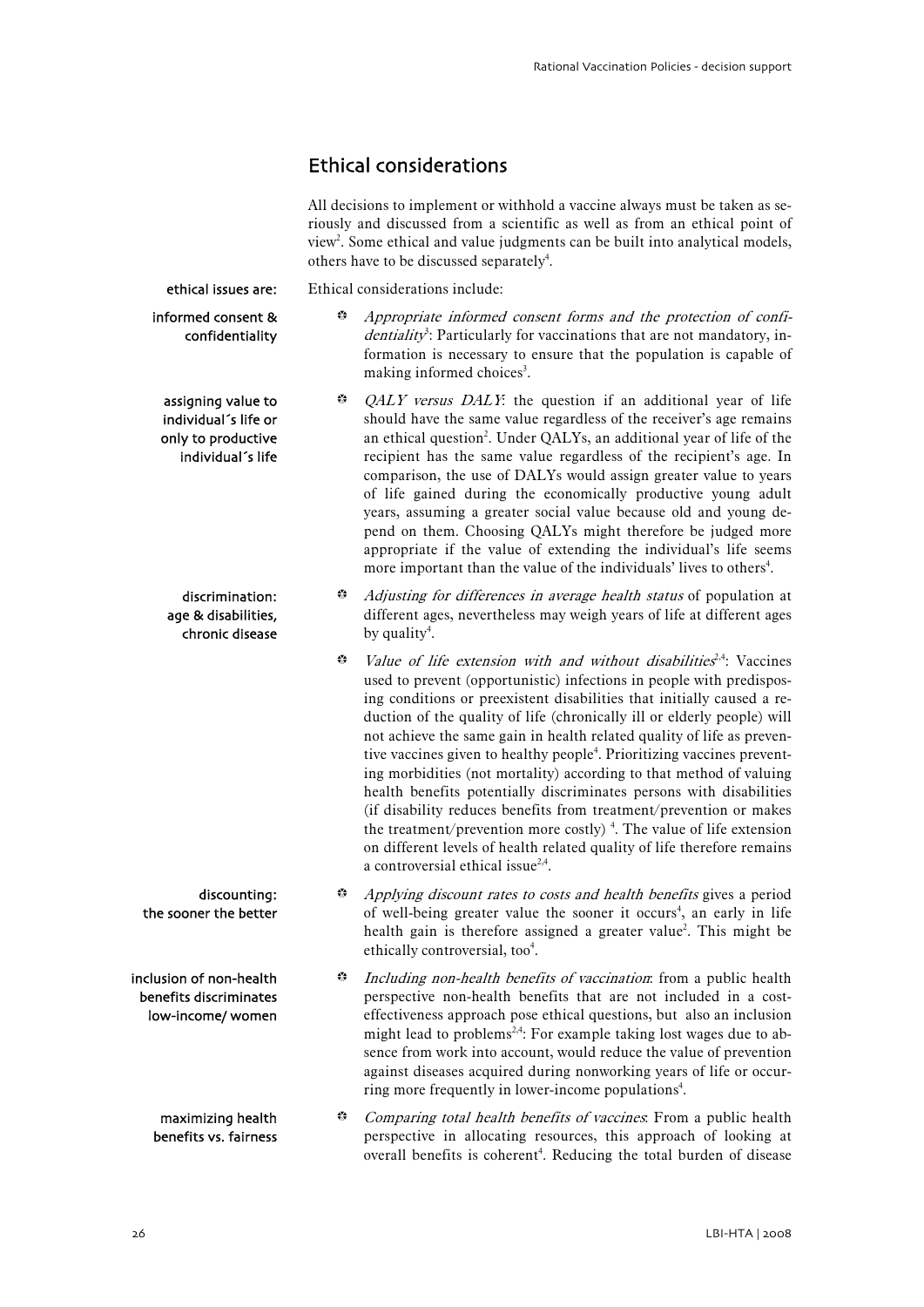<span id="page-28-0"></span>does not differentiate in disease distribution<sup>4</sup>. Considerations of fairness arise if a decision is only based on maximizing costeffectiveness<sup>2</sup>. Priority judgment of aggregating small benefits for many can lead to ethical questions because in many peoples' minds avoiding a disease with an extremely large burden of disease has a higher priority even if the disease is less widespread<sup>4</sup>. The controversy remains if the maximum aggregate benefits should be achieved by large benefits for a few or small benefits for many<sup>4</sup>.

- $\ddot{\bullet}$  Vaccines avoiding diseases (or treating them) in primarily sick peo $ple<sup>4</sup>$ : There is no objective basis for determining how much health gain in overall well-being should be achieved, therefore the priority of treating the sickest remains an unsolved problem and a political responsibility<sup>4</sup>.
- $\bullet$  *Setting priorities in vaccine development*<sup>4</sup>: Funding only one of two vaccines against diseases that result in almost the same burden of disease may seem unfair to those who end up with that disease which did not receive vaccination funding. <sup>4</sup> This argument is somewhat mitigated because vaccines are developed mainly against diseases that are not life-threatening and nobody is able to predict, which disease one will develop over the years<sup>4</sup>.

## Legal considerations

- **B** Use of a vaccine in a different schedule as originally recommended by the manufacturer<sup>3</sup>: Even if there might be some evidence that a single-dose vaccine could be as effective as the original schedule, the lack of clinical trials' data would lead to legal actions in case of vaccine failure<sup>3</sup>.
- b Legal issues as barrier in vaccine development and licensure<sup>4</sup> : Vaccine producers require legal protection from lawsuits (e.g. development of vaccines that could be administered to pregnant women in the future) that address liability concerns. A vaccine injury compensation program already successfully has encouraged the development of vaccines for children<sup>4</sup>.
- $\ddot{\bullet}$  The implementation of compensation for people who suffered serious adverse events from vaccinations already exists in some countries like the U.S.<sup>2</sup>.

## Political considerations

It should be stated if

- $\ddot{\bullet}$  the decision will be *free of controversy*<sup>3</sup> and if
- $\ddot{\bullet}$  it will produce *immediate political benefits or risks*<sup>3</sup>.

trade-off: prevention vs. treatment

setting priorities excludes other vaccines

issues of liability in case of failure or adverse events

transparency on controversy and political benefits/risks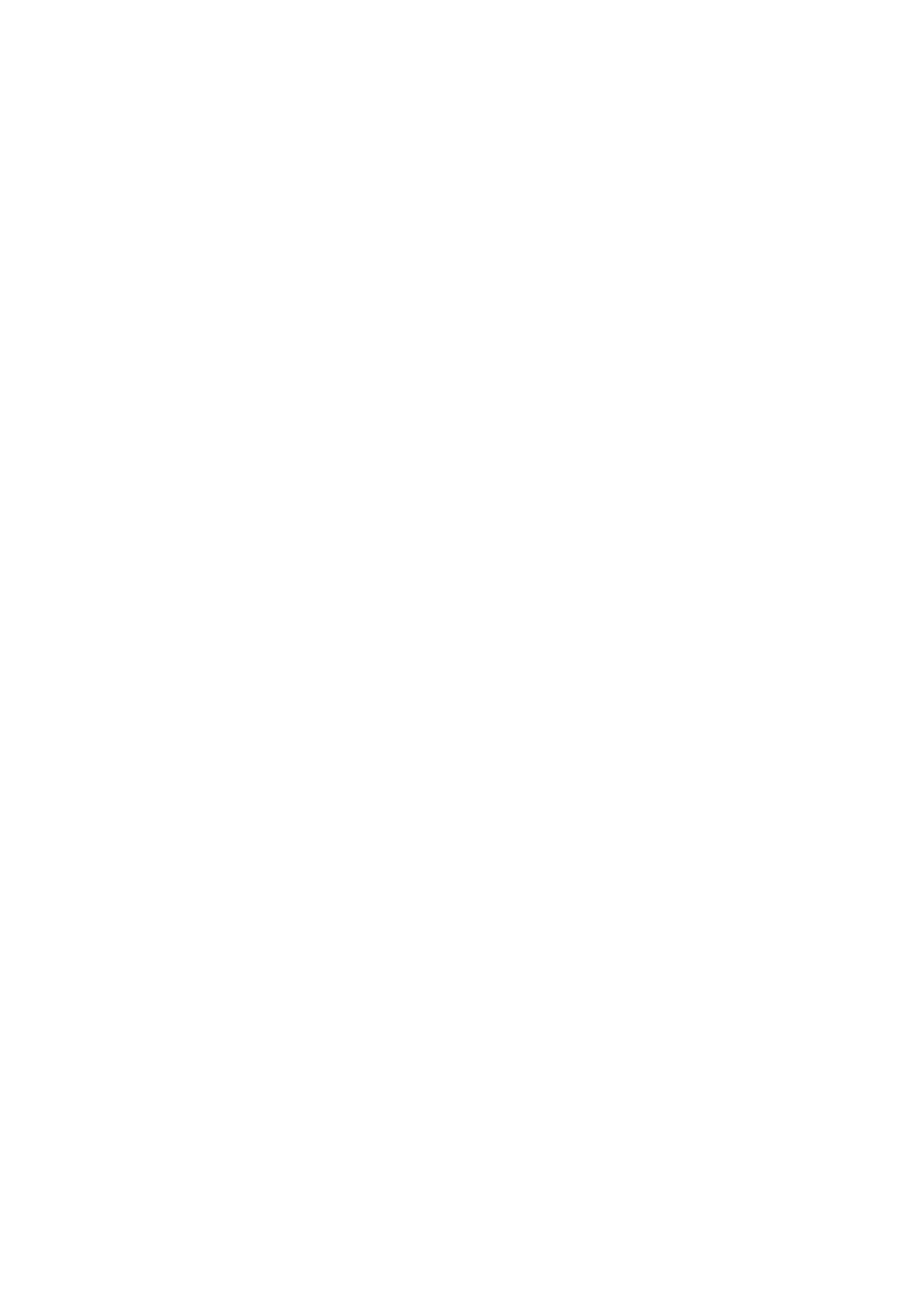# <span id="page-30-0"></span>4 Discussion - Feasibility of analytical frameworks: a stepwise approach

Gathering information on the issues to be addressed in a decision process concerning the implementation of a new vaccine as provided in the framework comparison above, results in a most comprehensive as well as detailed list of categories. However the pertinent question of whether this approach is feasible for decision makers at all arises. Some of the categories will be beyond all questioning. Others, however, should be discussed in terms of relevance and chronology.

A rational approach that could be the basis of a discussion among decision makers would be a stepwise procedure. A draft proposal is given in Figure 4-1)

for policy process:

simplifying the criteria list & prioritizing according to relevancy is proposed



Figure 4-1: Analytical steps in the decision making process

## 4.1 Step 1: Public Health relevance, alternative measures, immunization strategy and conformity of programs

Some fundamental considerations concerning the disease as a public health problem, aims of the planned immunization strategy, the comparison with other programs and the availability of sufficient basic research data could be a starting point for the decision process and should be taken into account prior to further analyses.

The question of whether or not the disease is a public health problem for the country in which the adaptation of the immunization program is planned, should be considered before further analyses, though the precise answer, if size of public health problem, existing preventive interventions & added value of vaccination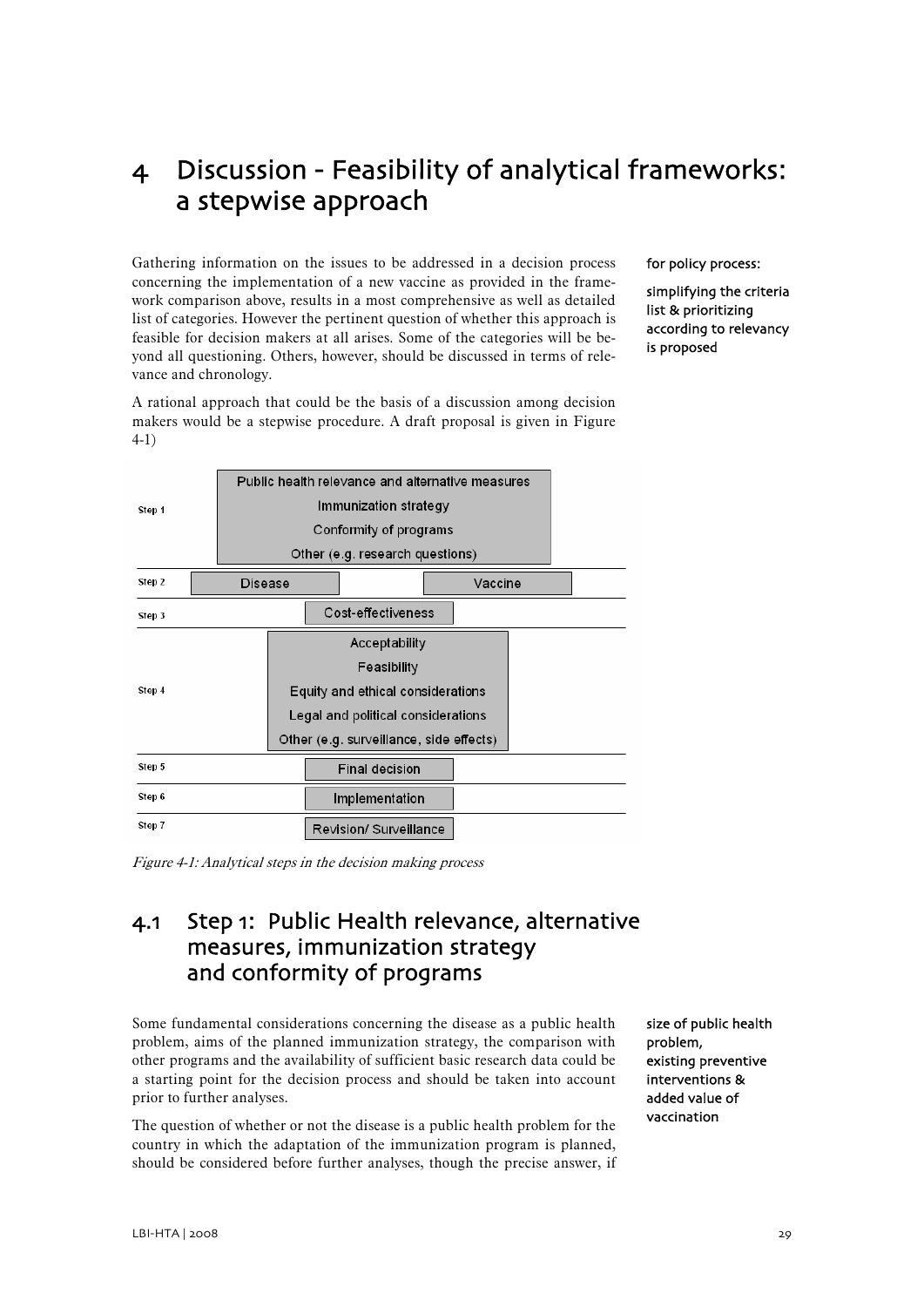the burden of disease justifies a control program can't be given until all issues of disease burden and possible other alternative measures are weighted in step 2.

In a global world, international organizations play a key role in providing

search for existing evidence & analyses:

basis for developing immunization strategy and before consideration on national policy

looking across boarders:

WHO: GIVS/ Global Immunization Vision & Strategy, general recommendations on immunization strategies. In response to global immunization challenges, including the need to protect more people and introduce new vaccines, the World Health Organization and the United Nations Children's Fund, in consultation with other partners, have developed the Global Immunization Vision and Strategy/GIVS for the period 2006- 2015[7](#page-54-1) . GIVS is a framework that offers policy-makers and stakeholders a unified vision of immunization and a set of strategies from which countries can select those most suited to their specific needs.

Immunization represents a priority issue in the agenda of EU member states as well. Moreover many EU wide projects concerning vaccination – funded by European Commission - are in place at the present. The European Centre for prevention and disease control  $(ECDC)^8$  $(ECDC)^8$  states that providing evidence based scientific advice on vaccine policies and strengthening surveillance of vaccine preventable diseases (VPD) in the EU in order to provide more information for scientifically sound decisions on vaccinations are VPD priority areas.

The goal of prevention (disease control, elimination or eradication) as well as specific program objectives (e.g. reduction of incidence or complications) might already be defined in international documents. Alternative immunization strategies (selective vaccination versus universal or catch-up vaccination) and specific operational objectives (e.g. coverage for different target groups) should be primarily discussed and finally weighted after the following steps.

Especially if there are no universal recommendations available, a planned program should be compared with other existing or planned programs in other regions/ countries. Looking across borders should facilitate considerations in the first planning phase. Providing updated online information about national vaccine schedules is one of the outcomes of the Surveillance Community Network for Vaccine Preventable Infectious Diseases (EU-VAC.NET)<sup>[9](#page-54-1)</sup> project. Facilitating the flow of information between European countries is also an objective of the Vaccine European New Integrated Collaboration Effort (VENICE) $10$  project. EU: VENICE, EUVAC.NET

Another aspect that might be considered previous to further analysis refers to scientific uncertainties concerning the vaccine. It would be a negligent act to introduce a new vaccine despite insufficient basic data. The answer to the question concerning what data should be available to be considered as sufficient cannot be given in this paper but should be discussed seriously. Due to restricted observation times during clinical trials, uncertainties on the long term effects of a vaccine will always remain. Duration of vaccine protection is one of these crucial issues directly affecting the cost-effectiveness analysis. Current literature does not shed light on the degree to which uncertainties had been accepted in the past. Also unavailable, is literature on how great the estimated benefits had to be in order for the vaccines to be introduced despite the missing information. cautious observance of uncertainties: long-term effects duration of protection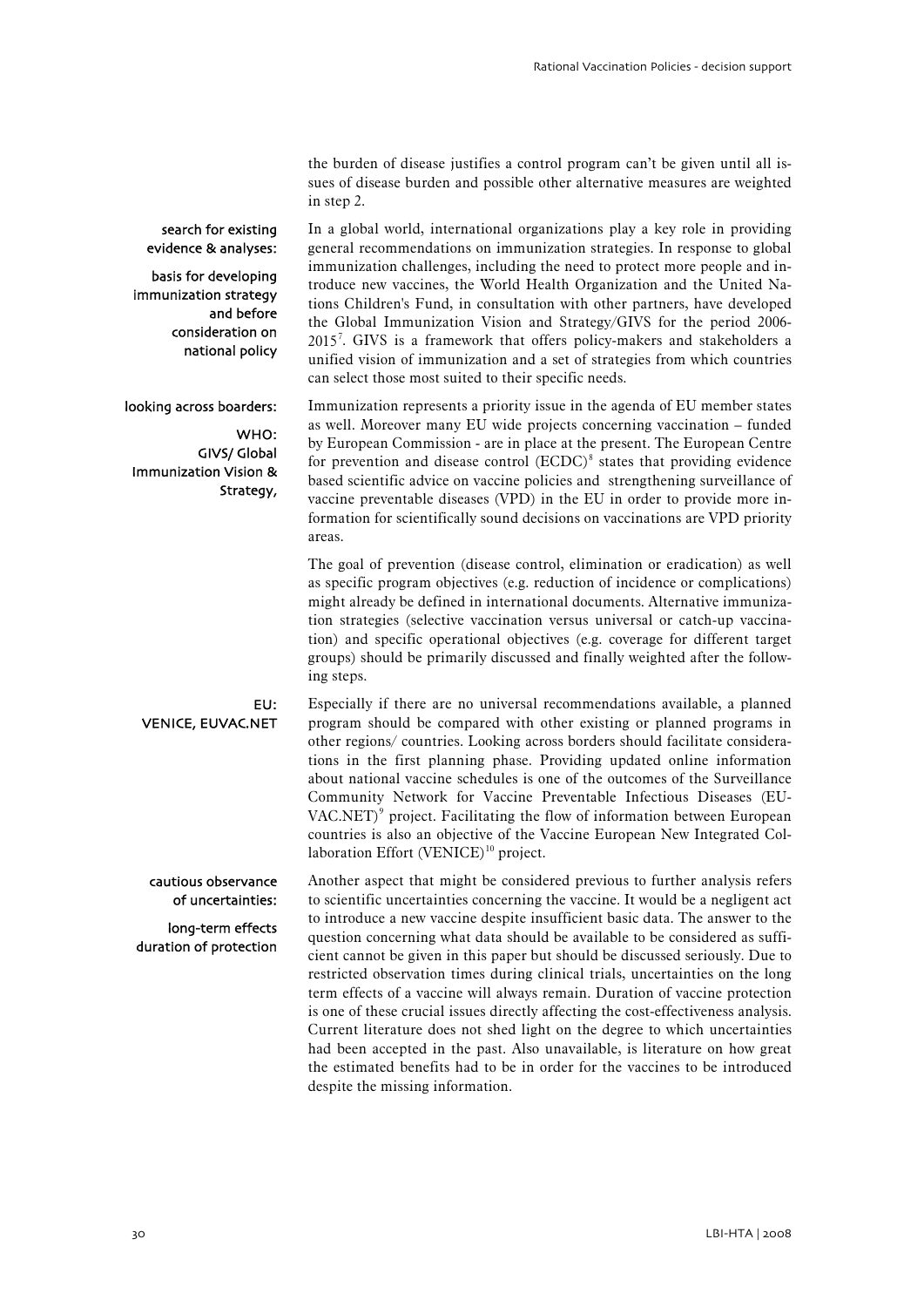<span id="page-32-0"></span>Promising ongoing or planned research projects in the same field of target disease could not only strengthen a decision to withhold a vaccine but also justify a postponement of analysis as does the lack of capable assistance for evaluation, planning or decision-making

looking into the future: research in target disease

## 4.2 Step 2: Disease and Vaccine

The two main criteria - disease and vaccine - that all authors considered as key parameters in the vaccine decision making process<sup>2-6</sup> should be assessed in the next step.

The assessment of epidemiology, risk groups and clinical manifestations depend on reliable surveillance data. Insufficient surveillance systems, especially in diseases that are not reportable events and the lack of adequate data linkage (e.g. between physicians, health insurances and health authorities) due to considerations of privacy protection hinder conclusive argumentation. Therefore often less precise estimates have to be used based on available literature or clinical medicine and epidemiology experts<sup>'</sup> estimations<sup>4</sup>. To increase data quality of epidemiological surveillance and control of vaccine-preventable diseases in the European Community, the EUVAC.NET<sup>9</sup> project was created. Currently only surveillance data and annual reports about measles, mumps, pertussis and varicella and diseases fact sheets and case definitions of these diseases plus rubella are available on the EU-VAC.NET web site<sup>9</sup>.

A discussion on which criteria should be fulfilled by the burden of disease measure is necessary. A measurement applicable for various conditions should be used<sup>4</sup>. Though QALYs may have possible disadvantages as discussed, QALYs can serve as basis for disease burden measurement. In terms of qual[i](#page-32-1)ty adjustments, various instruments are available<sup>i</sup>. To compare the burden of disease with a population not affected by the disease, basic data of these quality adjustments for average population health states (at different ages) are necessary<sup>4</sup>. Though published literature currently uses QALYs rather than DALYs weighing procedures in particular often remain unclear.

Costs caused by the disease or its consequences vary in different healthcare systems<sup>4</sup>. The influence of the perspective from which the cost-analyses are conducted will be discussed later in conjunction with the cost-effectiveness matter.

The social impact of disease is probably the most difficult parameter to assess. While data of the extent of quality of life reduction and the frequency of survivors with sequalae or long term disability might be available, their impact on caregivers or even the community is hypothetical in the majority of cases<sup>4</sup>. Therefore one author<sup>4</sup> excluded matters of time or costs saved by patients or their caregivers from analyses. But if sustainable time cost esticollection of data on burden of disease:

expert estimates & surveillance data

effect measures as guidance to compare burden of disease

costs of social impact of target disease

<u>.</u>

<span id="page-32-1"></span><sup>&</sup>lt;sup>i</sup> Stratton<sup>4</sup> chose the Health Utility Index (HUI) for weighting. HUI Mark II characterizes morbidity by using seven health attributes (sensation, mobility, emotion, cognition self-care, pain and fertility). Alternative instruments as the Disability-Distress Index (DDI), Quality of well-being scale (QWB), World Bank/ WHO disability (used for calculating DALYs) would be available.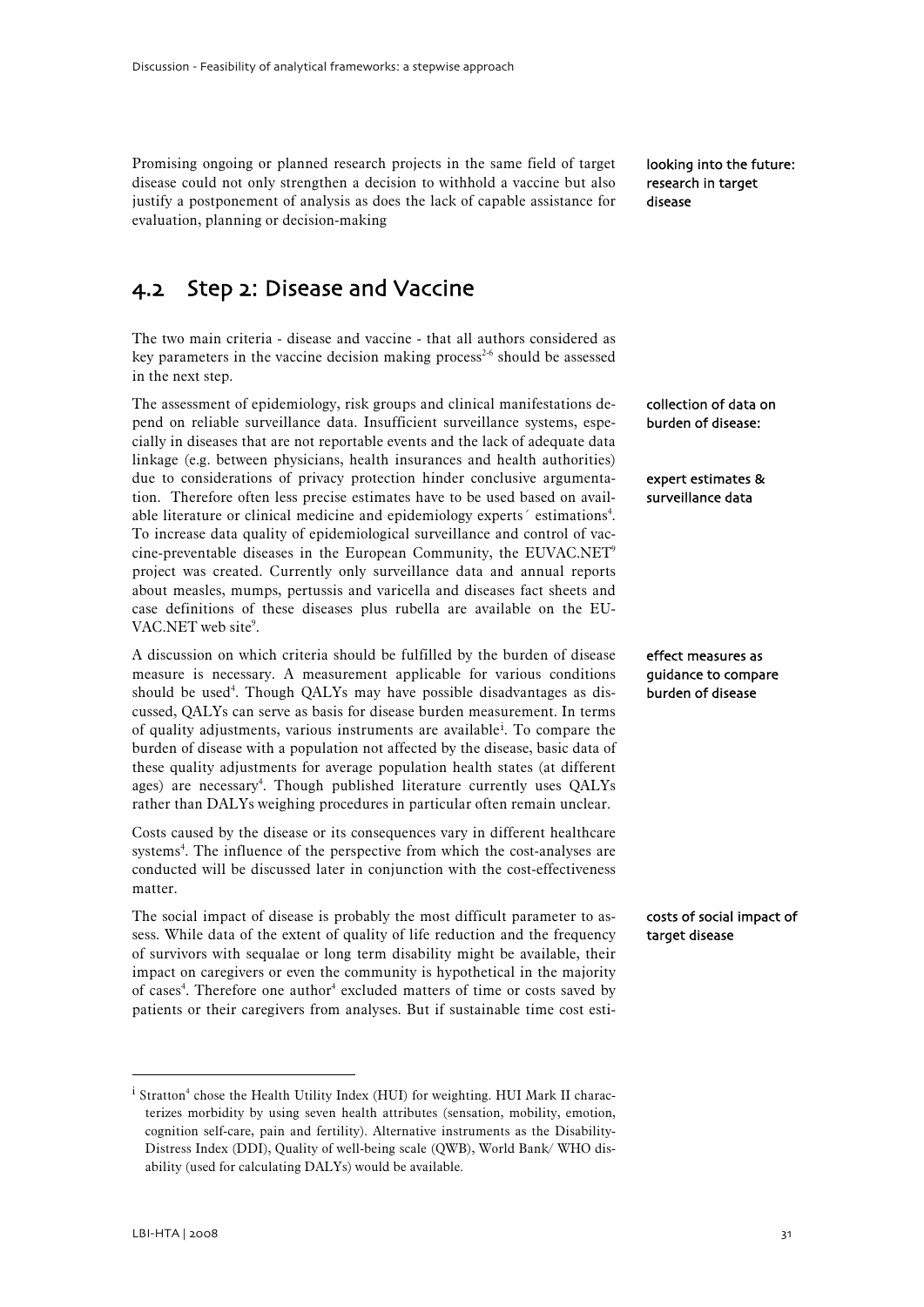mates are available for a disease they could and should be incorporated in the analyzing model<sup>4</sup>.

Published literature provides no limits (cut-off points concerning epidemiological indicators or burden of disease measures) on when a disease and its consequences should be considered a severe public health problem. In some cases general recommendations are available on the strategy (e.g. schedule and coverage) that should be followed depending on the prevalence of the disease. These disease specific immunization policy recommendations are available on the WHO Immunization, Vaccines and Biologicals website $11$ . prevalence in population or in risk-groups

Current and alternative measures should be outlined in detail at the end of burden of disease assessments. Their effectiveness and costs must be calculated to allow comparison with the planned measure and answer whether or not the planned immunization is the best strategy to control the disease. cost-effectiveness of alternative interventions

Basic analyses can be conducted on the assumption of 100% vaccine supply availability meeting the demand<sup>4</sup>. Nevertheless, one should keep in mind that inadequate supply has hindered extensive use of some vaccines in the past<sup>4</sup>. vaccine-supply

In order to determine requirements for vaccine handling and storage or to draw conclusions on possible combinations and the immunization schedule, the vaccine characteristics must be known. If combinations are available, this might influence not only costs or effectiveness but also vaccine utilization (likely to increase)<sup>4</sup>. The number of doses needed for complete immunization (initial series) is suggested and approved by clinical trials. In new vaccines the frequency of boosters is mainly based on estimates and comparison with other vaccines due to the short trial observation period. All data or further estimates on immune response, including those on vaccine failure must be outlined to design different scenarios (influencing costs of the program, coverage and population effectiveness). vaccine characteristics: requirements for handling, storage, combination immune response, failure & adverse events

Assumptions of 100 % effectiveness and utilization could be used to asses the ideal vaccine benefit (ideal population effectiveness)<sup>4</sup>. Setting efficacy levels at (realistic) less than 100% will influence the results of analyses by reducing health benefits and therefore also derogating expected savings in health care costs<sup>4</sup>. On the other hand assumptions of utilization rates lower than 100% reduce health benefits and expected savings in health care costs but also simultaneously lower costs of vaccinating<sup>4</sup>. Coverage levels to be reached might be given in WHO recommendations already mentioned above (e.g. for varicella immunization<sup>[12](#page-54-2)</sup>). Ideal (100%), desired and less optimistic scenarios must be compared to point out discrepancies in the (expected) benefits, taking care of effects on herd immunity or side effects<sup>4</sup>. optimistic & realistic utilization & effectiveness scenarios

Because clinical trials have to prove the safety of new vaccines and possible contraindications previous to approval of the vaccine all vaccines are assumed to be safe at the time of vaccine implementation. For this reason, safety issues might play a minor role in initial vaccine assessment (presumed infrequent and usually not severe) and be excluded from basic analyses<sup>4</sup>. As part of the post-introduction surveillance, safety surveillance gains importance in detecting long-term negative consequences or rare adverse events over a longer time period (because pre-approval trials may not capture rare adverse events)<sup>5,6</sup>. If adverse events occur they will lead to a reduction in health benefits, increase the costs of care and might limit public acceptance<sup>4</sup>. Also relevant is that risk-benefit ratios may vary between countries: risk of long-term safety surveillance, changes over time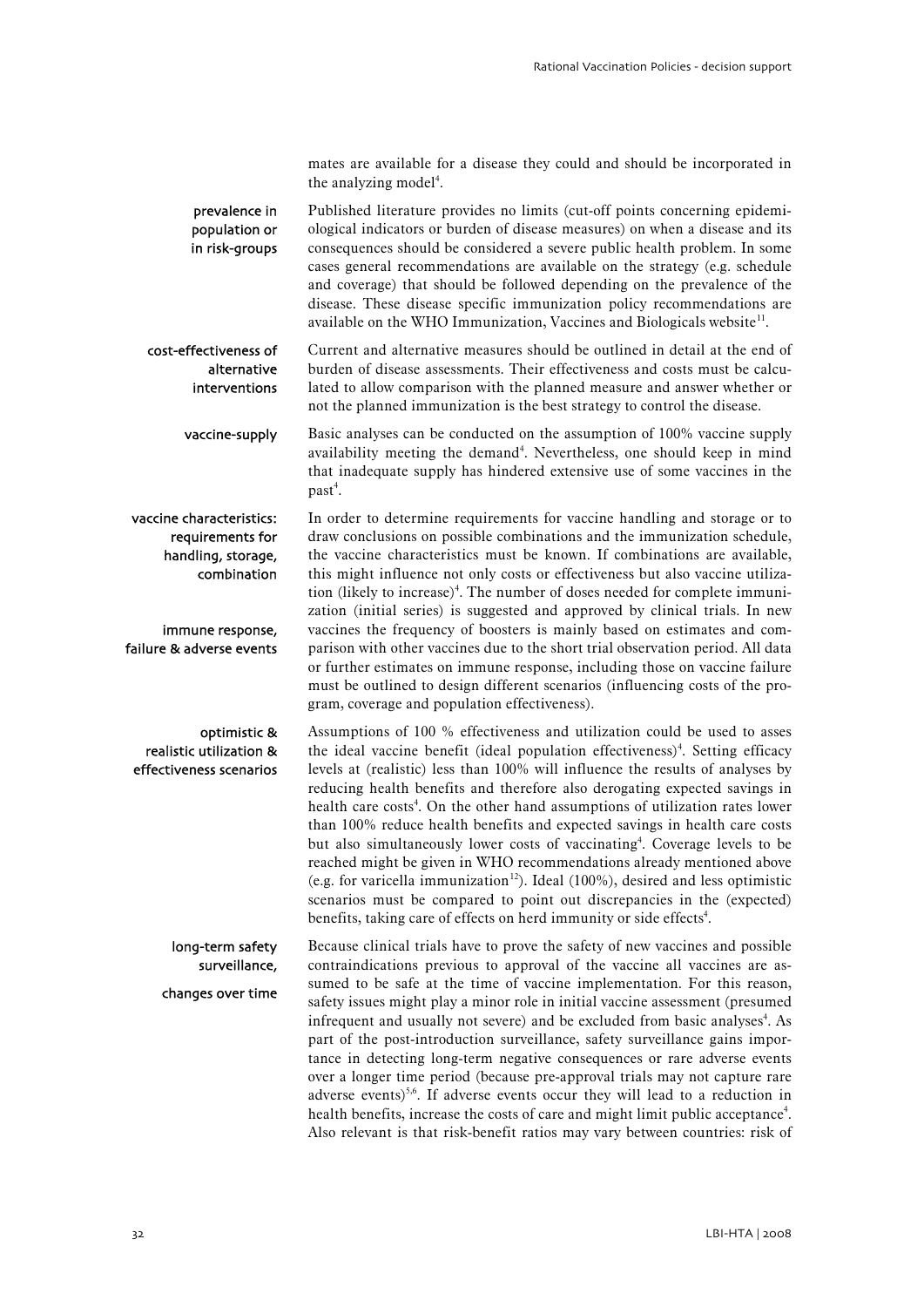<span id="page-34-0"></span>adverse events might be outweighed if the morbidity and mortality of a disease is domestically high<sup>5,6</sup>.

Most side-effects will be unknown at the time of vaccine introduction, but some conclusions might be drawn from observations in countries where the vaccine already is in use or from effects that were observed after vaccine introduction of other vaccines (see surveillance). Additionally, computer simulations might be used to detect the impact of different strategies $^{13}$  $^{13}$  $^{13}$ .

# 4.3 Step 3: Cost-effectiveness

The cost-effectiveness analysis could be the third step in the decision process. Simplified answering of the question concerning whether or not the vaccine is a good investment can be given by weighing the net costs of the program (total cost of additional resources minus savings in treatment and other costs) against the net health impact (disease, disability and death avoided minus adverse events from the vaccine) $5$ . In other terms a costeffectiveness ratio is expressed as cost per unit of health benefit gained<sup>4</sup>. For the sake of completeness one should note that there are differences between cost-effect[i](#page-34-3)veness<sup>ii</sup>, cost-benefit<sup>iii</sup> and cost utility<sup>iv</sup> analyses that are not outlined here in detail.

No controversy exists about main costs and benefits that should be incorporated in the analysis (vaccine costs/ program costs, effectiveness of the program, economic benefits). No controversy exists either on the fact that time effects have to be considered and underlying assumptions must be tested (sensitivity analyses). The necessity of comparison with alternative measures should be beyond all questions as well.

But disagreement exists on which costs and benefits should be included. The results of cost-effectiveness analyses depend on the perspective from which they are carried out. From a societal perspective all health outcomes and costs regardless of who experiences them must be taken into account<sup>4</sup>. Therefore the results of selective analyses carried out by government agencies, third party payers or vaccine manufacturers usually differ from those societal perspective analyses<sup>4</sup>.

Costs from a societal perspective would include direct and indirect costs for families, the community as well as those for the health system, for example co-payments, costs for transportation or productivity losses and lost wages. The main obstacle in the discussion about indirect costs could be the lack of appropriate data. The duration of care for an ill child might be possible to estimate, but the necessity for care of ill adults can not be captured ununknown side-effects:

conclusions from other vaccines, observations from other countries

weighing net costs against net benefits

no controversy about cost-elements to consider

but different perspectives of analyses:

societal, reimburser, manfacturer

in societal perspective: inclusion of indirect & direct costs

<span id="page-34-1"></span>ii Cost-effectiveness analysis (CEA) is a form of economic analysis that compares the relative expenditure (costs) and outcomes (effects) of two or more courses of action

<span id="page-34-2"></span>iii Cost-benefit analysis (CBA) is a formal discipline used to weight the total expected costs against the total expected benefits of one or more actions in order to choose the best or most profitable option.

<span id="page-34-3"></span>iv Cost-utility analysis (CUA) is a form of economic analysis used to guide procurement decisions (e.g. health technology assessment (HTA)).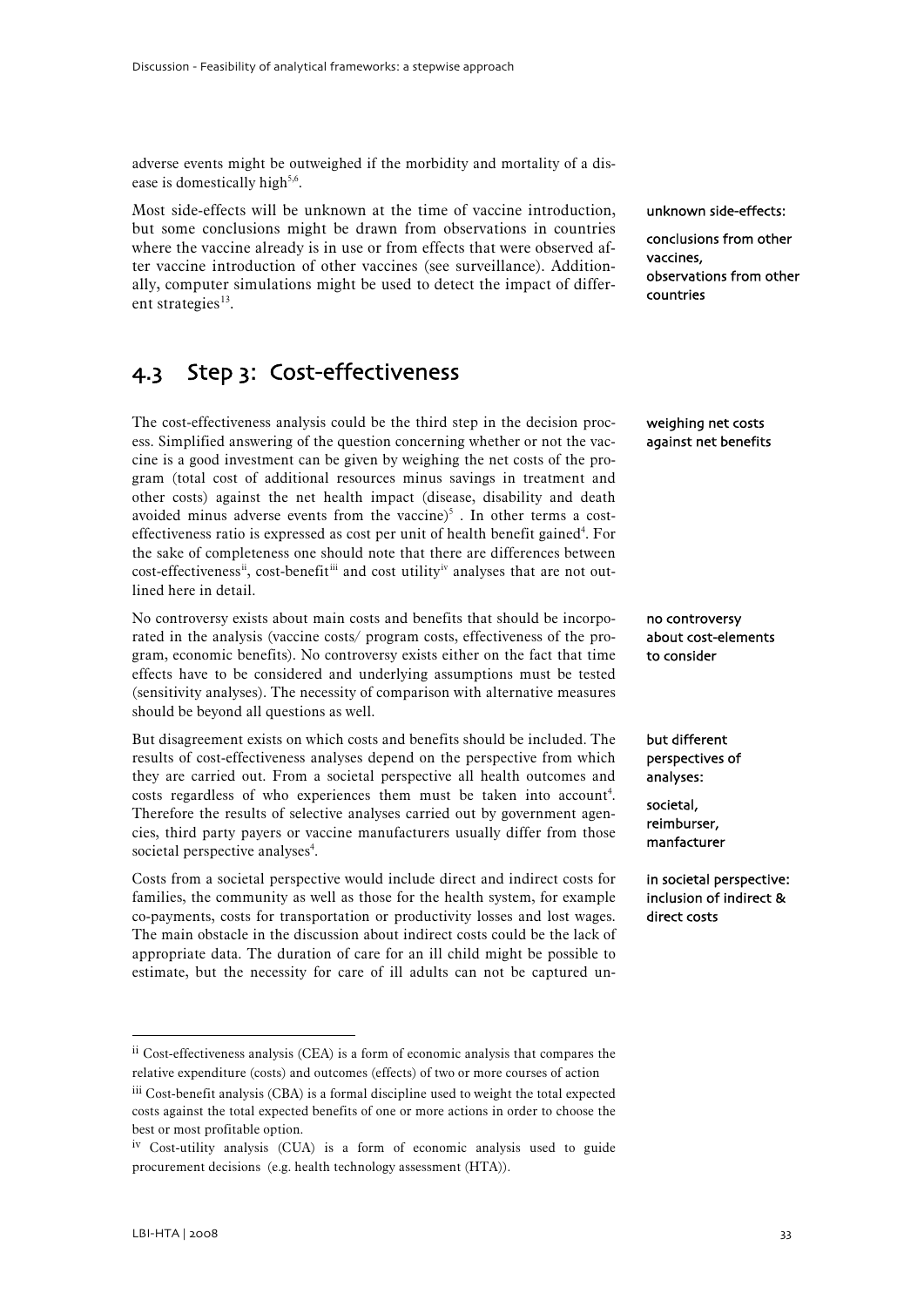equivocally<sup>4</sup>. Just to outline the diversity of included indirect costs, examples from background material papers are given in Table 4-1.

Table 4-1: Examples for indirect costs considered in cost-effectiveness analyses

<span id="page-35-0"></span>

|                                                                                                                           | indirect costs                                                                                                                                                                                                                                                                                                                                                                                                                                                                                     | vaccine                 |
|---------------------------------------------------------------------------------------------------------------------------|----------------------------------------------------------------------------------------------------------------------------------------------------------------------------------------------------------------------------------------------------------------------------------------------------------------------------------------------------------------------------------------------------------------------------------------------------------------------------------------------------|-------------------------|
|                                                                                                                           | lost productivity (calculated based on the<br>average production value of one hour of<br>work per parent) due to care-giving <sup>14</sup>                                                                                                                                                                                                                                                                                                                                                         | Meningococcal vaccine   |
|                                                                                                                           | medical visits, loss of earnings due to<br>illness or mortality <sup>15</sup>                                                                                                                                                                                                                                                                                                                                                                                                                      | Hepatitis B vaccine     |
|                                                                                                                           | work time lost, lost productivity resulting<br>from premature death or severe disability<br>(parents's time for caregiving or because<br>of their own disease) <sup>16</sup>                                                                                                                                                                                                                                                                                                                       | Varicella vaccine       |
|                                                                                                                           | not included (due to "diversity") <sup>17</sup>                                                                                                                                                                                                                                                                                                                                                                                                                                                    | Pneumococcal vaccine    |
|                                                                                                                           | not included ? <sup>18</sup>                                                                                                                                                                                                                                                                                                                                                                                                                                                                       | Human Pappiloma Vaccine |
|                                                                                                                           | no consideration of productivity losses<br>though statement of considering social<br>health care costs <sup>19</sup>                                                                                                                                                                                                                                                                                                                                                                               | Hepatitis B vaccine     |
|                                                                                                                           |                                                                                                                                                                                                                                                                                                                                                                                                                                                                                                    |                         |
| non-health benefits &<br>benefit for others<br>often excluded                                                             | Benefits achieved by vaccination for the vaccination recipient, e.g. improve-<br>ment in life expectancy and in quality of life are included in all analyses <sup>2-6</sup> .<br>Non-health benefits or benefits for others are not generally included in<br>analyses, consequences of excluding those "real benefits" were already dis-<br>cussed from an ethical point of view.                                                                                                                  |                         |
| discounting rates<br>vary from country<br>to country                                                                      | Implications of discount rates depend on the duration of the time interval<br>between vaccination and expected effects. Stated discounting rates for costs<br>vary between zero and five percent in literature. If all authors also dis-<br>counted benefits for the same amount (as Stratton <sup>4</sup> did), cannot be answered<br>in a brief overview and would have to be analyzed separately.                                                                                               |                         |
| cost-effectiveness<br>analyses are subject<br>to various influences,<br>cannot be transferred<br>easily to other contexts | The given variation of key issues that might be included in an analysis and<br>the examples for various viewpoints and approaches highlight that various<br>factors influence cost-effectiveness analyses. Therefore comparisons of dif-<br>ferent cost-effectiveness analyses have to be conducted with caution. Beyond<br>the variation in included criteria, the bases of the underlying assumptions<br>should be noted (e.g. surveillance systems, published literature, expert's<br>opinion). |                         |
|                                                                                                                           | Key factors that essentially influence costs per QALY gained could be<br>summed up as <sup>4</sup> :                                                                                                                                                                                                                                                                                                                                                                                               |                         |
|                                                                                                                           | ₩<br>the number of vaccination recipients vs. number of cases,                                                                                                                                                                                                                                                                                                                                                                                                                                     |                         |
|                                                                                                                           | ₩<br>the time between vaccination and prevented disease,                                                                                                                                                                                                                                                                                                                                                                                                                                           |                         |
|                                                                                                                           | ₩<br>and the differences in age groups, mortality or lengths of periods<br>spent in a disabled state.                                                                                                                                                                                                                                                                                                                                                                                              |                         |
|                                                                                                                           | Keeping these factors in mind also assists in the rational comparison of dif-<br>ferent outcomes of analyses.                                                                                                                                                                                                                                                                                                                                                                                      |                         |
| cost per QALY as basis<br>for general comparison                                                                          | If costs per QALY gained by the planned vaccination program are finally as-<br>sessed, rational decision making then would be facilitated, if this outcome<br>could be classified in some way. Available literature provides few informa-                                                                                                                                                                                                                                                          |                         |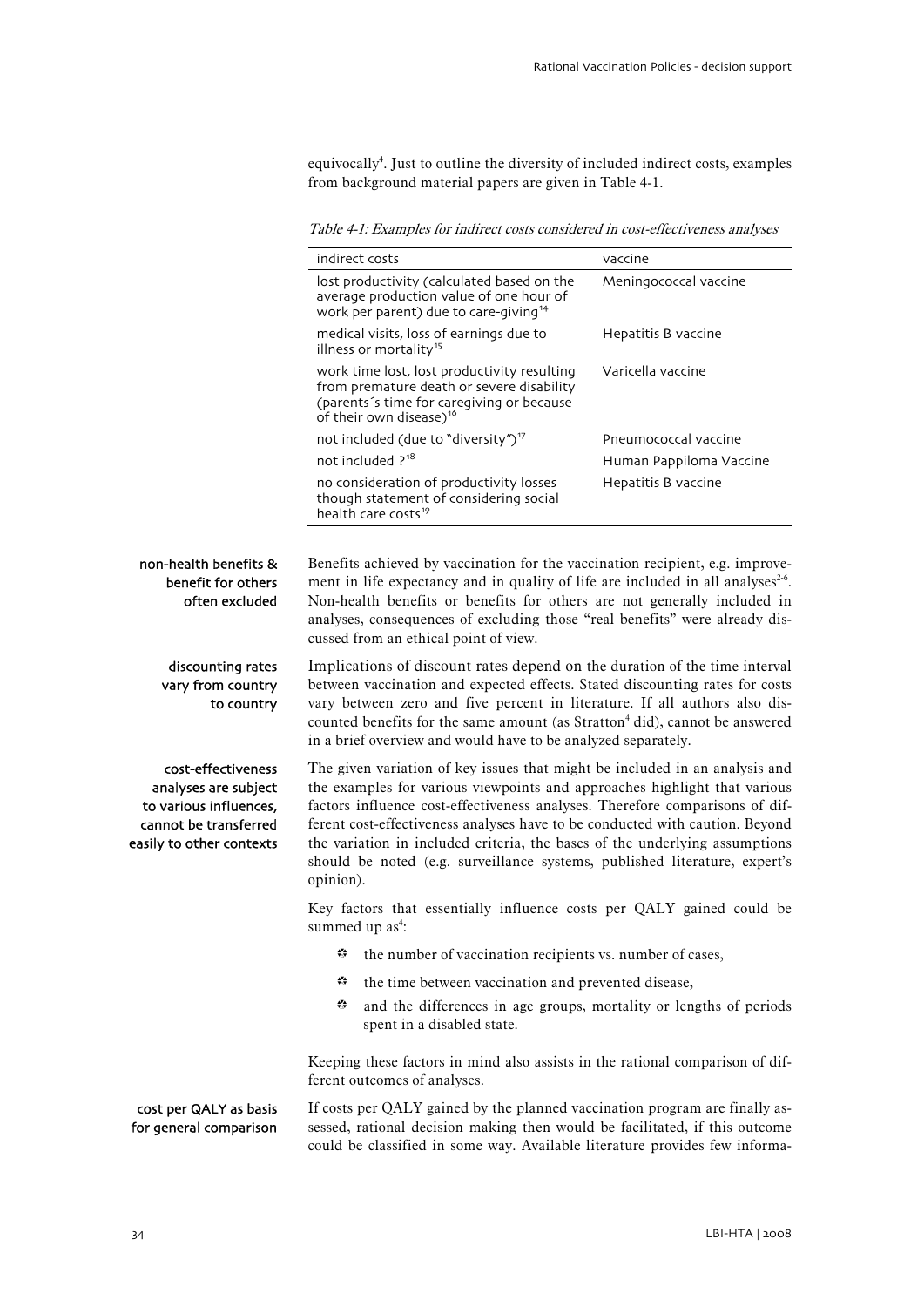<span id="page-36-0"></span>tive bases for this. Stratton<sup>4</sup> gives such a ranking for the USA, placing vaccines within general levels. (see Table 4-2)

Table 4-2: Favorability of vaccines ranked by costs per QALY (US)

| level              | favorability   | costs                                                |
|--------------------|----------------|------------------------------------------------------|
| level 1            | most favorable | saves money per QALY gained                          |
| level <sub>2</sub> | more favorable | costs <10000\$ per QALY gained                       |
| level 3            | favorable      | $costs > 10000$ \$ and < 100000\$ per<br>QALY gained |
| level 4            | less favorable | $costs > 100000$ \$ per QALY gained                  |

Kimman2 states when vaccines are considered to be cost-effective in the Netherlands (see Table 4-3). rankings

Table 4-3: Cost-effectiveness ranked by costs per QALY (Netherlands)

| cost-effectiveness              | costs                                                          |
|---------------------------------|----------------------------------------------------------------|
| cost-effective                  | costs <20000€ per QALY gained                                  |
| intermediate cost-<br>effective | costs >20000 $\epsilon$ and < 50000 $\epsilon$ per QALY gained |
| not cost-effective              | costs >50000€ per QALY gained                                  |

Cost-effectiveness analyses and groupings can aid rational approaches whether to implement a new vaccine or not. Making rankings used in different countries public would enable serious discussions. Nevertheless rankings cannot determine whether the health benefit is - in the end - worth the cost. Weighing remains a value judgment<sup>4</sup>.

Corresponding to the commonly used "number needed to treat" (NNT) a measure "number needed to vaccinate" (NNV) has been introduced. The number of people (or the number of vaccine doses) to prevent one event (e.g. hospitalization or death) per year and consequently the associated vaccination costs could be defined by this measure. This procedural method could provide additional comparable and reproducible results across different vaccination strategies. A PubMed search for "number needed to vaccinate" currently[v](#page-36-1) only reveals 21 hits, reflecting that this approach is not well-established. In some cases the NNT<sup>[20](#page-54-2)</sup> is given. This heterogeneity further impedes rational vaccine comparison.

comparing, ranking… but finally a valuejudgment

NNV/ number needed to vaccinate

<span id="page-36-1"></span> $V$  Search term: "number needed to vaccinate", full text search carried out on 18.1.2008 on http://www.ncbi.nlm.nih.gov/sites/entrez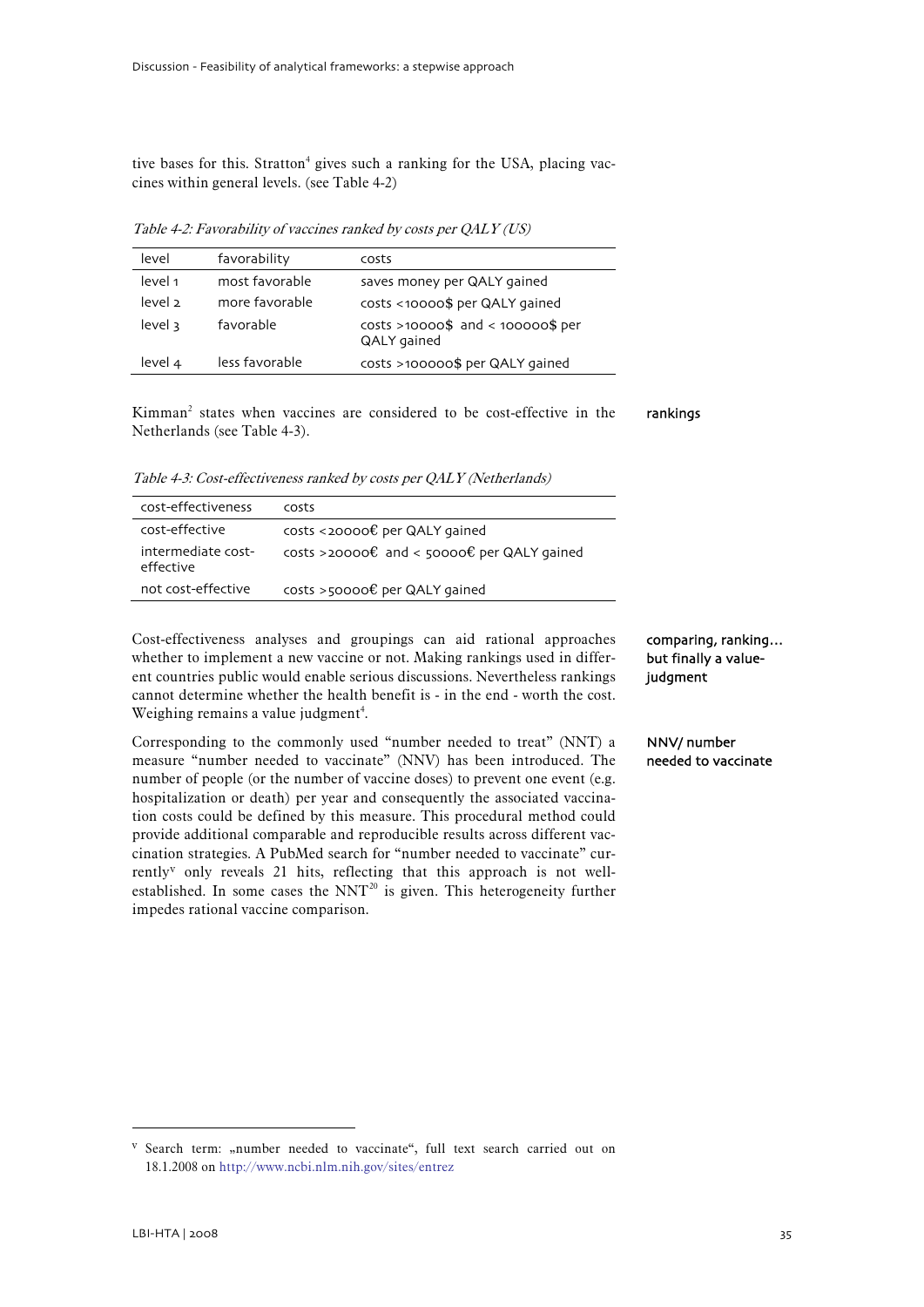## 4.4 Step 4: Acceptability, Feasibility, Equity and Ethical Considerations, Legal and Political Considerations

<span id="page-37-0"></span>Acceptability of the new vaccine and the program by patients and health professionals is a key factor for the success of the program. In the past, the demand for a new program has often been a powerful argument for decision makers at the political level<sup>3</sup>. For example a meningococcal program in Canada was introduced though varicella vaccination was the most favorable from an economic point of view and a pneumococcal program would have been able to achieve the greatest disease reduction at the time of consideration3 . Likewise the introduction of a meningitis C vaccine in the Netherlands was (partly) based on the judgment, that it would reduce public anxi $ety<sup>2</sup>$ . public demand: enforces policy decision

The public's perception of disease risk and severity causing the demand for an immunization program can be manipulated to a high degree and has to be handled with care. All lobbies that would profit from the introduction of a vaccine could outweigh other rational considerations. A health market should differ from supply and demand models of other markets, mainly because the "product health" cannot be purchased. Different indirect cash flows, stakeholders and issues of fairness and ethical considerations have to be taken into account. Therefore a rational decision remains questionable if just demand forces vaccine introduction. perception of disease risk can be manipulated

Nevertheless acceptability is necessary for the successful implementation of a new vaccine and participation as a basic principle of health promotion will enhance positive health outcomes. public acceptance is prerequisite for successful

Operational issues should be considered during the decision process: Availability of funding is an important concern, especially if the new vaccine is implemented in a public financed program. Otherwise if the new vaccine is added as a voluntary extension of the regular NIP and has to be (at least partly) paid out-of-pocket by patients themselves, accessibility of target groups will be influenced and consequences on broadening the social gap have to be considered. implementation

Most feasibility concerns address successful implementation. Different delivery systems, schedules and impacts on existing services (health-care "side effects") will influence costs and success of the program. If the target group of a new vaccine differs from those of commonly used vaccines, new strategies have to be developed for successful implementation  $(e.g. for adolescents)<sup>4</sup>.$ feasibility: funding, access, delivery aspects (schedules, documentation)

> The lack of instruments to enhance feasibility (e.g. documentation forms or resources for communication or registering systems) has to be discussed and resolved (necessity of establishing missing instruments and allocating additional human, technical and financial resources).

Value judgments concerning equity and ethical considerations have to be clarified. Most of these judgments cannot be built in cost-effectiveness models<sup>4</sup>. Therefore it is necessary to keep in mind that rational approaches to implement or to withhold a vaccine are on the one hand limited but on the other hand endorsed by further ethical and equity considerations. equity and ethical considerations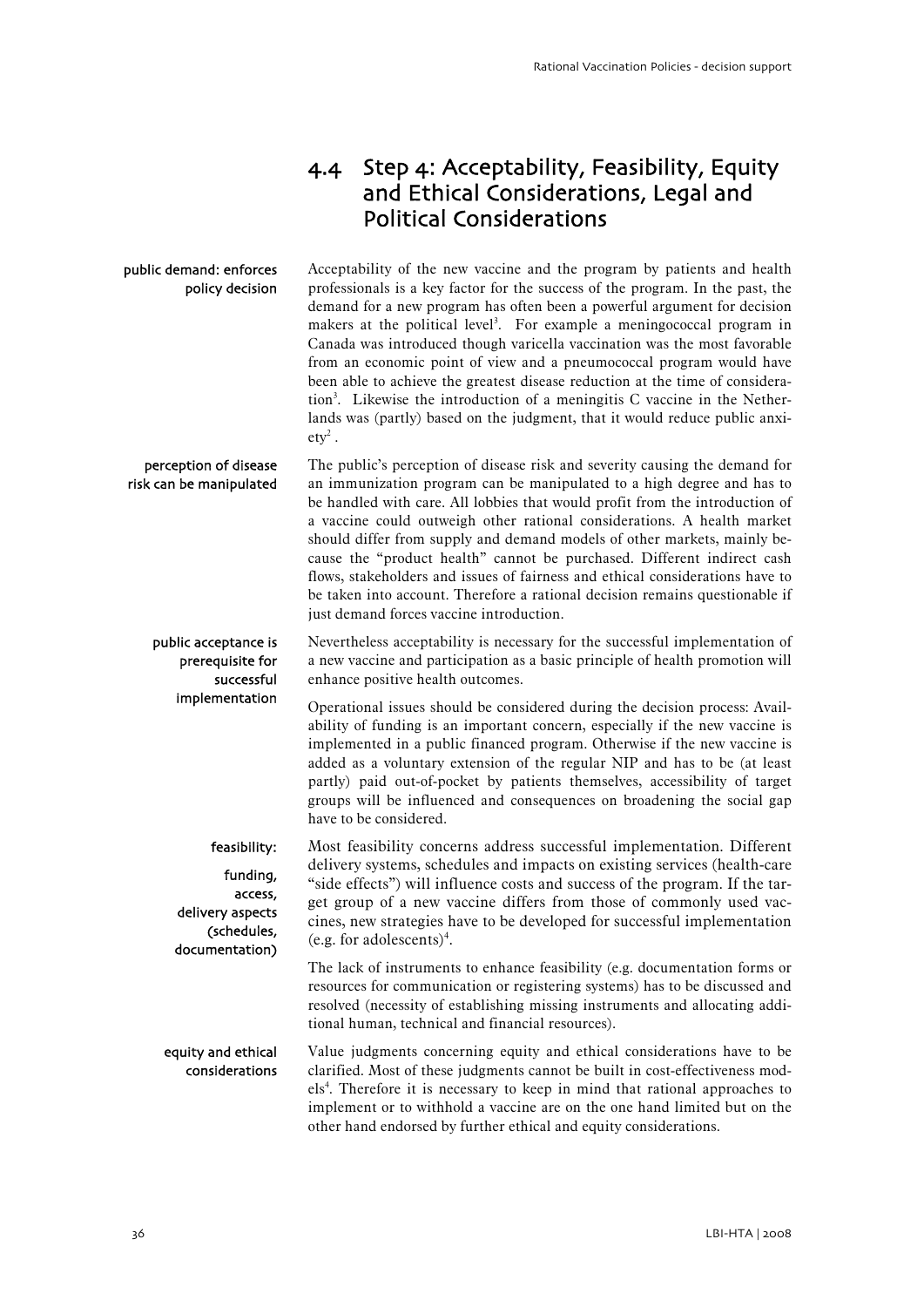<span id="page-38-0"></span>If a vaccine will be administered in a schedule that differs from the one recommended by the manufacturer because of the need to match the existing NIP due to enhanced feasibility, legal considerations have to be taken into account<sup>3</sup>. Though decision-makers bear responsibility for their decisions, liability concerns mainly affect vaccine manufacturers<sup>4</sup>.

A rational approach would be supported by including a disclosure step in the decision process. This would bring to light any potential controversies or immediate political gains that could influence or appear to influence the decisions being made.

Including the ability to evaluate in the decision making process, highlights the need for reviewing the performance and success of a target-orientated program. Issues that surveillance systems should cover will be discussed later with regard to the revision chapter.

At the end of step 4 it could be necessary to introduce a new stand-alone criterion "side effects" that should sum up "side-effects" according to each other criterion. Otherwise the chance of missing additional sideeffects of vaccine introduction increases.

- b "vaccine side effects": microbial population dynamics, replacement diseases, age-shifts
- b "feasibility side effects": impact on health care system, workload, credibility of the NIP
- $\bullet$  "utilization side effects": impact on the utilization of other preventive measures or for example on diagnostic tests themselves (e.g. introduction of HPV vaccine could result in the loss of precision in Pap test screening - false positive rate and even false negative rate increase - when the prevalence of HPV infections falls and the volume of and the time for performances stay the same).

# 4.5 Step 5: Decision Making

The ongoing research project VENICE (Vaccine European New Integrated Collaboration Effort)<sup>10</sup>, funded by the European public health action program, Work package 4 (Priority setting and decision making) aims at encouraging a rational approach to vaccination policy and the decision making processes in Europe. This objective is addressed by promoting the exchange of experience and expertise through

- $b$  "sharing of information about recent and current studies performed, the methodologies used and the outcomes of the expertise for vaccination policy decisions;
- $\ddot{\bullet}$  increasing the efficiency of work by reducing redundant analysis and sharing the tasks when the various member states are faced with similar issues such as integration of a new vaccine in the immunization schedule;
- $\ddot{\bullet}$  increasing the level of expertise to a common high standard within the enlarged EU, including on public perception of vaccinations and techniques and methods to gage such perceptions, e.g. by suitable questions in surveys;

liability issues & political issues

disclosure of conflicts of interests

unintended side-effects are important to observe

ongoing research: EUproject VENICE

research in support of information-sharing & exchange of methodology for rational decisionmaking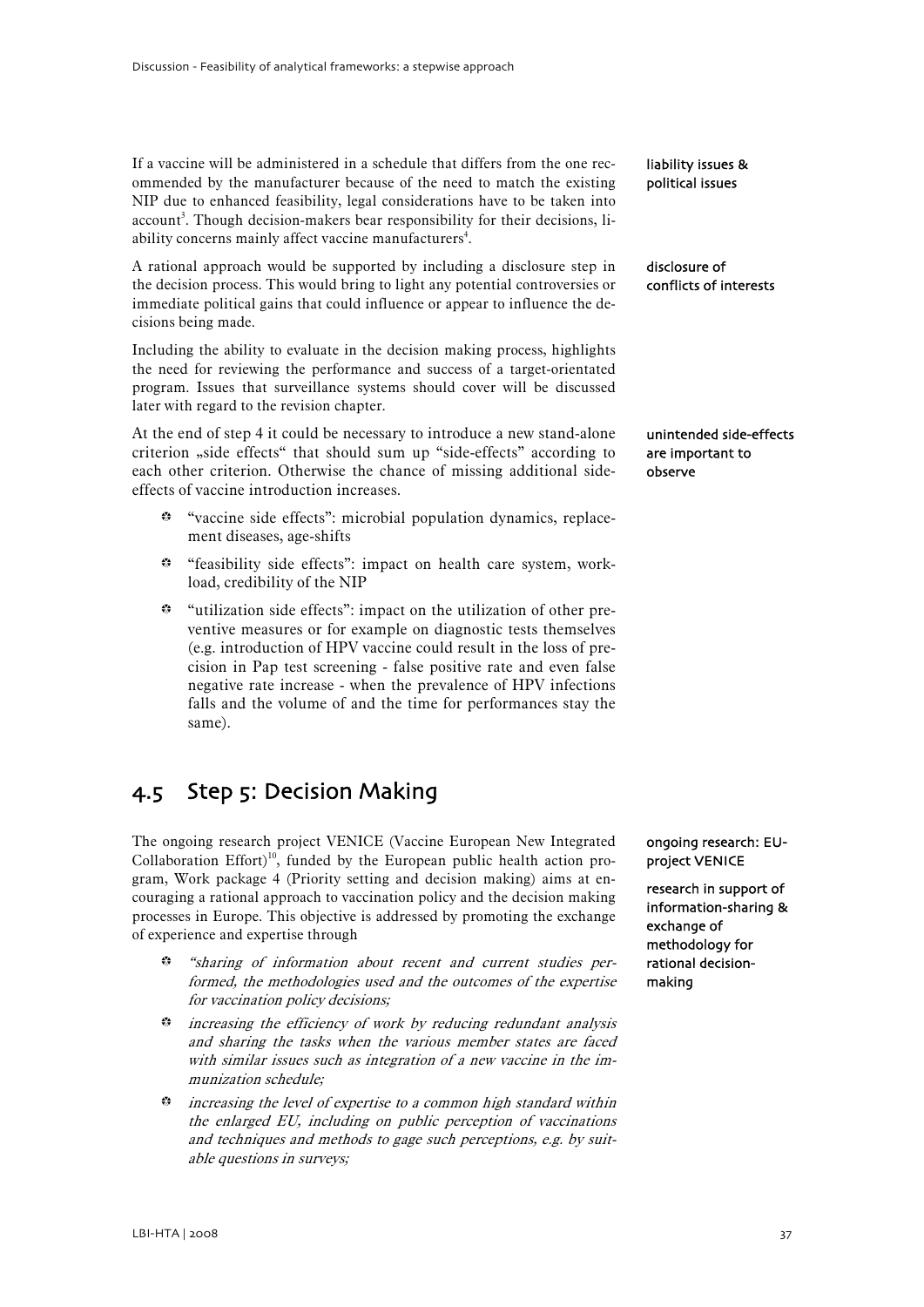$\Leftrightarrow$  setting the basis for European immunization schedules through ensuring common scientific background for future vaccination decisions."

#### current VENICEactivity:

analyzing national rationales for/against HPV& rotavirus decisions

final decision making: systematic analysis, step by step, avoidance of influence

 immunization is a public health issue:

interdisciplinary teams, comprehensive analysis, pre-defined structures and processes for decision making

uncertainties always remain, no excuse for transparent, rational approach

transparency in the process and arguments facilitates public confidence in policy The project started almost at the same time that the approvals of HPV and Rotavirus vaccines were granted. Therefore the decision making processes of these two vaccines are used as real-time vehicles to explore how rather than why the vaccines are implemented in or withheld from the national immunization program. The questionnaires sent to the participating countries are currently analyzed. Only first results have been published, reporting the current situation about recommendations for Rotavirus and Human Papilloma Virus vaccines in each country<sup>1</sup>. A more detailed manuscript on the decision making processes will be available in spring 2008.

After consideration of pre-analysis issues (step 1) the result of the costeffectiveness analysis (step 3) that was mainly based on data on disease and vaccine (step 2) can be added and probably weighted by concerns reported in step 4. A systematic analysis of all outlined fields is necessary as input for the final decision to avoid major influences of other factors (like political pressure or public anxiety).

All authors agree that final decisions are a political responsibility<sup>2-6</sup>. But decisions on implementing new vaccines in national immunization programs are public health decisions. Therefore interdisciplinary teams should evaluate and discuss the previous steps in order to achieve a most comprehensive analysis and to avoid influences of single stakeholders. Organizational structures supporting the decision making, e.g. scientific boards or advisory committees and decision making routes vary in different countries. These differences as well as the unequal power to implement decisions on national, federal state or community levels likely influence not only the success of a program but also the decision itself. Neither these effects nor the possible weight of different health care systems (mainly Bismarck type health insurance system vs. tax based systems vs. private systems) have been considered as part of this study.

Decision makers should notice that even the best rational approach and most comprehensive evaluation is limited by remaining uncertainties concerning long term consequences, future vaccine prices and economic circumstances for example<sup>2</sup>. This fact does not impair a rational decision making process and must not be used as an excuse not to utilize.

At the end of this chapter on decision making it is necessary to say that comprehensible arguments for all possible decisions have to be made public. It might be easier to convince patients and health professionals of the need for a new vaccine rather than to argue on behalf of withholding it, especially if the perceived demand is high. But it might be even harder to explain a withdrawal of a previously introduced vaccine unless there are severe negative and unexpected consequences<sup>2</sup>. In any case, a rational decision making approach will facilitate the public's confidence in the decision and its realization.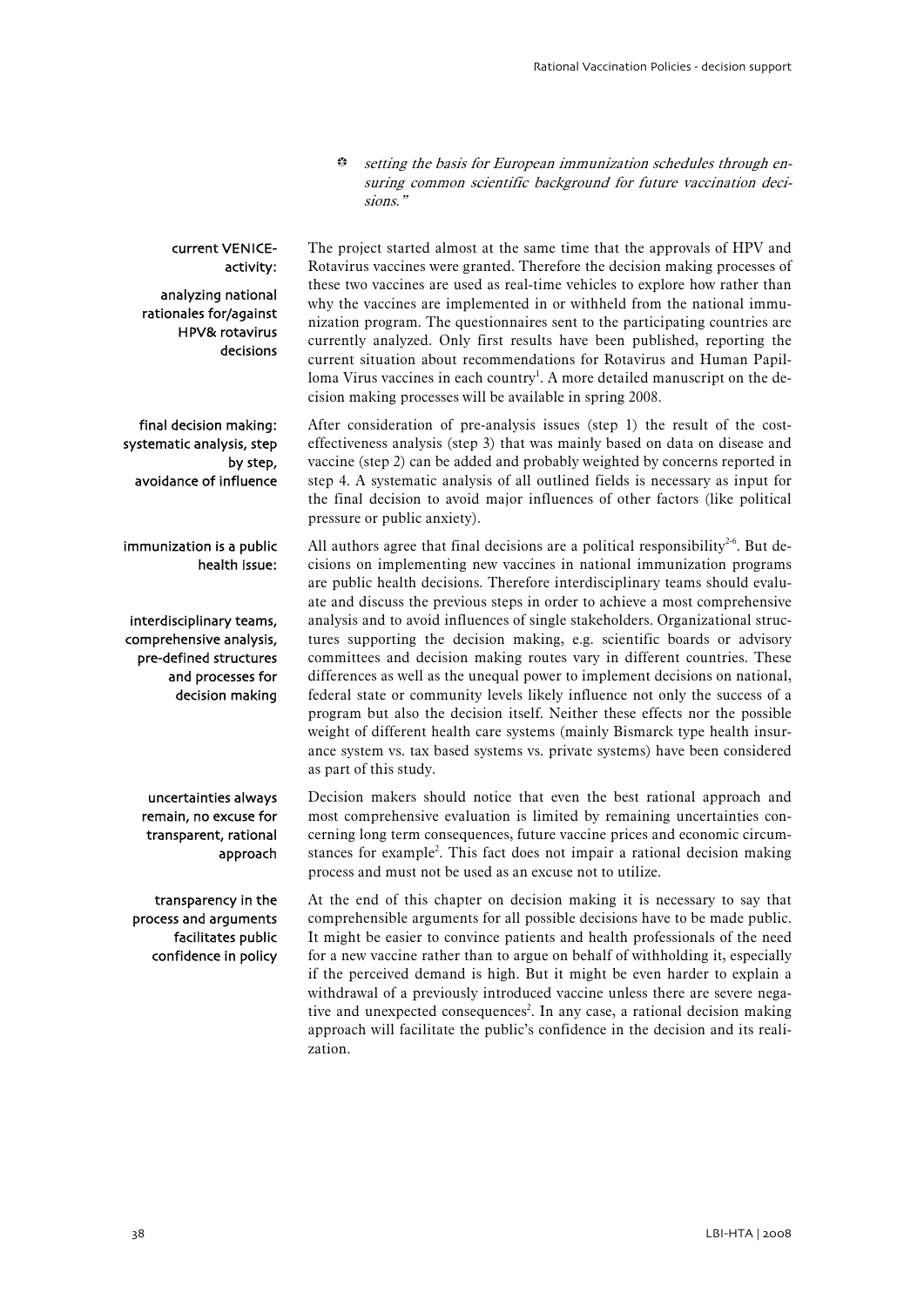## <span id="page-40-0"></span>4.6 Step 6: Implementation

Some of the concerns of successful vaccine introduction that must be considered during the decision making process have already been discussed mainly in the feasibility chapter. The implementation itself is not part of this process anymore. Therefore it will not be outlined in any more detail in this study.

## 4.7 Step 7: Surveillance and Revision

The importance of discussing post-introduction surveillance in a study about decision making can be justified by the necessity of reviewing consequences of the primary decision. Also pertinent is that the process of preintroduction decision making is not completed by the decision itself. Postintroduction surveillance does not only serve as a tool for performance measurement, it also might reveal unforeseen factors that force decisionmakers to alter their new vaccination program.

Coverage rates of the new vaccine in the whole population or specific groups might be lower than expected and endanger, for example, the goal of reaching herd immunity. This might lead to age-shifts of the disease (see also "other side effects" below) or influence disease severity as previously discussed.

Besides these direct effects, the impact of the introduction of a new vaccine on the coverage rates of other vaccines must be observed. Concerns of perceived overloading of the NIP resulting in lower vaccine utilization in general must be taken seriously. Also to be looked at is whether the immunization program is still working well enough to justify the introduction of the new vaccine, aiming at the allocation of limited resources for the best possible preventive measures to protect a population.

Immunosurveillance can identify risk groups with low coverage rates due to incompliance<sup>[2](#page-54-2)1</sup>. Recent measel outbreaks in Germany<sup>[22](#page-54-2)</sup>, Switzerland<sup>[23](#page-54-2)</sup> and other European countries reflected suboptimal coverage levels. In this case appropriate measures to increase coverage rates should be taken.

Reducing the burden of disease is the primary objective of all immunization strategies. Assumptions of vaccine effectiveness are based on estimates during the decision making process. Therefore basic epidemiologic data have to be compared with data (reduction of cases, hospitalizations and deaths) col-lected after the implementation of national vaccine recommendations.<sup>[2](#page-54-2)4</sup> Particularly in cases in which the time period between vaccination and desired effects is long, only the surveillance of changes in disease incidence, complications, sequalae and mortality provides data on real impact. For example, the influence of universal varicella vaccination on the incidence of zoster later in life is currently not known<sup>[25](#page-54-2)</sup>.

implementation based on feasibility analysis

post-introduction surveillance

measuring performance, revealing unforeseen factors

lower coverage-rates might influence age-shift of disease, severity of disease

mipace on<br>coverage rates of impact on other vaccinations

identification of incompliant groups

comparison of epidemiologic data pre- & post introduction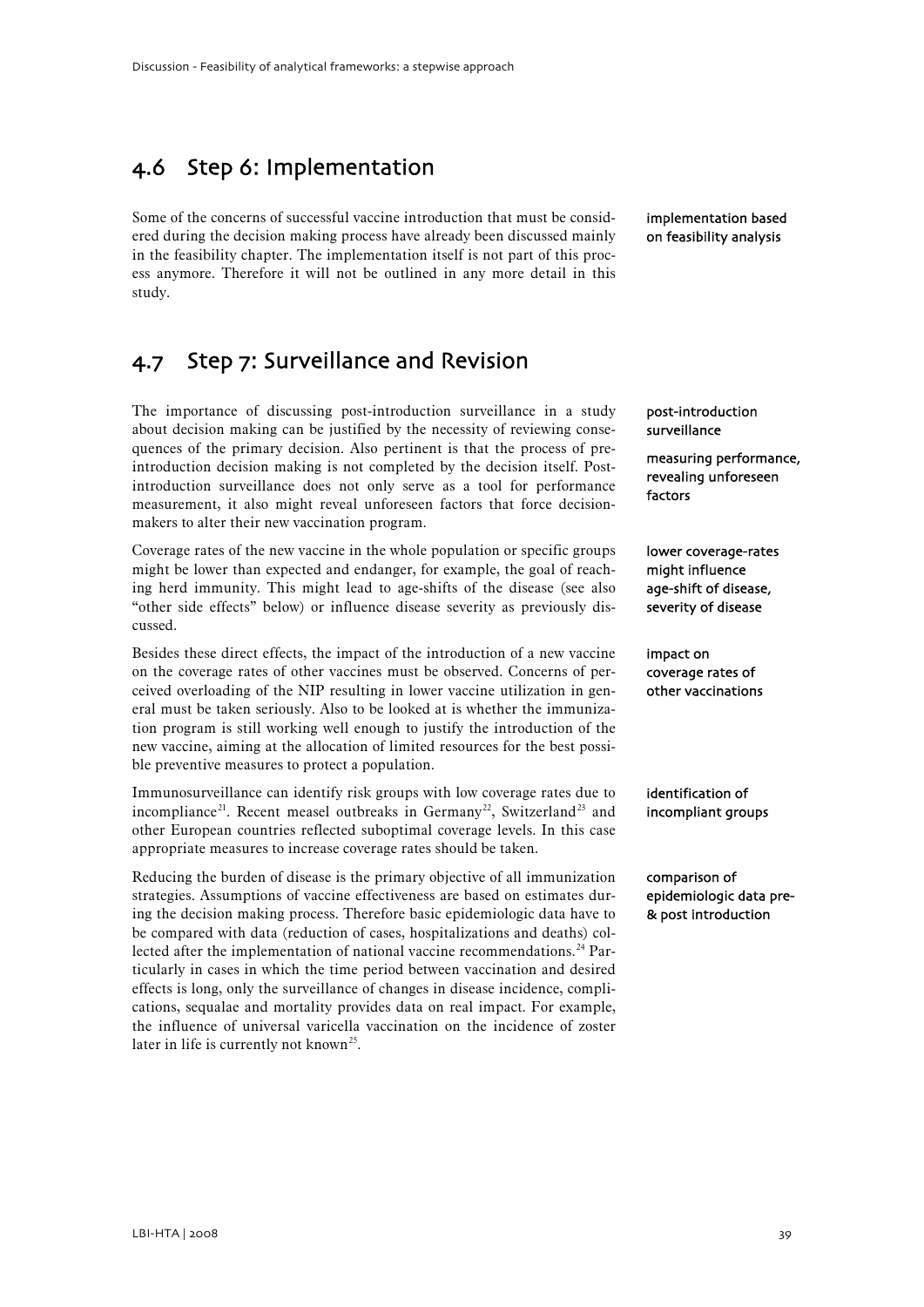The importance of immunosurveillance and consecutive opportunities to op-timize national vaccination programs were recently outlined<sup>[26](#page-54-2)</sup>: existing vaccine schedules are often based on historical developments rather than scientific evidence. After surveillance of immunity (and re-infections leading to the disease) over a longer time period, it would often be necessary to alter a vaccination scheme. Effects on herd immunity might be different from those primarily expected and vaccination during pregnancy or perinatal time periods could become necessary if the protection of very young children is needed. Simultaneously other vaccines might be postponed if diseases are less frequent than at the time of introduction, having the advantage that fewer injections might be needed to be effective. Altering of vaccination schedules often fails, because this optimization can lead to (legal) problems due to the lack of studies performed with the new scheme.<sup>26</sup> immunosurveillance: changes of vaccination schedules & schemes due to increasing number of vaccines

> Nevertheless these obstacles have to be overcome from a scientific as well as an economic point of view because of adaptations of immunization programs in changing environments and the increasing number of vaccines available $^{26}$ .

As already discussed, data about adverse events following immunization might be incomplete at the time of vaccine introduction. Therefore the monitoring of safety performance of a vaccine should be obligatory. In the past serious adverse events due to vaccination have occurred. Even deaths<sup>[27](#page-54-2)</sup> or an increased incidence of neurodevelopmental disorders<sup>[2](#page-54-2)8</sup> following immunization have been observed because of an increased dose of an additional agent or the added compound itself. In the case of the rotavirus vaccination, discussions about possible changes in the incidence of intussuscep-tions are still ongoing<sup>[29](#page-54-2)</sup>. safety monitoring: adverse events due to additional agents

A lack of reporting of adverse events followed by immunization (AEFI) data as well as heterogeneity of case definitions and methods for data collection, analysis and presentation of AEFI was observed in a systematic review of published articles of prospective clinical trials of vaccines in humans<sup>[3](#page-54-2)0</sup>. Efforts to improve AEFI reporting systems were carried out in the European research program for improved vaccine safety surveillance (EUSAFEVAC)<sup>[31](#page-54-2)</sup> project between 2001 and 2003. As a result, tools for improved safety surveillance of immunizations were made available by providing guidelines for standardized reporting of AEFI, using standardized case definitions or examples of active surveillance tailored at specific events signaled by routine passive surveillance. The ongoing  $VENICE^{10}$  project will also gather information on the adverse events monitoring systems in the participating countries. lack of reporting of adverse events EU-project 2001-2003 EUSAFEVAC for improvement of surveillance ongoing EU-project VENICE: national monitoring systems

> Finally, in regards to safety monitoring issues, reliable independent safety boards are able to ensure optimal vaccine safety and would enhance public  $confidence in vaccines<sup>32</sup>$  $confidence in vaccines<sup>32</sup>$  $confidence in vaccines<sup>32</sup>$ .

Global spread of virus strains that are not currently covered by a vaccine, challenges vaccine efficacy. This is commonly known in the case of influenza due to continuous antigenic variation, but might also occur in the case of other pathogens. Local distribution of specific antigen strains, in particular the emergence of strains that are not addressed by the currently used vaccine, may necessitate the replacement of a vaccine by a more effective one over time. For example, a change in serotype distribution recently has been observed after universal immunization of children against rotavirus<sup>[3](#page-54-2)3</sup>. Replacement diseases (increase in disease caused by serotypes not included in the vaccine) might emerge and have already been observed in the case of the Prevenar (7-valent pneumococcal conjugate) vaccine<sup>[3](#page-54-2)4</sup> and in the case of challenges for efficacy: microbial population dynamics, replacement diseases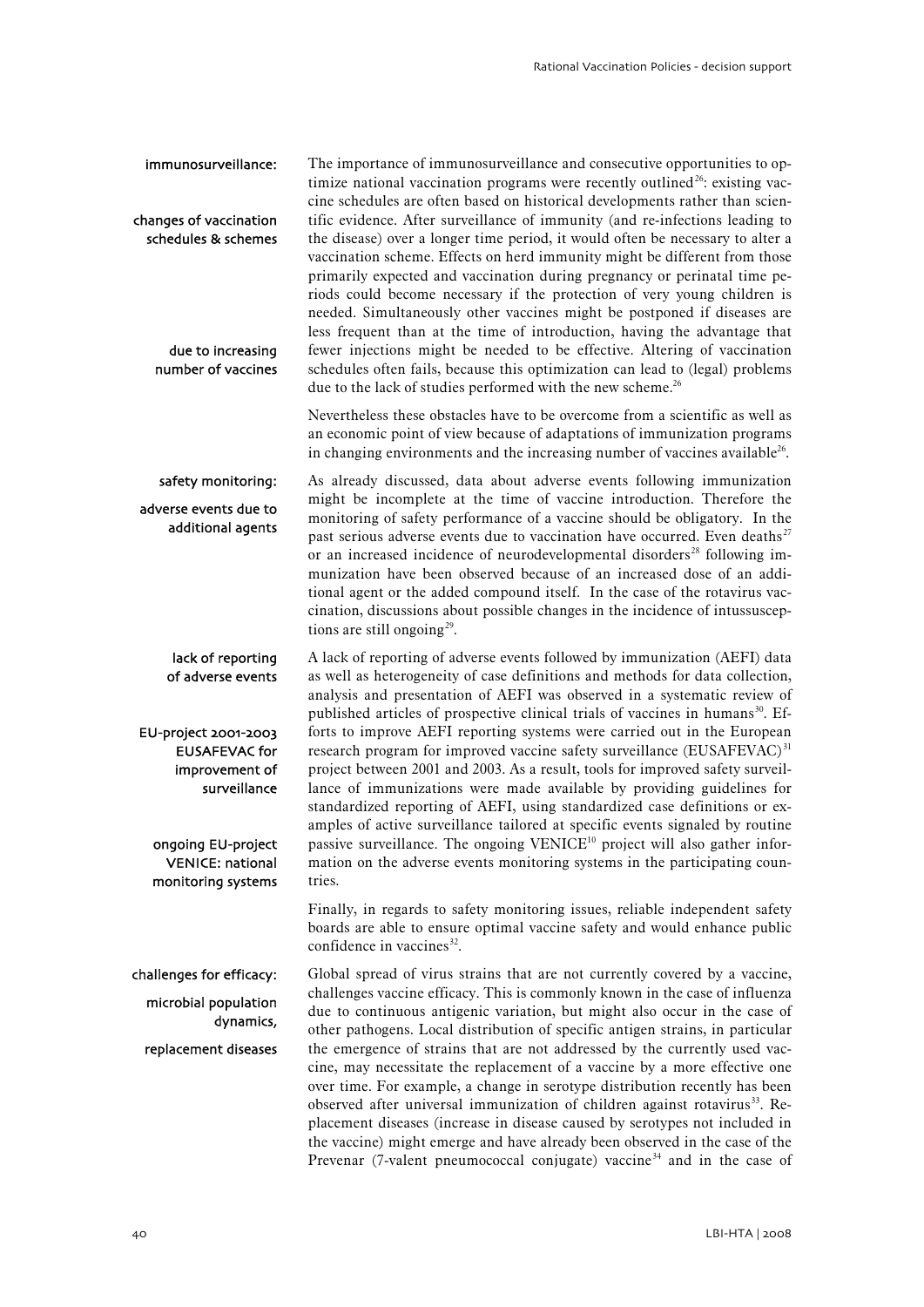Haemophilus influencae type b conjugate vaccine<sup>[3](#page-54-2)5</sup> after routine use. Age distribution of a disease is likely to change after vaccine introduction (e.g. drift of infections towards older groups of children after mumps vaccine introduction in Poland[36](#page-54-2). Additionally all other expected positive and negative "side-effects" that have been outlined in step 4 have to be observed.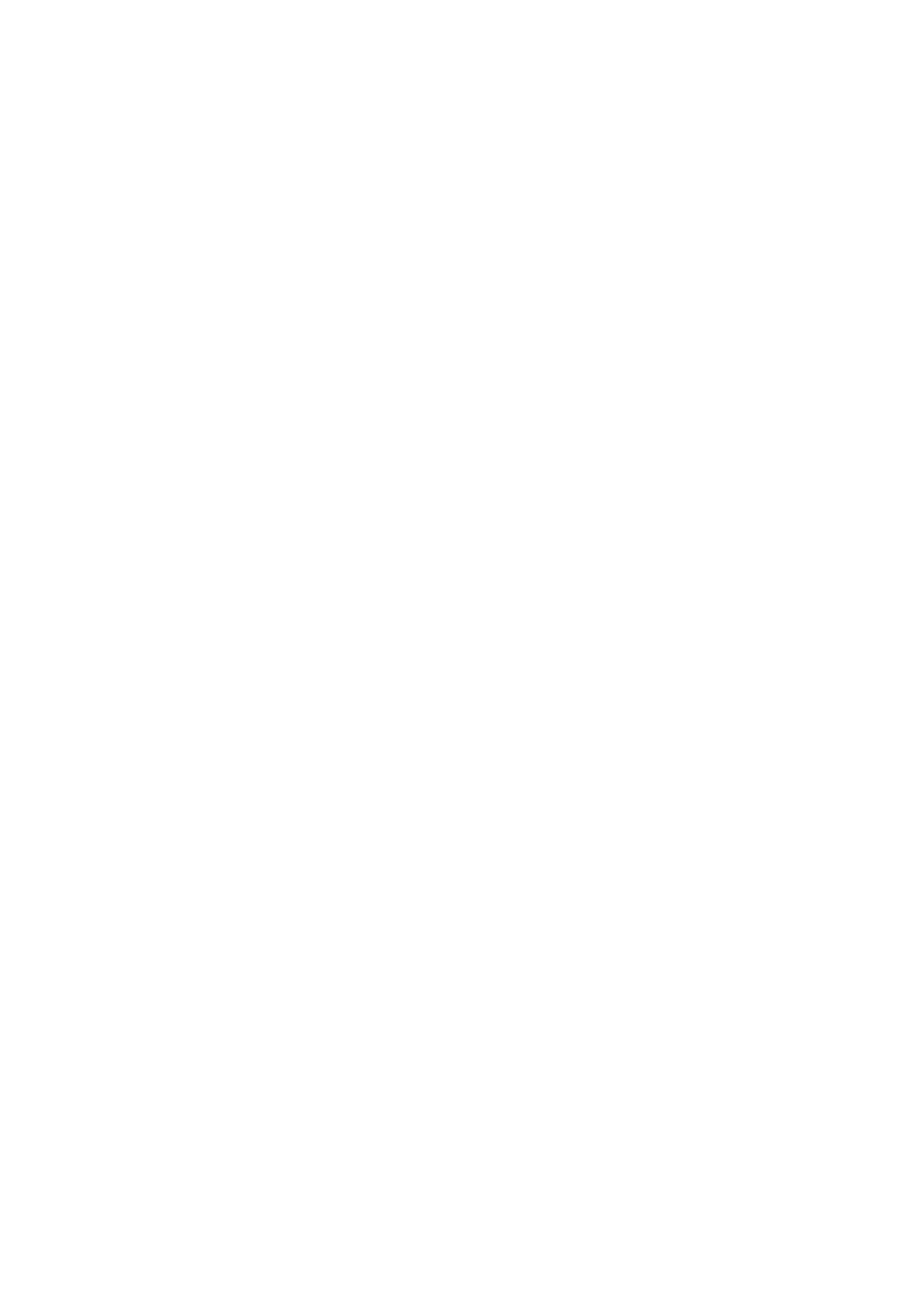# <span id="page-44-0"></span>5 Limitations

Challenges of vaccination strategies in special situations (e.g. immunosuppression, pregnancy or post-exposure) as well as those of therapeutic vaccines have not been addressed. Influences of organizational structures or health care systems on decision making were not analyzed. Therefore no best practice model that meets optimal conditions can be given.

References given in the discussion were used as examples only and cannot cover all relevant aspects (e.g. indirect costs or vaccine safety issues).

Due to the lack of comparable information, this study remains general and cannot provide specific advice or defined cut-off points.

The proposed stepwise approach of decision making, the order as well as the criteria themselves, are suggestions and do not claim to be the correct and fixed procedures. This approach should rather be used by advisers and decision makers on vaccination policy as a basis for further discussion. In addition to the systematic literature search and the manual search of references and other sources, a Delphi process based on the results of this study will be carried out in spring 2008 to assess the completeness of criteria and the feasibility of the step-wise approach.

# 6 Conclusion

Observing heterogeneous immunization programs and decisions in case of new vaccines on the one hand and the recent efforts of developing standardized tools for decision making on the other hand emphasizes the demand for a higher degree of transparency in the vaccine implementation decision processes.

This study confirms the basic assumption, that vaccine introduction is currently not based on a generalized rational decision making processes. The comparison of the five key documents led to a comprehensive framework, outlining as many issues to be taken into consideration as possible. A stepwise approach could increase feasibility of decision aids. The lack of standardized measures, defined cut-off points and comparable weighing of included criteria hinder rational decision making.

this paper gives no information on

vaccination under specific conditions,

nor on therapeutic vaccines,

no specific advises or cut-off points

paper is meant as a suggestion & bases for a Delphi process to complete criteria and discuss feasibility

demand for transparency in deciding on new vaccines

comprehensive framework with key issues for consideration as starting point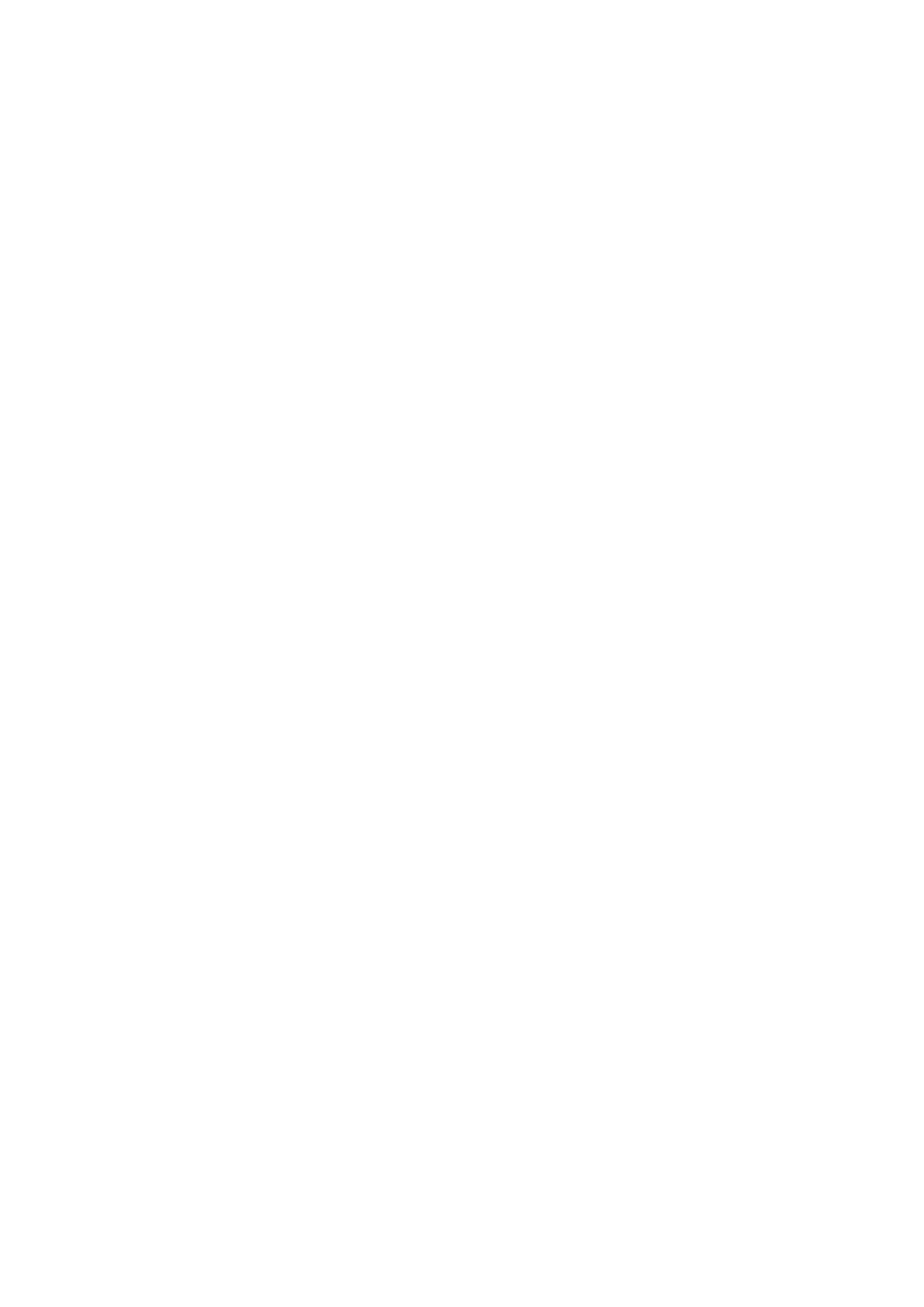# <span id="page-46-0"></span>7 Annex

 $\mathbf{r}$ 

Table 7-1: List of contacted persons who answered requests

| Amegah Thomas Dr., Amt der Steiermärkischen Landesregierung, Fachreferat 2, |                                                                                                                                                                                                                                                                                       |  |
|-----------------------------------------------------------------------------|---------------------------------------------------------------------------------------------------------------------------------------------------------------------------------------------------------------------------------------------------------------------------------------|--|
|                                                                             | 8011 Graz-Burg, Austria, +43316/877-3521,<br>thomas.amegah@stmk.gv.at                                                                                                                                                                                                                 |  |
|                                                                             | Appelgren Eva and Salmaso Stefania (VENICE), Centro Nazionale di                                                                                                                                                                                                                      |  |
|                                                                             | Epidemiologia, Sorveglianza e Promozione della Salute (CNESPS),<br>Istituto Superiore di Sanità, Viale Regina Elena 299, 00161 Roma,<br>Tel. +39 06 49904013, salmaso@iss.it, eva.appelgren@iss.it                                                                                    |  |
|                                                                             | DiGuiseppi Carolyn, MD, MPH, PhD, Associate Professor, Department of<br>Preventive Medicine and Biometrics, University of Colorado at<br>Denver and Health Sciences Center, 4200 East Ninth Avenue, B119,<br>Denver, CO 80262, Phone: 303-315-6850,<br>Carolyn.DiGuiseppi@UCHSC.edu   |  |
|                                                                             | Erickson Lonny Ph.D, Research Scientist, Joint CHUM-MUHC Technology<br>Assessment Unit, McGill University Health Centre, R4.14 Royal<br>Victoria Hospital, 687 Pine Ave. W<br>Montreal, Quebec H3A 1A1, lonny.erickson@muhc.mcgill.ca                                                 |  |
|                                                                             | King Lisa (VENICE Epidemiologist), Levy-Bruhl Daniel Dr. (VENICE WP 4<br>Leader), Département Maladies Infectieuses, Institut de Veille<br>Sanitaire, 12 rue du Val d'Osne, 94415 Saint-Maurice cedex, France,<br>+ 33 1 41 79 67 71, l.king@invs.sante.fr, d.levybruhl@invs.sante.fr |  |
|                                                                             | Muchl Robert Dr., Bundesministerium für Gesundheit, Familie und Jugend,<br>BMGFJ - III/A/1 (Infektionskrankheiten, Seuchenbekämpfung,<br>Krisenmanagement), Radetzkystrasse 2, A-1030 Wien, Österreich,<br>Tel: + 43 (0)1 711 00 4642, robert.muchl@bmgfj.gv.at                       |  |
|                                                                             | Mutz Ingomar Univ. Prof. Dr., Vorsitzender der Impfkommission des Obersten<br>Sanitätsrates in Österreich, Schaldorferstrasse 2, 8641 St. Marein<br>i.M., Austria, Tel +43 676 6278320, mutz.ingomar@speed.at                                                                         |  |
|                                                                             | Pammer Christoph, DSA MPH, wissenschaftlicher Mitarbeiter,<br>Universitätslehrgang Public Health Graz, Universitätsplatz 4/3A,<br>8010 Graz, Austria, Tel: +43 316 380 7772,<br>christoph.pammer@meduni-graz.at                                                                       |  |
|                                                                             | Stoppacher Andreas Mag., Hauptverband d. österr. Sozialversicherungsträger,<br>Kundmanngasse 21, 1030 Wien, Austria, +43 1 71132 3111,<br>andreas.stoppacher@hvb.sozvers.at                                                                                                           |  |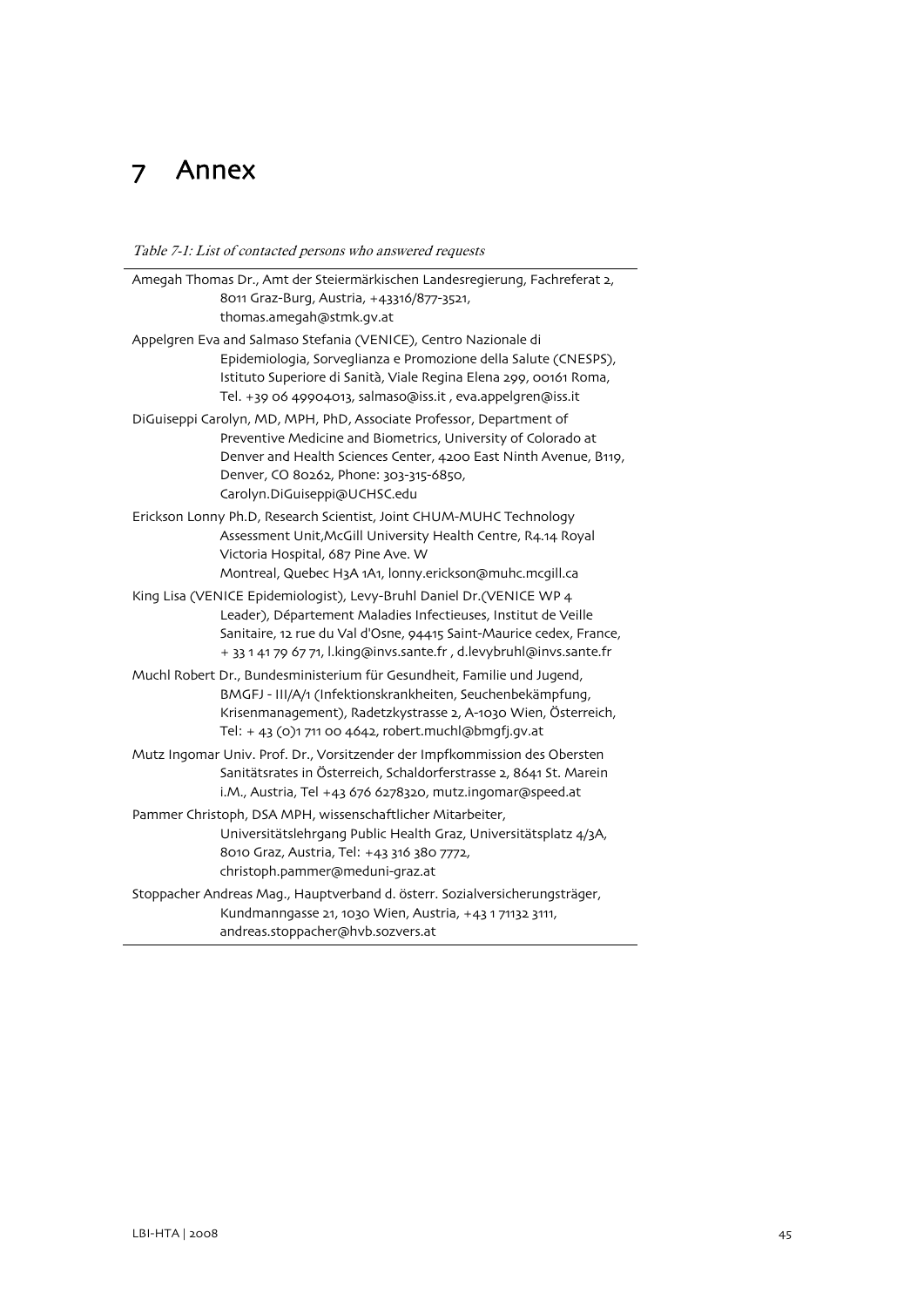#### <span id="page-47-0"></span>Table 7-2: Key questions (WHO 2000)

| 7 key questions of the framework                                                                                                    | Issues to be addressed (Asian<br>Vaccination Initiative assessment<br>framework)                                                                                                                                                     |
|-------------------------------------------------------------------------------------------------------------------------------------|--------------------------------------------------------------------------------------------------------------------------------------------------------------------------------------------------------------------------------------|
| Is the disease a public health<br>problem?<br>Is immunization the best control<br>strategy fort his disease?                        | Data Collection: (demographic,<br>economic, political, health sector,<br>immunization and vaccines legal<br>status) Data characteristics and<br>sources of necessary information are<br>presented.                                   |
| Is the immunization program<br>working well enough to add a<br>vaccine?<br>What will be the net impact of<br>the vaccine?           | The Immunization Program:<br>management(capacity),<br>immunization delivery services,<br>surveillance (of disease, coverage,<br>adverse events), vaccine supply,<br>logistic systems, safe injection<br>practices, and communication |
| Is the vaccine a good investment?<br>How will the vaccine be funded?<br>How will the addition of the new<br>vaccine be implemented? | Costs and financing requirements for<br>the NIP: management, systems,<br>budget, expenditure, sources                                                                                                                                |

Source: Mansoor O, Shin S, Maher C and the Immunization Focus, World Health Organization Regional Office for the Western Pacific. Assessing new vaccines for national immunization programmes- A framework to assist decision makers; available at http://whqlibdoc.who.int/hq/2000/9290611545.pdf, accessed on 1.2..2008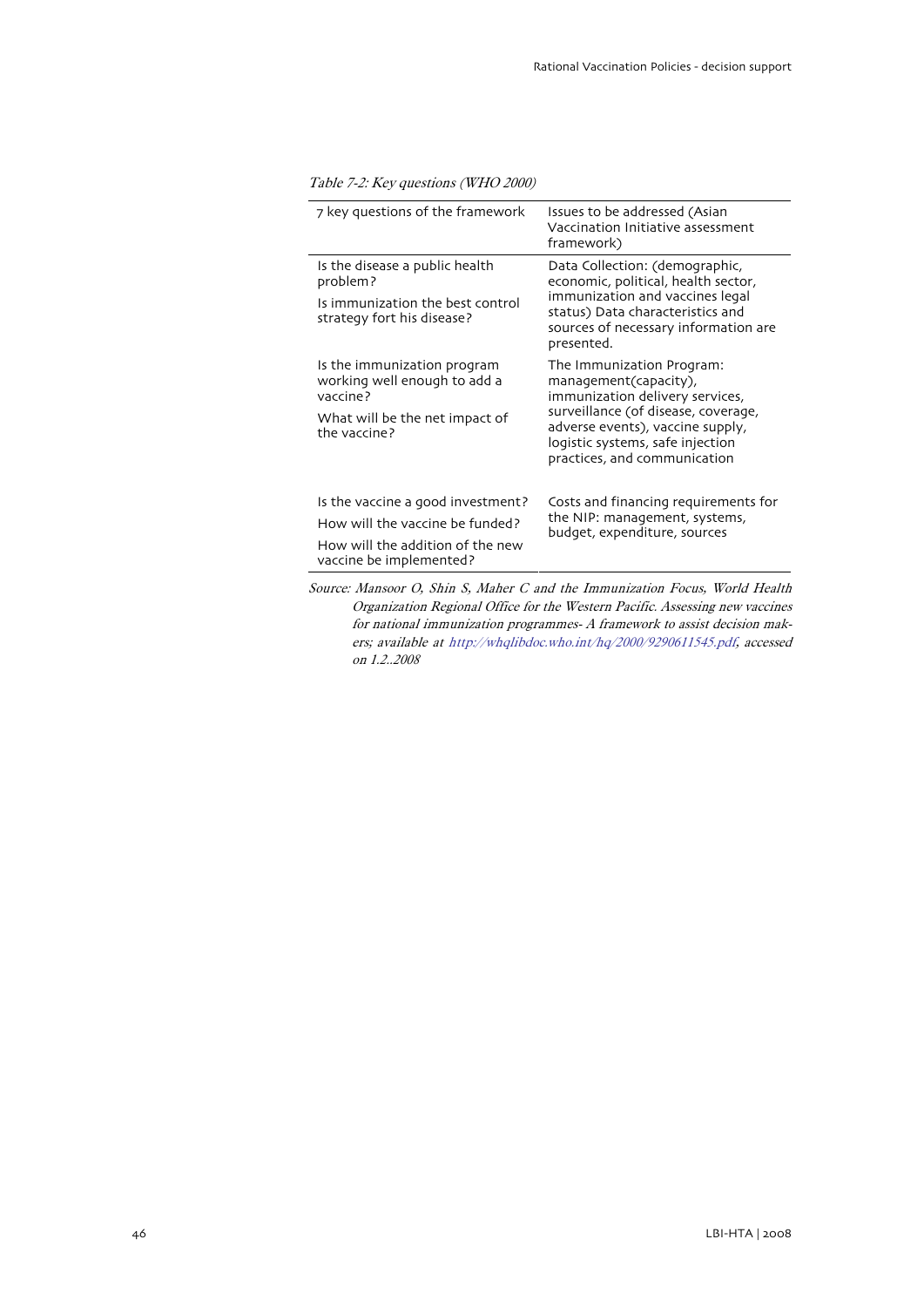| category                  | key question                                                                                                                                      |
|---------------------------|---------------------------------------------------------------------------------------------------------------------------------------------------|
| <b>Burden of disease</b>  | Does the burden of disease justify a control<br>program?                                                                                          |
| Vaccine characteristics   | Do the characteristics of the vaccine permit<br>implementation of an effective and safe<br>immunization program?                                  |
| Immunization strategy     | Is there an immunization strategy which allows<br>goals of the control program as well as sanitary<br>and operational objectives to be attained?  |
| Cost-effectiveness        | Is it possible to obtain funding for the program<br>and are cost-effectiveness indices comparable to<br>those of other health care interventions? |
| Acceptability             | Does a high level of demand or acceptability<br>exist for the immunization program?                                                               |
| Feasibility               | Is program implementation feasible given<br>existing resources?                                                                                   |
| Ability to evaluate       | Can the various aspects of the program be<br>evaluated?                                                                                           |
| Research questions        | Have important research questions affecting<br>implementation of the program been adequately<br>addressed?                                        |
| Equity                    | Is the program equitable in terms of accessibility<br>of the vaccine for all target groups?                                                       |
| Ethical considerations    | Have ethical concerns regarding implementation<br>of the immunization program been adequately<br>addressed?                                       |
| Legal considerations      | Have legal concerns regarding implementation<br>of the immunization program been adequately<br>addressed?                                         |
| Conformity of<br>programs | Does the planned program conform to those<br>planned and implemented elsewhere (other<br>regions, countries)?                                     |
| Political considerations  | Will the proposed program be free of<br>controversy and/or produce some immediate<br>political benefits?                                          |

<span id="page-48-0"></span>Table 7-3: Criteria and key questions (Erickson 2005)

Source: Erickson LJ, De Wals P, Farand L. An analytical framework for immunization programs in Canada. Vaccine. 2005 Mar 31;23(19):2470-6.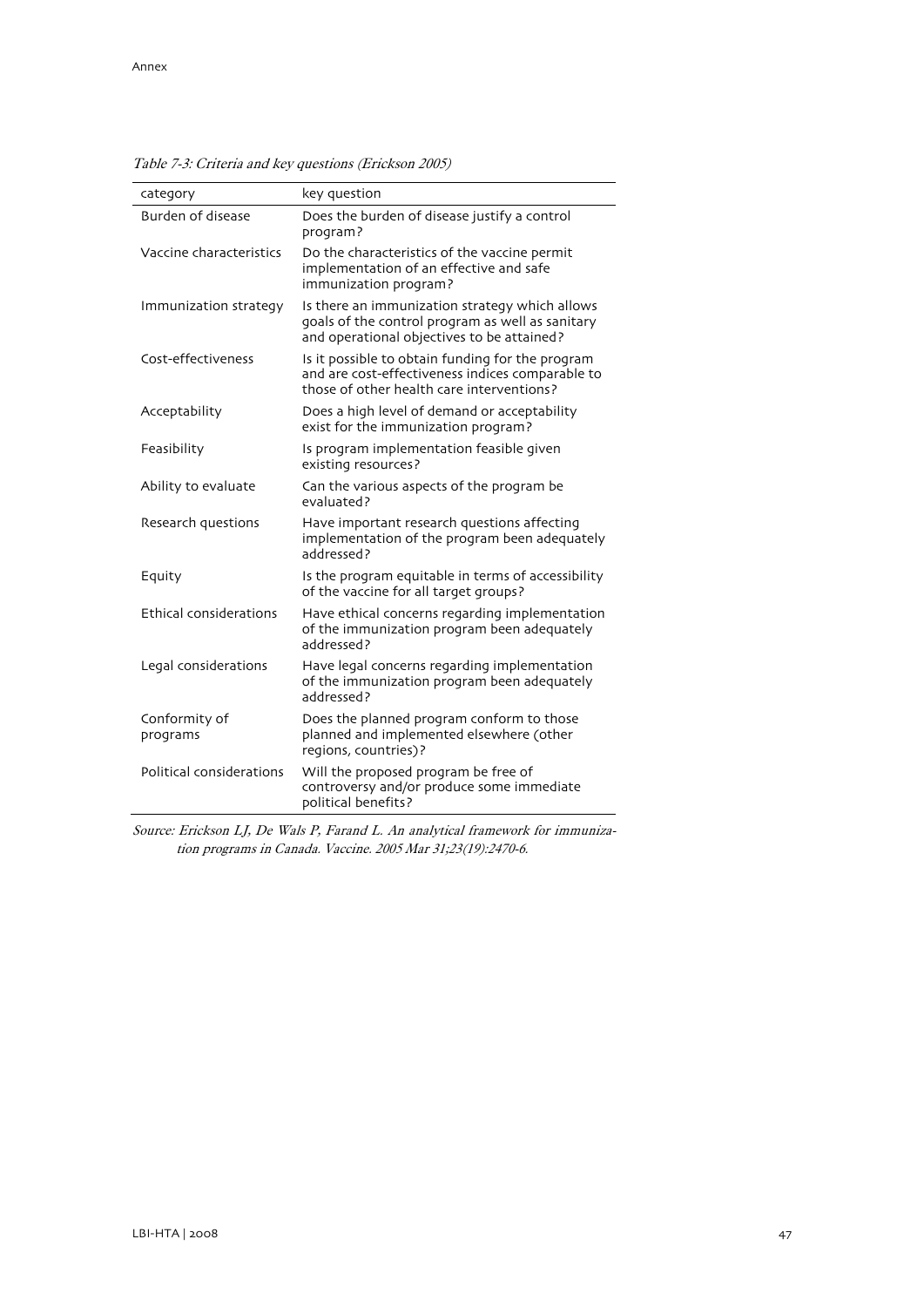<span id="page-49-0"></span>

Figure 7-1: Key issues in the decision process (WHO 2005)

Source: World Health Organization. Immunization, Vaccines and Biologicals, Introduction Guideline- Adding a vaccine to a national immunization programme: decision and implementation. Available at http://whqlibdoc.who.int/hq/2005/WHO\_IVB\_05.18.pdf , accessed on 1.2.2008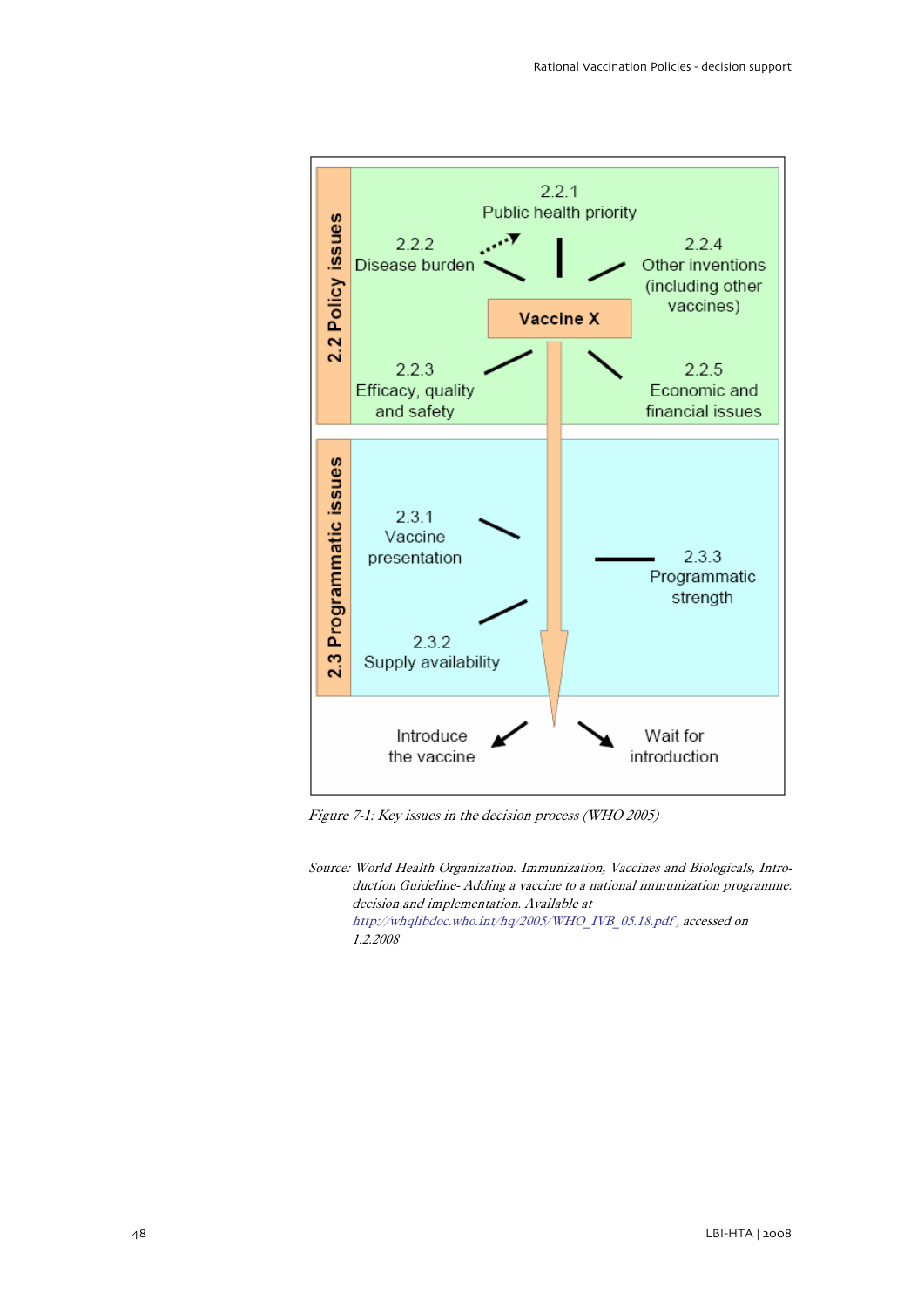<span id="page-50-0"></span>

Figure 7-2: Considerations to adapt the national immunization program (Kimman 2006)

Source: Kimman TG, Boot HJ, Berbers GA, Vermeer-de Bondt PE, Ardine de Wit G, de Melker HE. Developing a vaccination evaluation model to support evidence-based decision making on national immunization programs. Vaccine. 2006 May 29;24(22):4769-78.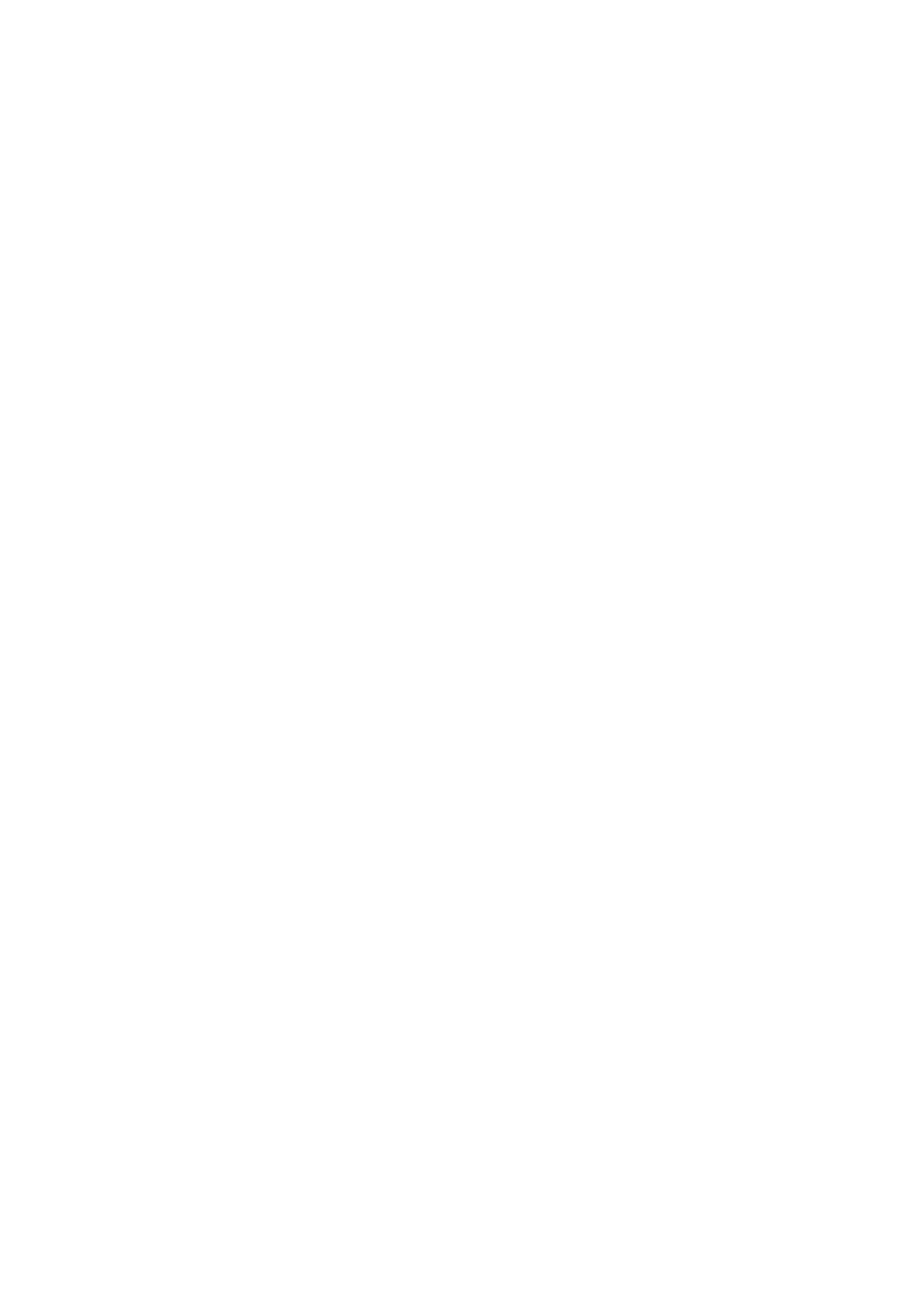# <span id="page-52-0"></span>8 References

- <sup>1</sup> Kudjawu Y et al in behalf of the Venice working group. The current status of HPV and rotavirus vaccines in national immunisation schedules in the EU – preliminary results of a VENICE survey, Eurosurveillance weekly release, volume 12, issue 4, 26.4.2007 available at http://venice.cineca.org/Euroweekly\_HPV\_and\_rotavirus\_Apr\_07.pdf, accessed on 1.2.2008
- <sup>2</sup> Kimman TG, Boot HJ, Berbers GA, Vermeer-de Bondt PE, Ardine de Wit G, de Melker HE. Developing a vaccination evaluation model to support evidence-based decision making on national immunization programs. Vaccine. 2006 May 29;24(22):4769-78.
- <sup>3</sup> Erickson LJ, De Wals P, Farand L. An analytical framework for immunization programs in Canada. Vaccine. 2005 Mar 31;23(19):2470-6.
- 4 Stratton KR, Durch JS, Lawrence S, Editors Committee to Study Priorities for Vaccine Development. Division of Health Promotion and Disease PreventionInstitute of Medicine, Vaccines for the 21st Century: A Tool for Decisionmaking. National Academies Press. ISBN: 978-0-309-05646-5, 476 pages, 6 x 9, hardback (2000)
- <sup>5</sup> Mansoor O, Shin S, Maher C and the Immunization Focus, World Health Organization Regional Office for the Western Pacific. Assessing new vaccines for national immunization programmes- A framework to assist decision makers; available at http://whqlibdoc.who.int/hq/2000/9290611545.pdf, accessed on 1.2.2008
- <sup>6</sup> World Health Organization. Immunization, Vaccines and Biologicals, Introduction Guideline- Adding a vaccine to a national immunization programme: decision and implementation. Available at http://whqlibdoc.who.int/hq/2005/WHO\_IVB\_05.18.pdf , accessed on 1.2.2008
- <sup>7</sup> WHO Department of Immunization, Vaccines and Biologicals and UNICEF Programme Division, Health Section. Global Immunization Vision and Strategy (GIVS) for the period 2006-2015 available at http://whqlibdoc.who.int/hq/2005/WHO\_IVB\_05.05.pdf , accessed on 5.12.2007
- <sup>8</sup> European Centre for Disease Prevention and Control (ECDC), Vaccines& Immunisation. Available at http://ecdc.europa.eu/Health\_topics/VI/VI.html, accessed on 1.2.2008
- <sup>9</sup> Surveillance Community Network for Vaccine Preventable Infectious Diseases (EUVAC.NET). Available at http://www.euvac.net/, accessed on 1.2.2008
- <sup>10</sup> Vaccine European New Integrated Collaboration Effort (VENICE). Available at http://venice.cineca.org/, accessed on 1.2.2008
- WHO Immunization, Vaccines and Biologicals. Available at http://www.who.int/immunization/en/ , accessed on 1.2.2008
- <sup>12</sup> WHO Immunization, Vaccines and Biologicals. Varicella. Available at http://www.who.int/immunization/policy/varicella.pdf, accessed 1.2.2008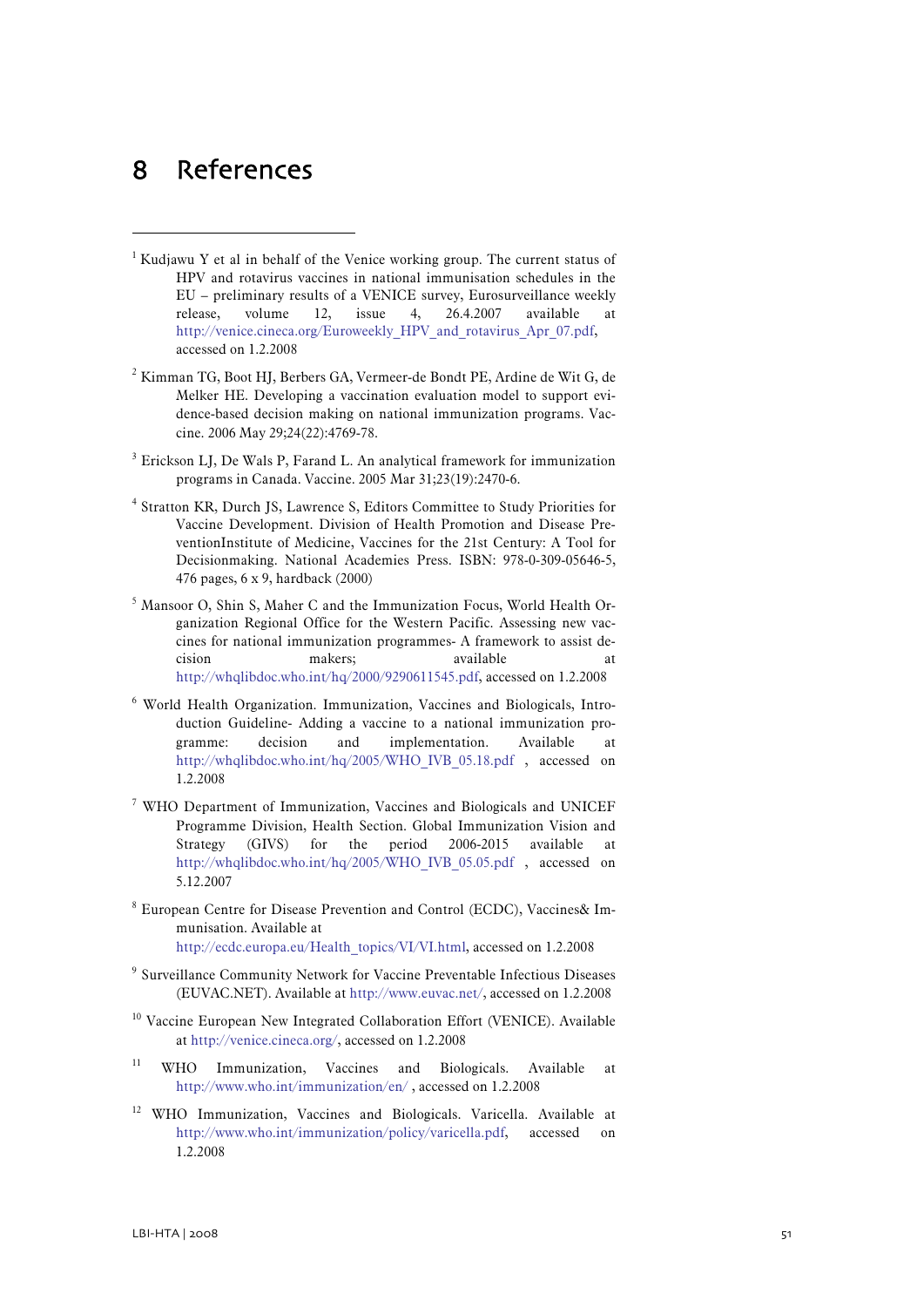<sup>13</sup> Van Rie A, Hethcote HW. Adolescent and adult pertussis vaccination: computer simulations of five new strategies. Vaccine; 2004 Aug 13. 22(23-24): 3154-65.

- <sup>14</sup> Bos JM, Rumke HC et al. Health economics of a hexavalent meningococcal outer-membrane vesicle vaccine in children: potential impact of introduction in the Dutch vaccination program. Vaccine. 2001 Oct 12; 20(1-2): 202-207.
- $15$  Deuson RR, Brodovicz KG et al. Economic analysis of a child vaccination project among Asian Americans in Philadelphia, Pa. Arch Pediatr Adolesc Med. 2001 Aug; 155(8): 909-914
- <sup>16</sup> Getsios D, Caro JJ et al. Instituting a routine varicella vaccination program in Canada: an economic evaluation. Pediatr Infect Dis J. 2002 Jun; 21(6): 542-547.
- <sup>17</sup> Ess SM, Schaad UB et al. Cost-effectiveness of a pneumococcal conjugate immunisation program for infants in Switzerland. Vaccine. 2003 Jul 4; 21(23): 3273-3281.
- <sup>18</sup> Taira AV, Neukermans CP et al. Evaluating human papillomavirus vaccination programs. Emerg Infect Dis. 2004 Nov; 10(11): 1915
- <sup>19</sup> Harris A, Yong K, et al. An economic evaluation of universal infant vaccination against hepatitis B virus using a combination vaccine (Hib-HepB): a decision analytic approach to cost effectiveness. Aust N Z J Public Health. 2001 Jun; 25(3): 222-229.
- <sup>20</sup> Dear K, Holden J, Andrews R, Tatham D. Vaccines for preventing pneumococcal infection in adults. Cochrane Database Syst Rev. 2003;(4):CD000422.
- $21$  de Melker HE, van den Hof S et al. Evaluation of the national immunisation programme in the Netherlands: immunity to diphtheria, tetanus, poliomyelitis, measles, mumps, rubella and Haemophilus influenzae type b. Vaccine. 2003 Jan 30; 21(7-8): 716-20.
- <sup>22</sup> Eurosurveillance weekly release, volume 11, issue 5, 11.5.2006, available at http://www.eurosurveillance.org/ew/2006/060511.asp , accessed on 1.2.2008
- $23$  Eurosurveillance weekly release, volume 12, issue 7, 26.7.2007, available at http://www.eurosurveillance.org/ew/2007/070726.asp, accessed 1.2.2008
- <sup>24</sup> Roush SW, Murphy TV, Vaccine-Preventable Disease Table Working Group. Historical comparisons of morbidity and mortality for vaccinepreventable diseases in the United States. JAMA. 2007 Nov 14;298(18): 2155-63.
- $25$  Boot, H. J., H. E. de Melker, et al. "Assessing the introduction of universal varicella vaccination in the Netherlands." Vaccine. 2006 Sep 11; 24(37- 39): 6288-99.
- <sup>26</sup> van der Zeijst BA, Dijkman MI, Luvtjes W, van Alphen AI, van den Dobbelsteen GP. On the design of national vaccination programmes. Vaccine. 2007 Apr 20;25(16):3143-5.